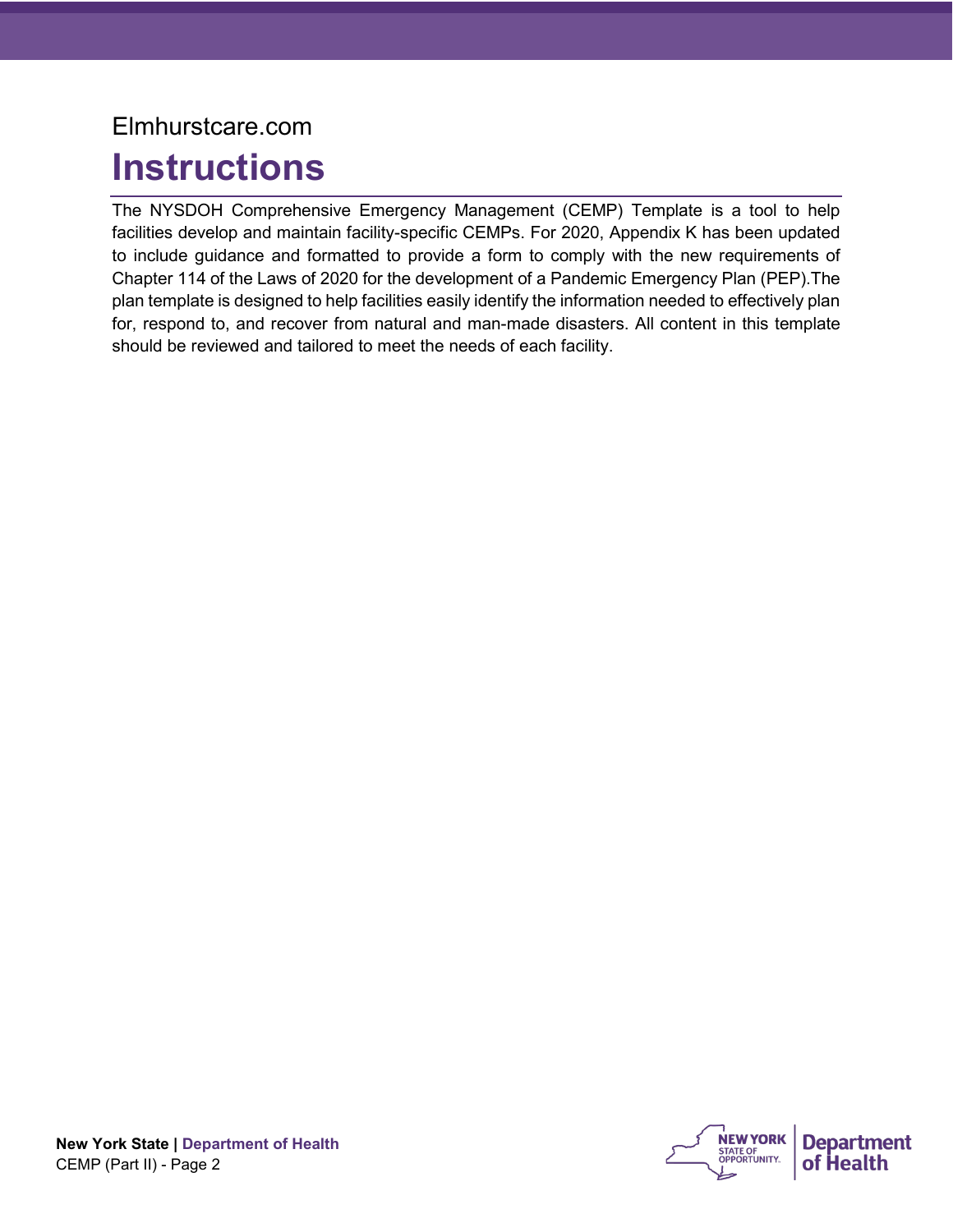## **Emergency Contacts**

The following table lists contact information for public safety and public health representatives for quick reference during an emergency.

#### **Table 1: Emergency Contact Information**

| <b>Organization</b>                                                               | <b>Phone Number(s)</b>                                    |
|-----------------------------------------------------------------------------------|-----------------------------------------------------------|
| <b>Local Fire Department</b>                                                      | Engine 316 718-999-5555 - do not<br>default to 911]       |
| <b>Local Police Department</b>                                                    | $[115^{th}$ Pct. 718-533-2002 – do not<br>default to 9111 |
| <b>Emergency Medical Services</b>                                                 | 718-999-2770                                              |
| <b>Fire Marshal</b>                                                               | 718-999-2000                                              |
| <b>Local Office of Emergency Management</b>                                       | 347-396-2782                                              |
| NYSDOH Regional Office (Business Hours) <sup>1</sup>                              | (212) 417-5550 - 9AM TO 5PM                               |
| <b>NYSDOH Duty Officer (Business Hours)</b>                                       | 866-881-2809                                              |
| <b>New York State Watch Center (Warning</b><br><b>Point) (Non-Business Hours)</b> | 518-292-2200                                              |

l

<span id="page-2-0"></span><sup>1</sup> During normal business hours (non-holiday weekdays from 8:00 am – 5:00 pm), contact the NYSDOH Regional Office for your region or the NYSDOH Duty Officer. Outside of normal business hours (e.g., evenings, weekends, or holidays), contact the New York State Watch Center (Warning Point).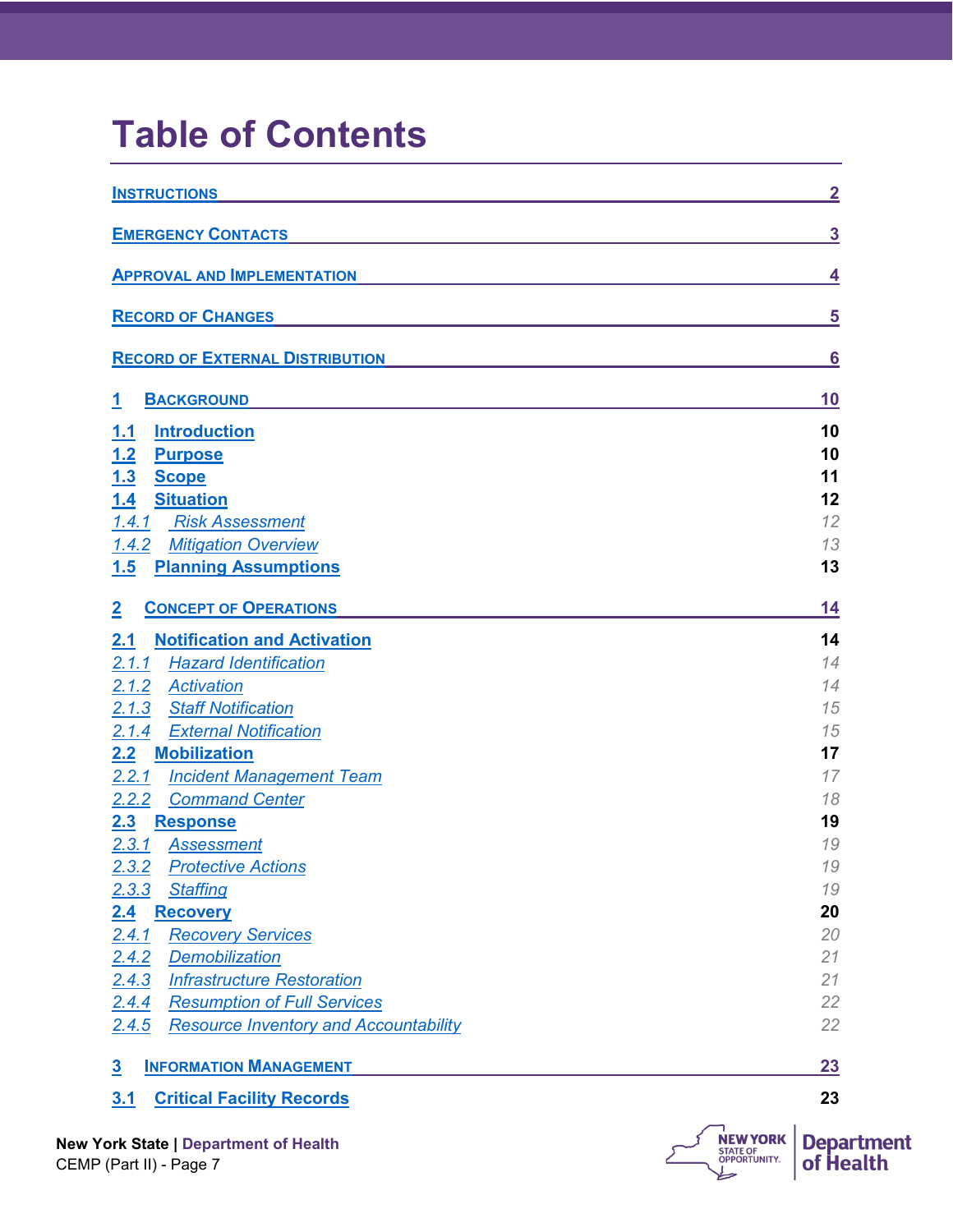| <b>Resident Tracking and Information-Sharing</b><br>3.2     | 23                                                                             |
|-------------------------------------------------------------|--------------------------------------------------------------------------------|
| 3.2.1<br><b>Tracking Evacuated Residents</b>                | 23                                                                             |
| 3.3<br><b>Staff Tracking and Accountability</b>             | 24                                                                             |
| 3.3.1<br><b>Tracking Facility Personnel</b>                 | 24                                                                             |
| 3.3.2<br><b>Staff Accountability</b>                        | 24                                                                             |
| 3.3.3<br><b>Non-Facility Personnel</b>                      | 24                                                                             |
| <b>COMMUNICATIONS</b><br>4                                  | 25                                                                             |
| <b>Facility Communications</b><br><u>4.1</u>                | 25                                                                             |
| 4.1.1<br><b>Communications Review and Approval</b>          | 25                                                                             |
| <b>Internal Communications</b><br>4.2                       | 26                                                                             |
| 4.2.1<br><b>Staff Communication</b>                         | 26                                                                             |
| 4.2.2 Staff Reception Area                                  | 26                                                                             |
| <b>Resident Communication</b><br>4.2.3                      | 26                                                                             |
| <b>4.3 External Communications</b>                          | 27                                                                             |
| <b>Corporate/Parent Organization</b><br>4.3.1               | <b>Error! Bookmark not defined.</b>                                            |
| 4.3.2<br><b>Authorized Family and Guardians</b>             | 27                                                                             |
| 4.3.3<br><b>Media and General Public</b>                    | 28                                                                             |
| <b>ADMINISTRATION, FINANCE, LOGISTICS</b><br>$\overline{5}$ | 29                                                                             |
| <b>Administration</b><br>5.1                                | 29                                                                             |
| 5.1.1<br><b>Preparedness</b>                                | 29                                                                             |
| 5.2<br><b>Finance</b>                                       | 29                                                                             |
| 5.2.1 Preparedness                                          | 29                                                                             |
| 5.2.2<br><b>Incident Response</b>                           | 29                                                                             |
| 5.3 Logistics                                               | 30                                                                             |
| <u>5.3.1</u><br><b>Preparedness</b>                         | 30                                                                             |
| 5.3.2<br><b>Incident Response</b>                           | 30                                                                             |
| <b>PLAN DEVELOPMENT AND MAINTENANCE</b><br>$6 \overline{6}$ | <u>31</u>                                                                      |
| <b>AUTHORITIES AND REFERENCES</b><br>7                      | 31                                                                             |
|                                                             |                                                                                |
| <b>ANNEX A: PROTECTIVE ACTIONS</b>                          | 34                                                                             |
| <b>RESOURCE MANAGEMENT</b><br><b>ANNEX B:</b>               | 37                                                                             |
| <b>Preparedness</b><br><u>1.</u>                            | 37                                                                             |
| 2.<br><b>Resource Distribution and Replenishment</b>        | 37                                                                             |
| <b>Resource Sharing</b><br>$\underline{3}$ .                | 38                                                                             |
| <b>Emergency Staffing</b><br>4.                             | 38                                                                             |
| <b>ANNEX C: EMERGENCY POWER SYSTEMS</b>                     | 41                                                                             |
| <b>Capabilities</b><br><u>1.</u>                            | 41                                                                             |
| <b>Resilience and Vulnerabilities</b><br>2.                 | 41                                                                             |
|                                                             |                                                                                |
| <b>New York State   Department of Health</b>                | <b>NEW YORK</b><br><b>Department</b><br><b>STATE OF</b><br><b>OPPORTUNITY.</b> |
| CEMP (Part II) - Page 8                                     | of Health                                                                      |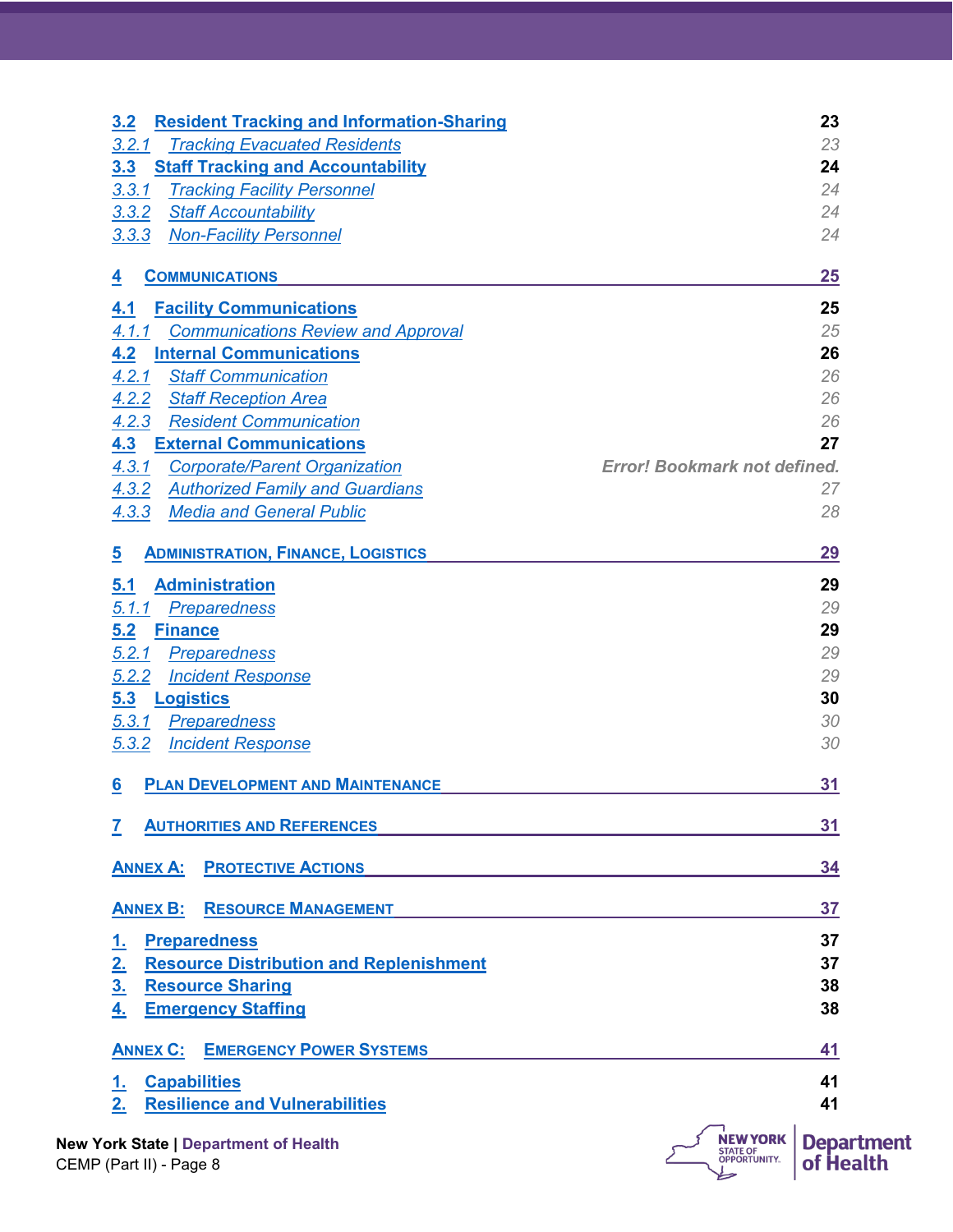| <b>ANNEX D: TRAINING AND EXERCISES</b> | 42 |
|----------------------------------------|----|
| <b>Training</b>                        | 42 |
| <b>Exercises</b><br>2.                 | 43 |
| <b>Documentation</b><br>3 <sub>o</sub> | 43 |
| <b>Participation Records</b><br>3.1.   | 43 |
| 3.2.<br><b>After Action Reports</b>    | 43 |
|                                        |    |
| <b>ANNEX E: [HAZARD] CHECKLIST</b>     | 44 |

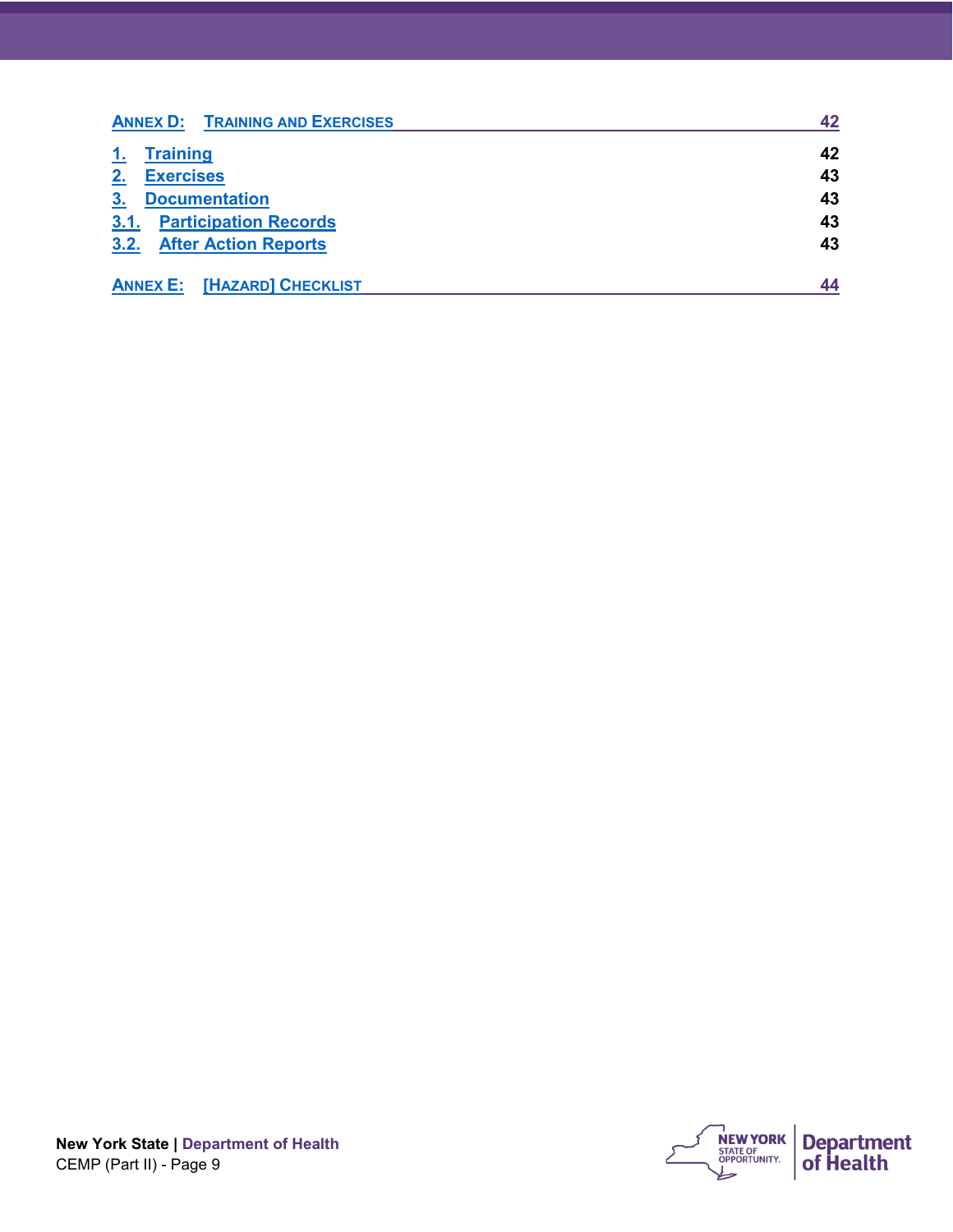## **Background**

## **Introduction**

To protect the well-being of residents, staff, and visitors, the following all-hazards Comprehensive Emergency Management Plan (CEMP) has been developed and includes considerations necessary to satisfy the requirements for a Pandemic Emergency Plan (PEP). Appendix K of the CEMP has been adjusted to meet the needs of the PEP and will also provide facilities a form to post for the public on the facility's website, and to provide immediately upon request. The CEMP is informed by the conduct of facility-based and community-based risk assessments and predisaster collaboration with Office of Emergency Preparedness and Response (OEPR); NYC Department of Health and Mental Hygiene (DOHMH); NYSDOH; IMS.

This CEMP is a living document that will be reviewed annually, at a minimum, in accordance with *Section 7: Plan Development and Maintenance*.

## **Purpose**

The purpose of this plan is to describe the facility's approach to mitigating the effects of, preparing for, responding to, and recovering from natural disasters, man-made incidents, and/or facility emergencies.

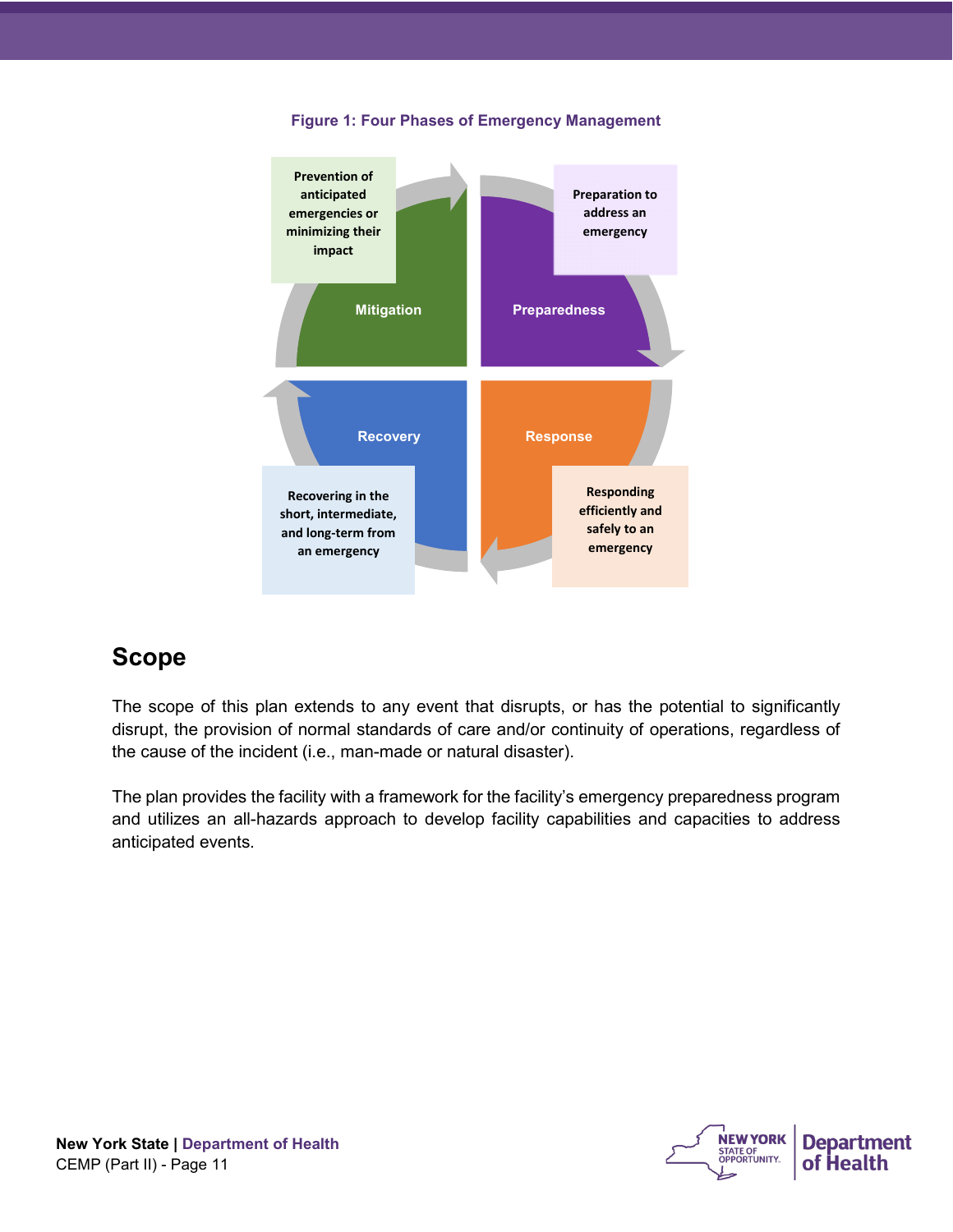### **Situation**

#### Risk Assessment**[2](#page-11-0)**

The facility conducts an annual risk assessment to identify which natural and man-made hazards pose the greatest risk to the facility (i.e., human and economic losses based on the vulnerability of people, buildings, and infrastructure).

The facility conducted a facility-specific risk assessment on July 1, 2020 and determined the following hazards may affect the facility's ability to maintain operations before, during, and after an incident:



- Severe Thunderstorm
- **Number Storm / Blizzard**
- **Extreme Temperatures**
- **Epidemic / Pandemic**

This risk information serves as the foundation for the plan—including associated policies, procedures, and preparedness activities.

<span id="page-11-0"></span><sup>&</sup>lt;sup>2</sup> The Hazard Vulnerability Analysis (HVA) is the industry standard for assessing risk to healthcare facilities. Facilities may rely on a communitybased risk assessment developed by public health agencies, emergency management agencies, and Health Emergency Preparedness Coalition or in conjunction with conducting its own facility-based assessment. If this approach is used, facilities are expected to have a copy of the community-based risk assessment and to work with the entity that developed it to ensure that the facility's emergency plan is in alignment.

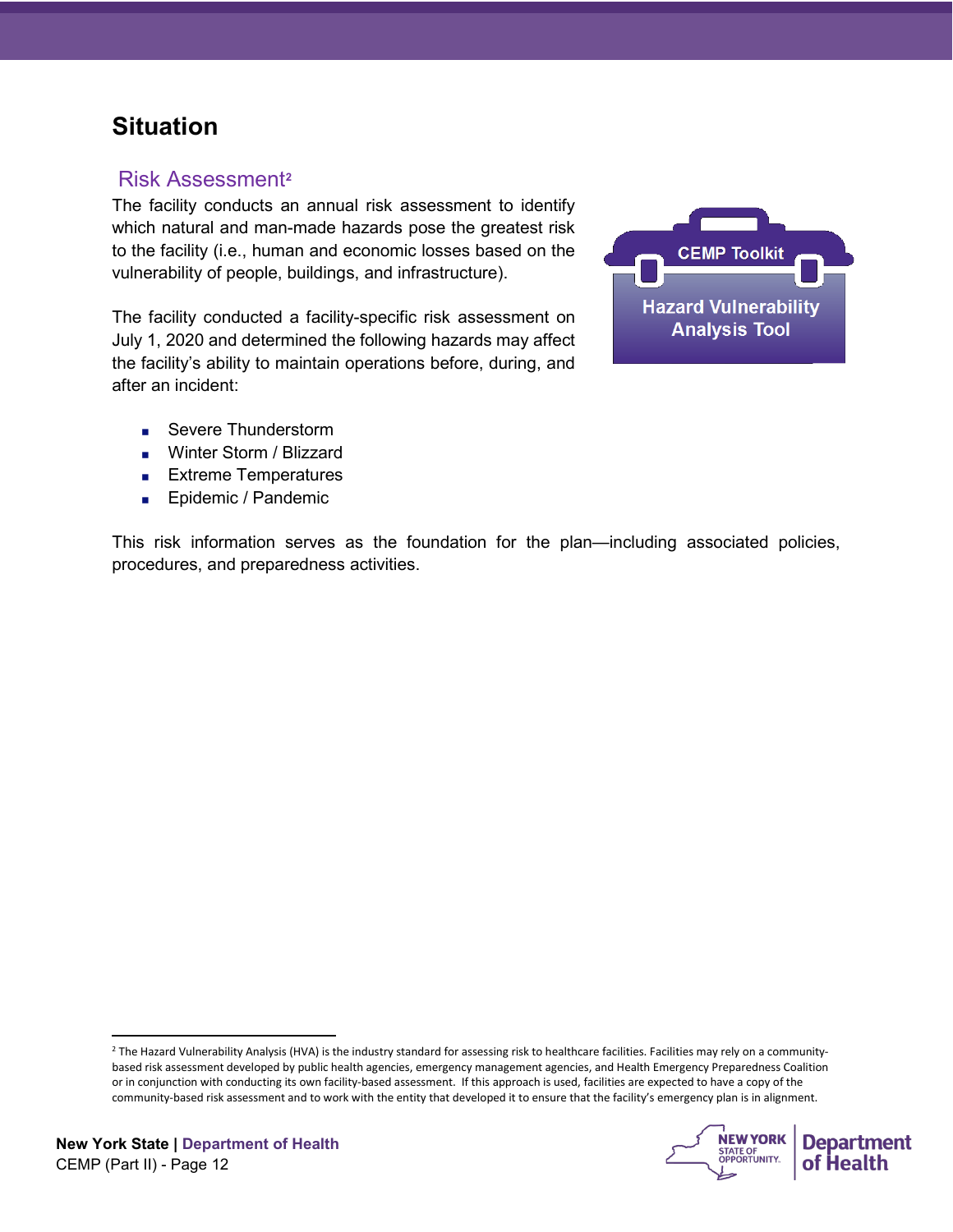### Mitigation Overview

The primary focus of the facility's pre-disaster mitigation efforts is to identify the facility's level of vulnerability to various hazards and mitigate those vulnerabilities to ensure continuity of service delivery and business operations despite potential or actual hazardous conditions.

To minimize impacts to service delivery and business operations during an emergency, the facility has completed the following mitigation activities:

- Development and maintenance of a CEMP;
- **Procurement of emergency supplies and resources;**
- Establishment and maintenance of mutual aid and vendor agreements to provide supplementary emergency assistance;
- Regular instruction to staff on plans, policies, and procedures; and
- Validation of plans, policies, and procedures through exercises.<sup>[3](#page-12-0)</sup>

For more information about the facility's fire prevention efforts (e.g., drills), safety inspections, and equipment testing, please refer to the "Fire Emergency Plan".

## **Planning Assumptions**

This plan is guided by the following planning assumptions:

- **Emergencies and disasters can occur without notice, any day, and on any shift.**
- **Emergencies and disasters may be facility-specific, local, regional, or state-wide.**
- **Local and/or state authorities may declare an emergency.**
- The facility may receive requests from other facilities for resource support (supplies, equipment, staffing, or to serve as a receiving facility).
- **Facility security may be compromised during an emergency.**
- The emergency may exceed the facility's capabilities and external emergency resources may be unavailable. The facility is expected to be able to function without an influx of outside supplies or assistance for 72 hours.
- Power systems (including emergency generators) could fail.
- During an emergency, it may be difficult for some staff to get to the facility, or alternately, they may need to stay in the facility for a prolonged period of time.
- During an emergency, it may be difficult for some staff to provide for their dependent(s) care (including pets) if they are required to stay in the facility for a prolonged period of time.



<span id="page-12-0"></span>l <sup>3</sup> Refer to the "Training and Exercises" section of this plan for additional information about pre-incident trainings and exercises.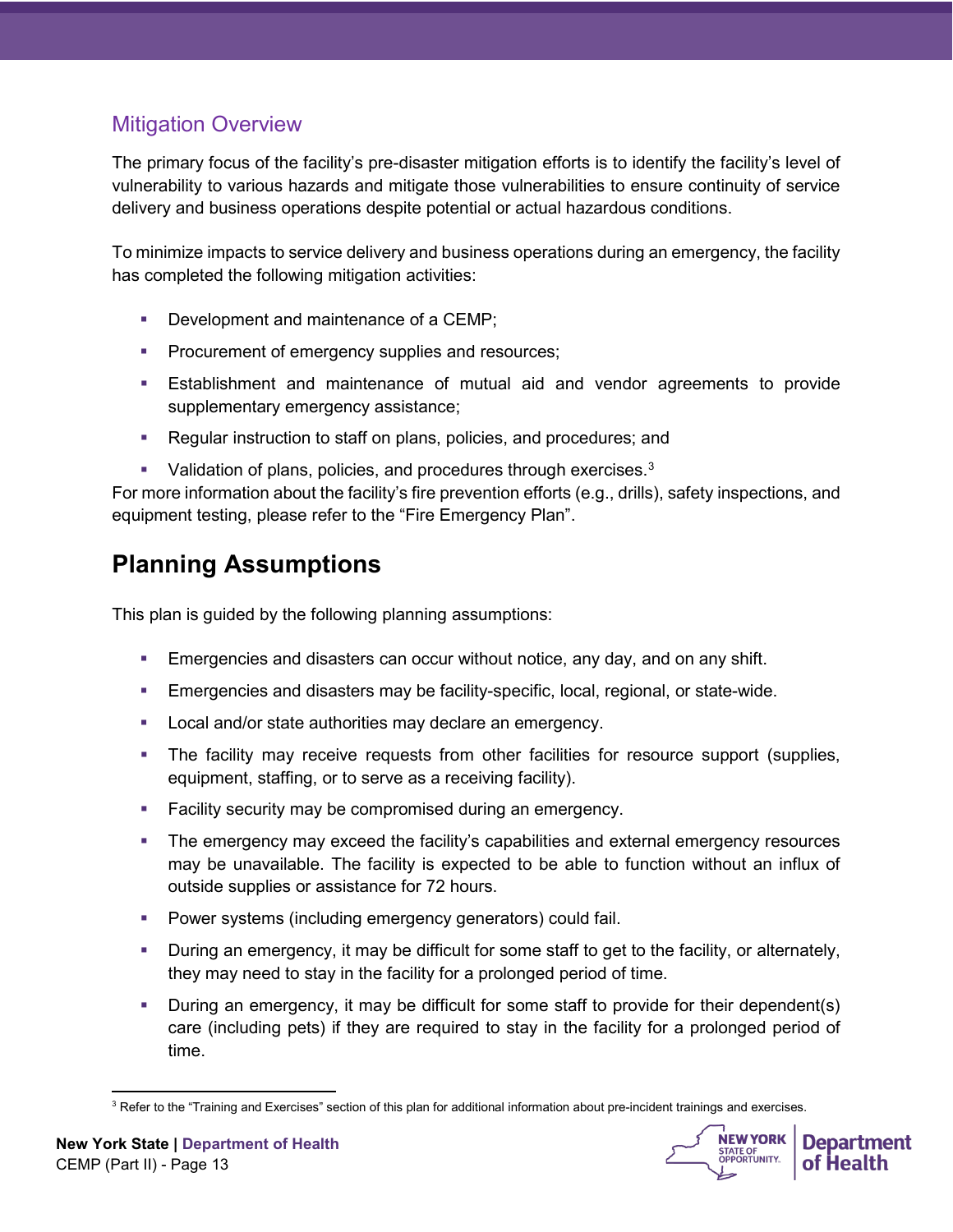## **Concept of Operations**

## **Notification and Activation**

#### Hazard Identification

The facility may receive advance warning about an impending natural disaster (e.g., hurricane forecast) or man-made threat (e.g., law enforcement report), which will be used to determine initial response activities and the movement of personnel, equipment, and supplies. For no-notice incidents (e.g., active shooter, tornado), facilities will not receive advance warning about the disaster, and will need to determine response activities based on the impact of the disaster.

The Incident Commander may designate a staff member to monitor evolving conditions, typically through television news, reports from government authorities, and weather forecasts.

All staff have a responsibility to report potential or actual hazards or threats to their direct supervisor.

#### **Activation**

Upon notification of hazard or threat—from staff, residents, or external organizations—the senior-most on-site facility official will determine whether to activate the plan based on one or more of the triggers below:

The provision of normal standards of care and/or continuity of operations is threatened and could potentially cause harm.



- The facility has determined to implement a protective action.
- The facility is serving as a receiving facility.
- The facility is testing the plan during internal and external exercises (e.g., fire drills).
- Any facility staff has the authority to activate the "Emergency Response Activation Protocol" in the event there is threat to life, safety, and / or impact to the facilities operations. However, the Incident Commander (IC) will determine if the event warrants activation of Incident command and staff mobilization.

If one or more activation criteria are met and the plan is activated, the senior-most on-site facility official—or the most appropriate official based on the incident—will assume the role of "Incident Commander" and operations proceed as outlined in this document.

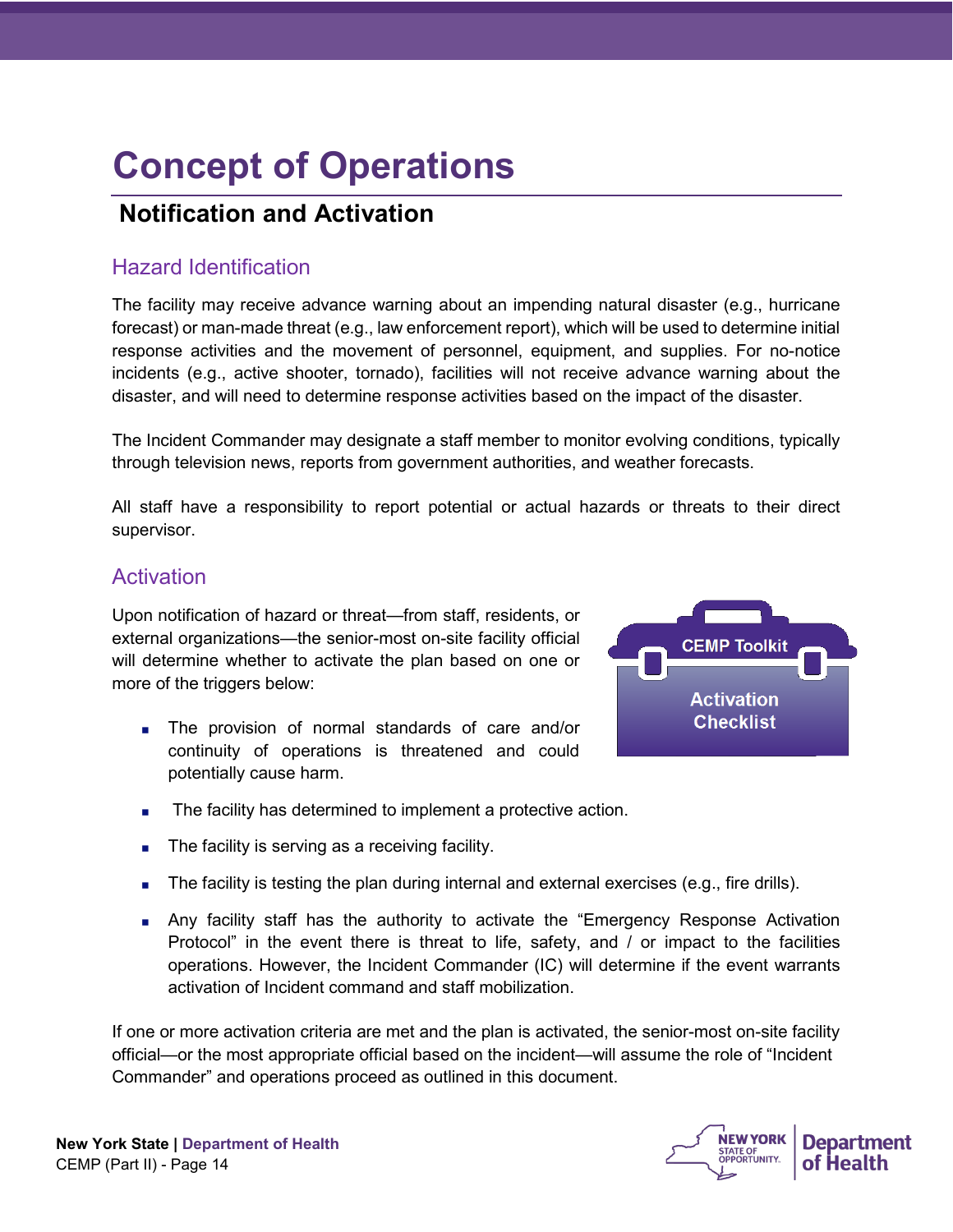| <b>Resident Tracking and Information- Sharing</b><br>3.2              | 23                                                                       |
|-----------------------------------------------------------------------|--------------------------------------------------------------------------|
| 3.2.1<br><b>Tracking Evacuated Residents</b>                          | 23                                                                       |
| 3.3<br><b>Staff Tracking and Accountability</b>                       | 24                                                                       |
| <b>Tracking Facility Personnel</b><br>3.3.1                           | 24                                                                       |
| 3.3.2<br><b>Staff Accountability</b>                                  | 24                                                                       |
| 3.3.3<br><b>Non-Facility Personnel</b>                                | 24                                                                       |
| <b>COMMUNICATIONS</b><br>4                                            | 25                                                                       |
| <b>Facility Communications</b><br>4.1                                 | 25                                                                       |
| 4.1.1<br><b>Communications Review and Approval</b>                    | 25                                                                       |
| <b>Internal Communications</b><br>4.2                                 | 26                                                                       |
| 4.2.1<br><b>Staff Communication</b>                                   | 26                                                                       |
| 4.2.2<br><b>Staff Reception Area</b>                                  | 26                                                                       |
| <b>Resident Communication</b><br>4.2.3                                | 26                                                                       |
| <b>External Communications</b><br><u>4.3</u>                          | 27                                                                       |
| 4.3.1<br><b>Corporate/Parent Organization</b>                         | Error! Bookmark not defined.                                             |
| 4.3.2<br><b>Authorized Family and Guardians</b>                       | 27                                                                       |
| 4.3.3<br><b>Media and General Public</b>                              | 28                                                                       |
| <b>ADMINISTRATION, FINANCE, LOGISTICS</b><br>$\overline{5}$           | <u>29</u>                                                                |
| <b>Administration</b><br>5.1                                          | 29                                                                       |
| 5.1.1<br>Preparedness                                                 | 29                                                                       |
| 5.2<br><b>Finance</b>                                                 | 29                                                                       |
| 5.2.1<br>Preparedness                                                 | 29                                                                       |
| 5.2.2<br><b>Incident Response</b>                                     | 29                                                                       |
| 5.3<br><b>Logistics</b>                                               | 30                                                                       |
| 5.3.1<br><b>Preparedness</b>                                          | 30                                                                       |
| <b>Incident Response</b><br>5.3.2                                     | 30                                                                       |
|                                                                       |                                                                          |
| <b>PLAN DEVELOPMENT AND MAINTENANCE</b><br>$\underline{6}$            | 31                                                                       |
| <b>AUTHORITIES AND REFERENCES</b><br>7                                | 31                                                                       |
|                                                                       |                                                                          |
| <b>PROTECTIVE ACTIONS</b><br>ANNE A:                                  | 34                                                                       |
| <b>RESOURCE MANAGEMENT</b><br>ANNE B:                                 | 37                                                                       |
| <b>Preparedness</b><br><u>1.</u>                                      | 37                                                                       |
| 2.<br><b>Resource Distribution and Replenishment</b>                  | 37                                                                       |
| $\underline{3}$ .<br><b>Resource Sharing</b>                          | 38                                                                       |
| <b>Emergency Staffing</b><br>4.                                       | 38                                                                       |
| ANNE C: EMERGENCY POWER SYSTEMS                                       | 41                                                                       |
| <b>Capabilities</b><br>1.                                             | 41                                                                       |
| <b>Resilience and Vulnerabilities</b><br><u>2.</u>                    | 41                                                                       |
|                                                                       | <b>NEW YORK</b>                                                          |
| New York State Department of Health<br><b>CEMP (Part II) - Page 8</b> | <b>Department</b><br><b>STATE OF</b><br><b>OPPORTUNITY.</b><br>of Health |
|                                                                       |                                                                          |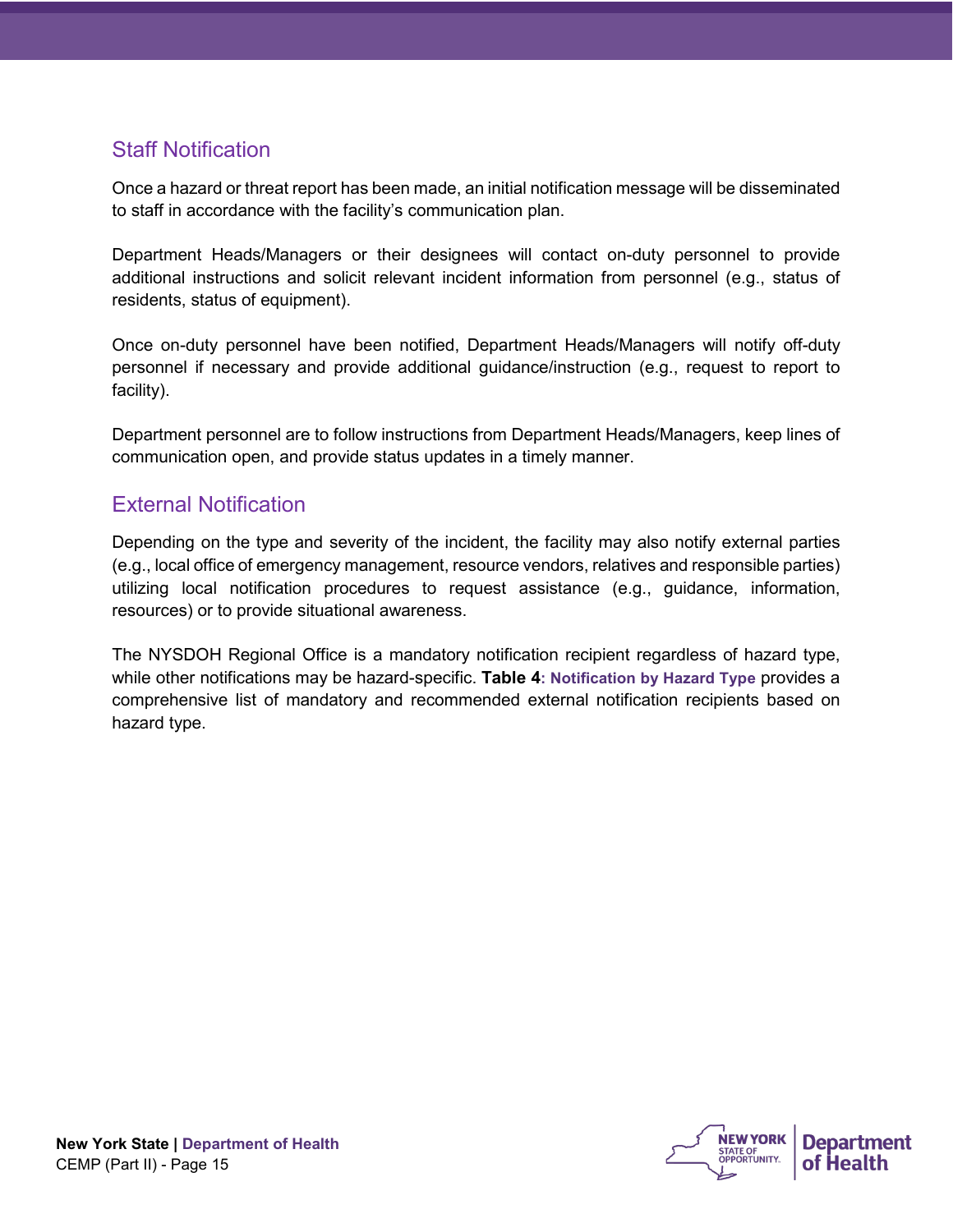#### **Table 4: Notification by Hazard Type**

| $M =$ Mandatory<br>$R =$ Recommended                                      | <b>Example Hazard</b>   | <b>Active Threat<sup>4</sup></b> | <b>Blizzard/Ice Storm</b> | <b>Coastal Storm</b>    | Dam Failure             | <b>Nater Disruption</b> | Earthquake   | <b>Extreme Cold</b>     | Extreme Heat            | Fire | Flood        | CBRNE <sup>5</sup> | lectious Disease<br>Pandemo | Landslide               | <b>T/Comms Failure</b> | Power Outage            | <b>Tornado</b> | Wildfire                |
|---------------------------------------------------------------------------|-------------------------|----------------------------------|---------------------------|-------------------------|-------------------------|-------------------------|--------------|-------------------------|-------------------------|------|--------------|--------------------|-----------------------------|-------------------------|------------------------|-------------------------|----------------|-------------------------|
| <b>NYSDOH Regional</b><br>Office <sup>6</sup>                             | M                       | M                                | M                         | M                       | M                       | M                       | M            | M                       | M                       | M    | M            | M                  | M                           | M                       | M                      | M                       | M              | M                       |
| <b>Facility Senior</b><br><b>Leader</b>                                   | M                       | M                                | M                         | M                       | M                       | M                       | M            | M                       | M                       | M    | M            | M                  | M                           | M                       | M                      | M                       | M              | M                       |
| <b>Local Emergency</b><br><b>Management</b>                               | $\overline{\mathsf{R}}$ | M                                | R                         | R.                      | M                       | R                       | M            | M                       | M                       | M    | M            | M                  | M                           | M                       | R                      | R                       | M              | M                       |
| <b>Local Law</b><br><b>Enforcement</b>                                    |                         | M                                | R                         | R.                      | M                       | R                       | M            | R                       | R                       | M    | M            | M                  | M                           | M                       | R                      | R                       | M              | M                       |
| <b>Local Fire/EMS</b>                                                     |                         | M                                | R                         | R                       | M                       | R                       | M            | R                       | R                       | M    | M            | M                  | M                           | M                       | R                      | R                       | M              | M                       |
| <b>Local Health</b><br><b>Department</b>                                  | $\overline{\mathsf{R}}$ | M                                | R.                        | R.                      | M                       | M                       | M            | M                       | M                       | M    | M            | M                  | M                           | M                       | M                      | M                       | M              | M                       |
| <b>Off Duty Staff</b>                                                     |                         | R.                               | M                         | M                       | R                       | M                       | R            | R                       | R                       | R.   | R            | M                  | M                           | R                       | R                      | R                       | R              | R                       |
| <b>Relatives and</b><br><b>Responsible</b><br><b>Parties</b>              |                         | M                                | $\mathsf{R}$              | $\overline{\mathsf{R}}$ | $\overline{\mathsf{R}}$ | M                       | R            | $\overline{\mathsf{R}}$ | $\overline{\mathsf{R}}$ | M    | M            | M                  | M                           | $\overline{\mathsf{R}}$ | R                      | $\overline{\mathsf{R}}$ | R              | $\overline{\mathsf{R}}$ |
| <b>Resource Vendors</b>                                                   |                         | $\mathsf{R}$                     | $\mathsf{R}$              | R.                      | R                       | R                       | $\mathsf{R}$ | R                       | R                       | R    | $\mathsf{R}$ | M                  | M                           | R                       | R                      | R                       | $\mathsf{R}$   | $\overline{\mathsf{R}}$ |
| <b>Authority Having</b><br><b>Jurisdiction</b>                            |                         | M                                | $\mathsf{R}$              | R.                      | M                       | $\mathsf{R}$            | M            | R                       | R                       | M    | M            | M                  | M                           | M                       | M                      | M                       | M              | M                       |
| <b>Regional</b><br><b>Healthcare Facility</b><br><b>Evacuation Center</b> |                         | M                                | R.                        | R.                      | M                       | R                       | $\mathsf{R}$ | R                       | R                       | R    | R            | M                  | M                           | R                       | R                      | R                       | $\mathsf{R}$   | $\overline{\mathsf{R}}$ |
| Areas of non-<br>concern (N/A)                                            |                         |                                  |                           |                         |                         |                         |              |                         |                         |      |              |                    |                             |                         |                        |                         |                |                         |

<span id="page-15-0"></span><sup>4</sup> "Active threat" is defined as an individual or group of individuals actively engaged in killing or attempting to kill people in a populated area. Example attack methods may include bombs, firearms, and fire as a weapon.

<span id="page-15-2"></span> $6$  To notify NYSDOH of an emergency during business hours (non-holiday weekdays from 8:00 am  $-$  5:00 pm), the Incident Commander will contact the NYSDOH Regional Office 212-417-5550. Outside of normal business hours (e.g., evenings, weekends, or holidays), the Incident Commander will contact the New York State Watch Center (Warning Point) at 518-292-2200. The Watch Command will return the call and will ask for the type of emergency and the type of facility (e.g. hospital, nursing home, adult home) involved. The Watch Command will then route the call to the Administrator on Duty, who will assist the facility with response to the situation.



**New York State | Department of Health** CEMP (Part II) - Page 16

 $\overline{\phantom{a}}$ 

<span id="page-15-1"></span><sup>5</sup> "CBRNE" refers to "Chemical, Biological, Radiological, Nuclear, or Explosive"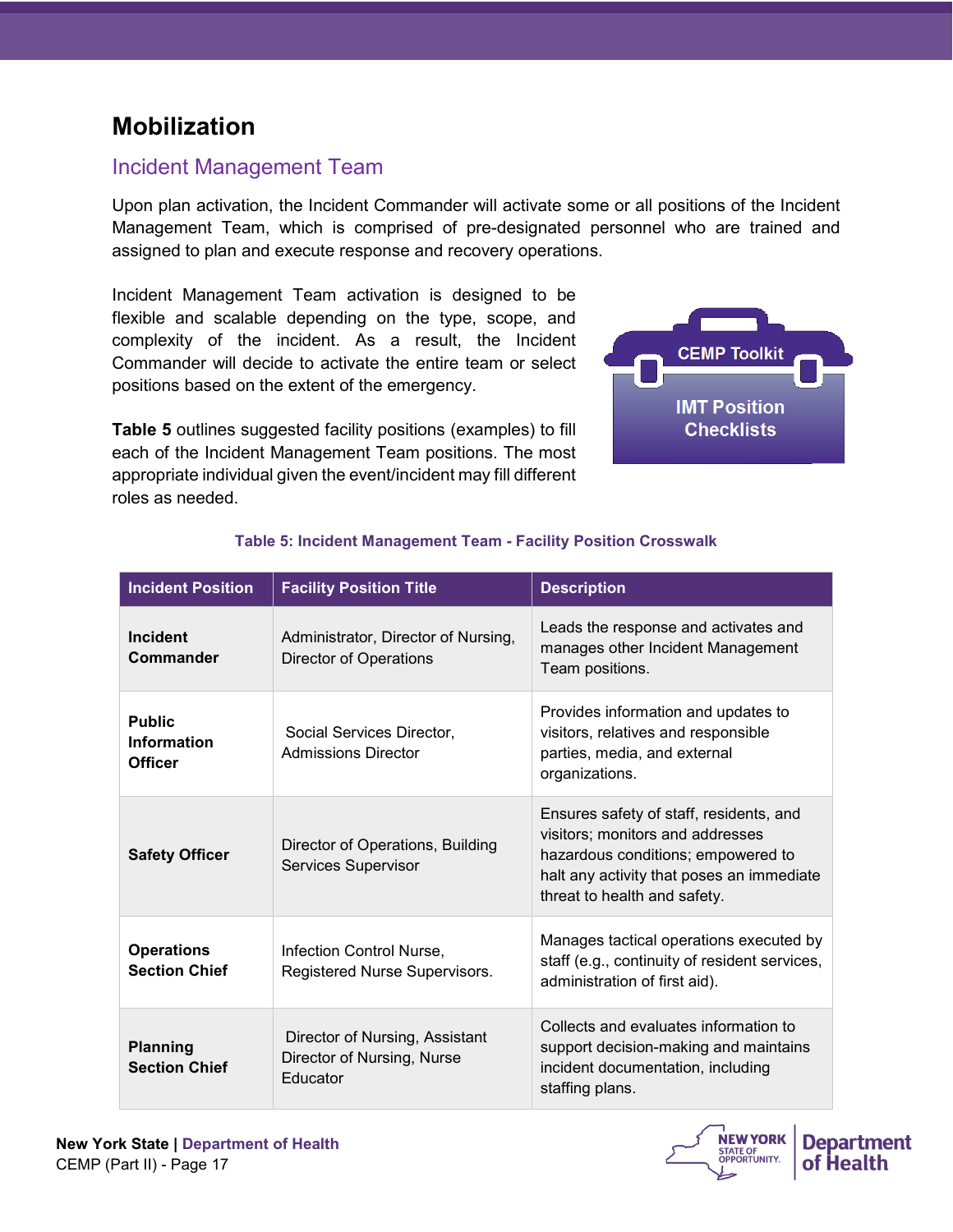| <b>Incident Position</b>                 | <b>Facility Position Title</b>                                          | <b>Description</b>                                                                                                                                |
|------------------------------------------|-------------------------------------------------------------------------|---------------------------------------------------------------------------------------------------------------------------------------------------|
| <b>Logistics</b><br><b>Section Chief</b> | Procurement Manager, Food<br>Service Director, Transportation<br>Manger | Locates, distributes, and stores<br>resources, arranges transportation, and<br>makes alternate shelter arrangements<br>with receiving facilities. |
| Finance/Admin<br><b>Section Chief</b>    | Comptroller, Business Office<br>Manager, Human Resource<br>Director     | Monitors costs related to the incident<br>while providing accounting, procurement,<br>time recording, and cost analyses.                          |

If the primary designee for an Incident Management Team position is unavailable, **[Table 6](#page-17-0)** identifies primary, secondary, and tertiary facility personnel that will staff Incident Management Team positions.

While assignments are dependent upon the requirements of the incident, available resources, and available personnel, this table provides initial options for succession planning, including shift changes.

#### **Table 6: Orders of Succession**

<span id="page-17-0"></span>

| <b>Incident Position</b>           | <b>Primary</b>                            | <b>Successor 1</b>                     | <b>Successor 2</b>             |
|------------------------------------|-------------------------------------------|----------------------------------------|--------------------------------|
| <b>Incident Commander</b>          | Administrator                             | Director of<br>Operations              | Director of Nursing            |
| <b>Public Information Officer</b>  | Director of Social<br>Services            | Director of<br>Admissions              | Director of<br>ADHC/LCSW       |
| <b>Safety Officer</b>              | <b>Building Services</b><br>Manager       | <b>Building Services</b><br>Supervisor | Food Service Director          |
| <b>Operations Section Chief</b>    | Director of<br>Operations                 | Nurse Educator                         | Director of Social<br>Services |
| <b>Planning Section Chief</b>      | <b>Nursing Supervisor</b>                 | <b>MDS Coordinator</b>                 | Day Care Director              |
| <b>Logistics Section Chief</b>     | <b>Chief Clinical</b><br><b>Dietitian</b> | <b>Food Service Director</b>           | Director of IT                 |
| <b>Finance/Admin Section Chief</b> | Comptroller                               | <b>Accounts Payable</b>                | Medicaid Coordinator           |

#### Command Center

The Incident Commander will designate a space, e.g., facility conference room or other large gathering space, on the facility premises to serve as the centralized location for incident management and coordination activities, also known as the "Command Center."

The designated location for the Command Center is Rehabilitation Room and the secondary/back-up location is 100-04 Ditmars Blvd. East Elmhurst, NY 11369, unless

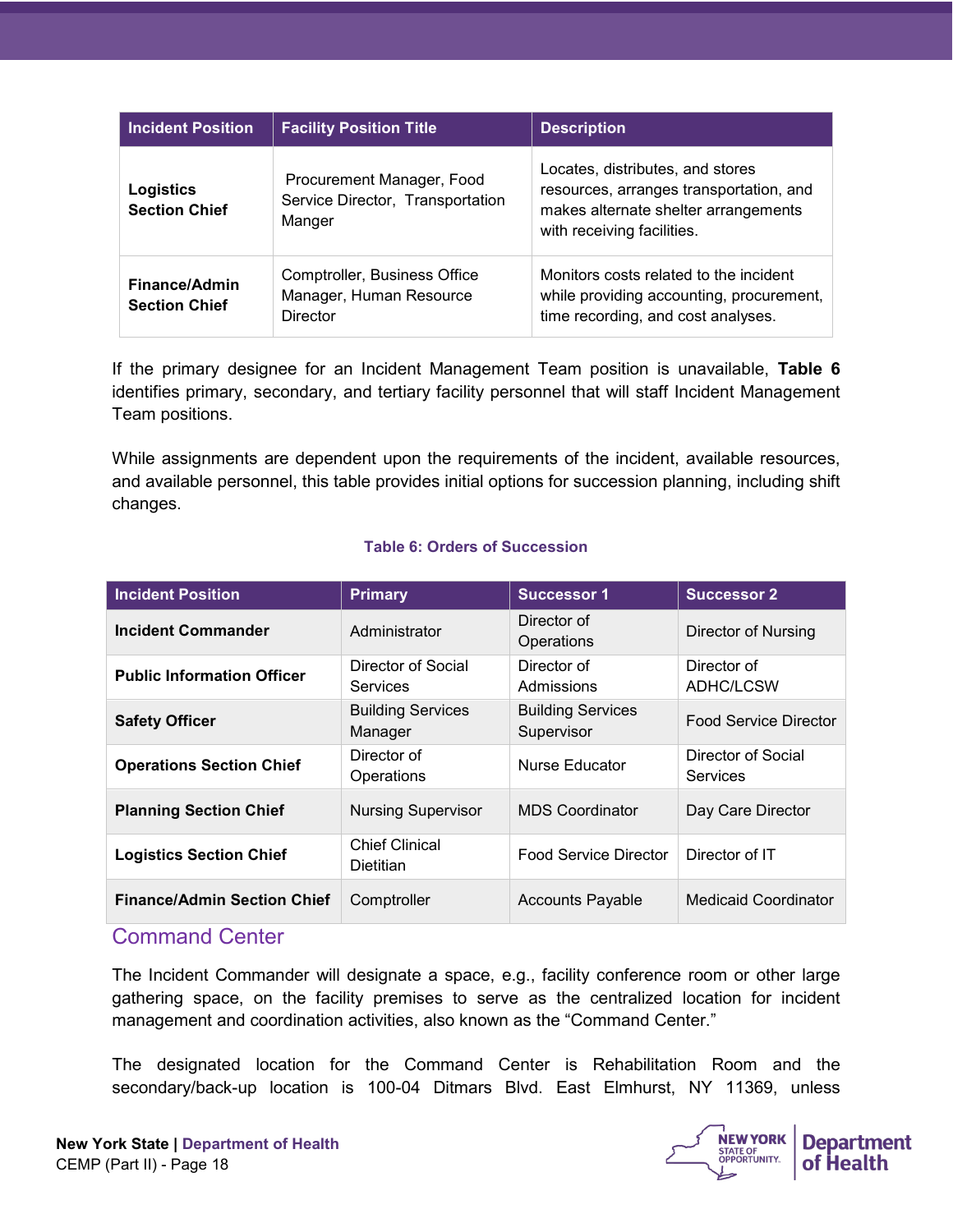circumstances of the emergency dictate the specification of a different location upon activation of the CEMP, in which case staff will be notified of the change at time of activation.

### **Response**

#### Assessment

The Incident Commander will convene activated Incident Management Team members in the Command Center and assign staff to assess designated areas of the facility to account for residents and identify potential or actual risks, including the following:

- Number of residents injured or affected;
- Status of resident care and support services;
- **Extent or impact of the problem (e.g., hazards, life safety concerns);**
- Current and projected staffing levels (clinical, support, and supervisory/managerial);
- Status of facility plant, utilities, and environment of care;
- **Projected impact on normal facility operations;**
- **Facility resident occupancy and bed availability;**
- Need for protective action; and
- Resource needs.

#### Protective Actions

Refer to **[Annex A:](#page-32-0) Protective Actions** for more information.

#### **Staffing**

Based on the outcomes of the assessment, the Planning Section Chief will develop a staffing plan for the operational period (e.g., remainder of shift). The Operation Section Chief will execute the staffing plan by overseeing staff execution of response activities. The Finance/Administration Section Chief will manage the storage and processing of timekeeping and related documentation to track staff hours.

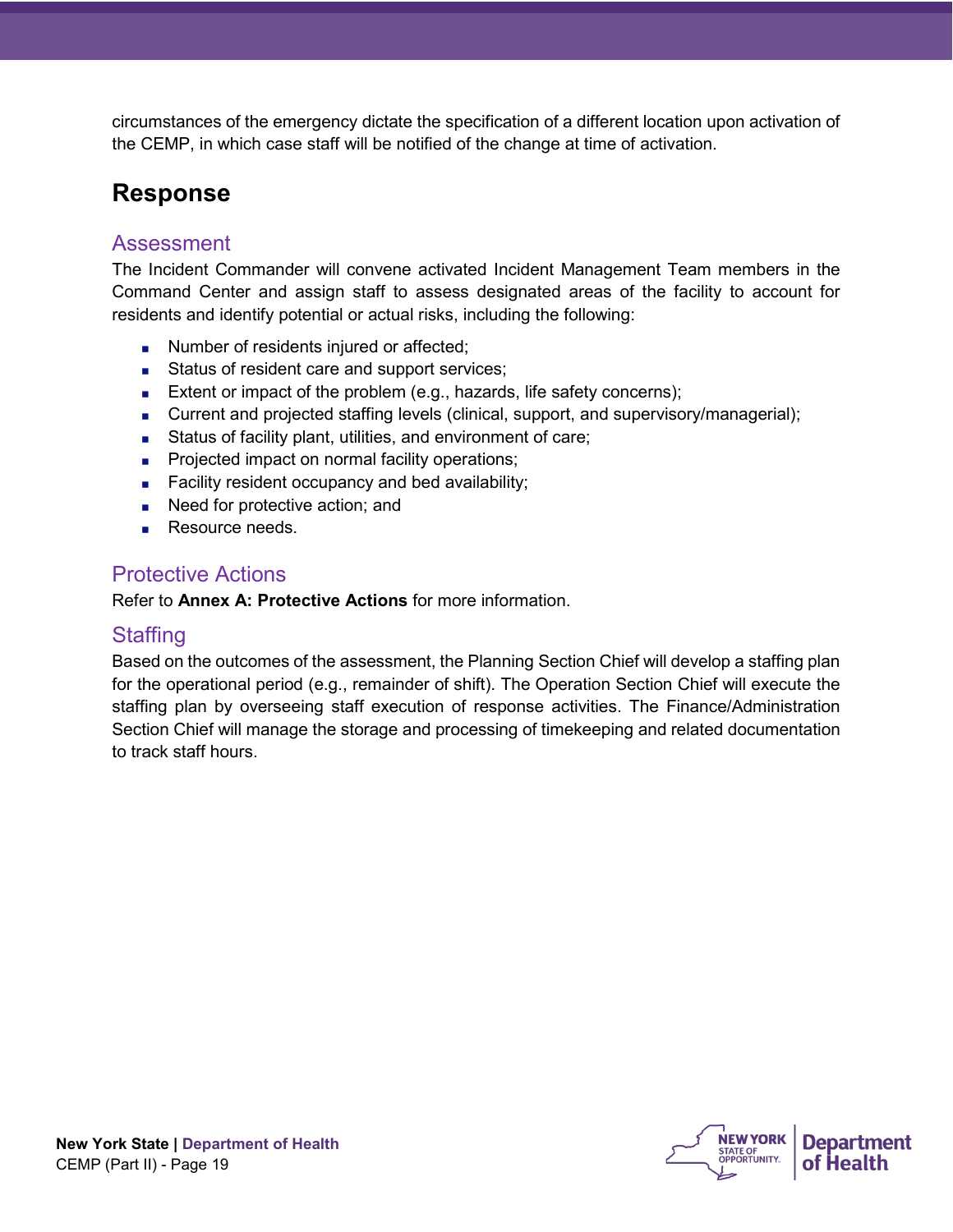### **Recovery**

#### Recovery Services

Recovery services focus on the needs of residents and staff and help to restore the facility's predisaster physical, mental, social, and economic conditions.

Recovery services may include coordination with government, non-profit, and private sector organizations to identify community resources and services (e.g., employee assistance programs, state and federal disaster assistance programs, if eligible). Pre-existing facility- and communitybased services and pre-established points of contact are provided in **[Table 7](#page-19-0)**.

<span id="page-19-0"></span>

| <b>Service</b>                                                                                                                                                                      | <b>Description of</b><br><b>Service</b>    | <b>Point(s) of Contact</b>                                                                      |
|-------------------------------------------------------------------------------------------------------------------------------------------------------------------------------------|--------------------------------------------|-------------------------------------------------------------------------------------------------|
| <b>FEMA</b>                                                                                                                                                                         | <b>Emergency Supply</b><br><b>Services</b> | FEMA.gov                                                                                        |
| <b>NYSDOH</b>                                                                                                                                                                       | <b>Emergency Supply</b><br><b>Services</b> | Commerce.health.state.ny.gov<br>Health.ny.gov                                                   |
| <b>NYCDHMH Office of</b><br><b>Emergency</b><br><b>Preparedness and</b><br><b>Response (OEPR)</b><br><b>NYC Department of</b><br><b>Health and Mental</b><br><b>Hygiene (DOHMH)</b> | <b>Emergency Supply</b><br><b>Services</b> | www1.nyc.gov<br>https://www1.nyc.gov/site/doh/health/emergency-<br>preparedness/what-we-do.page |

#### **Table 7: Pre-Identified Recovery Services**

Ongoing recovery activities, limited staff resources, as well as the incident's physical and mental health impact on staff members may delay facility staff from returning to normal job duties, responsibilities, and scheduling.

Resuming pre-incident staff scheduling will require a planned transition of staff resources, accounting for the following considerations:

- **Priority staffing of critical functions and services (e.g., resident care services,** maintenance, dining services).
- Personal staff needs (e.g., restore private residence, care for relatives, attend memorial services, mental/behavioral health services).
- Continued use or release of surge staffing, if activated during incident.

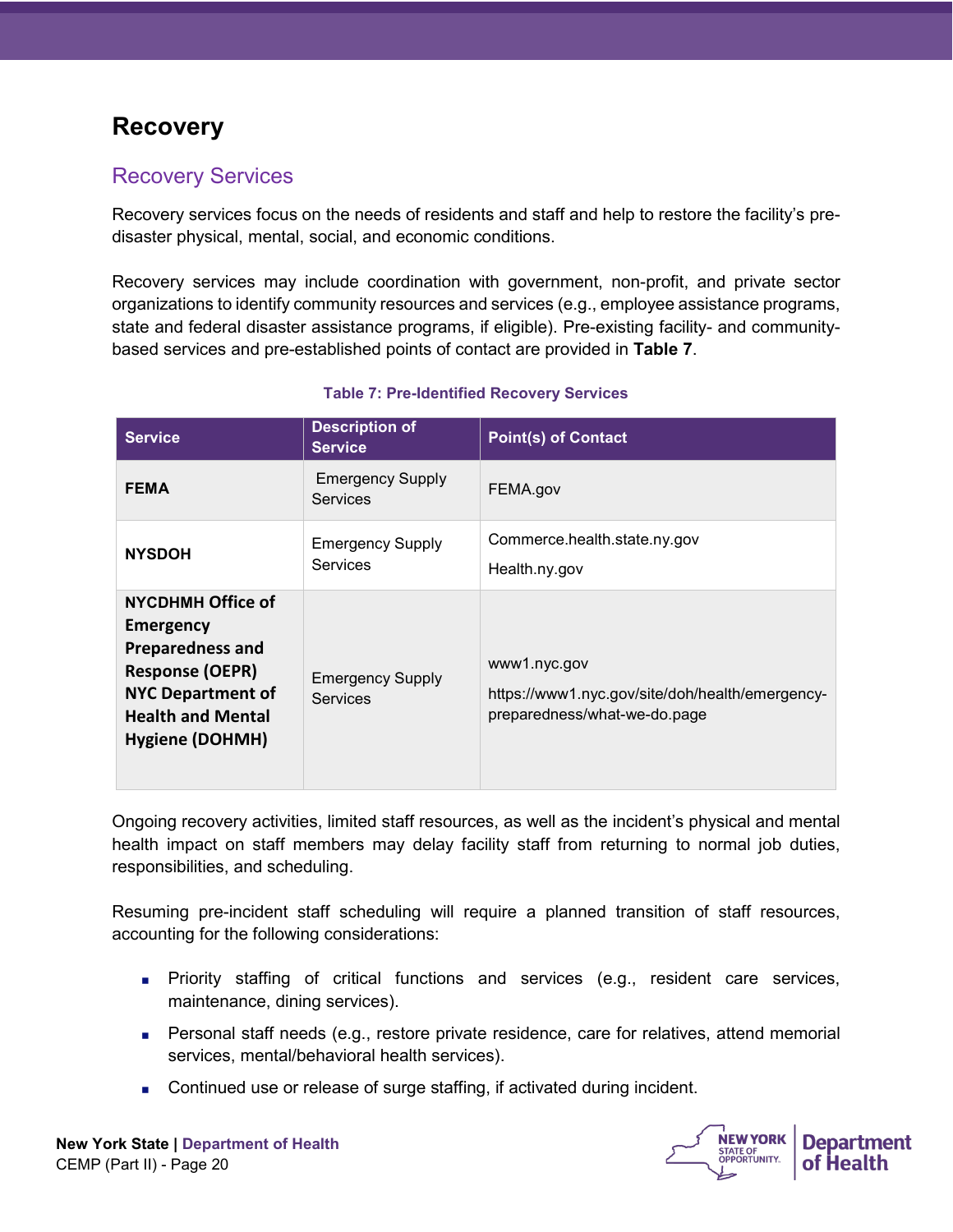#### **Demobilization**

As the incident evolves, the Incident Commander will begin to develop a demobilization plan that includes the following elements:

- **Activation of re-entry/repatriation process if evacuation** occurred;[7](#page-20-1)
- Deactivation of surge staffing;
- Replenishment of emergency resources;
- Reactivation of normal services and operations; and
- **Compilation of documentation for recordkeeping** purposes.

#### Infrastructure Restoration



Once the Incident Commander has directed the transition from incident response operations to demobilization, the facility will focus on restoring normal services and operations to provide continuity of care and preserve the safety and security of residents.

**[Table 8](#page-20-0)** outlines entities responsible for performing infrastructure restoration activities and related contracts/agreements.

<span id="page-20-0"></span>

| <b>Activity</b>                                                                                            | <b>Responsible Entity</b>         | <b>Contracts/Agreements</b>                           |
|------------------------------------------------------------------------------------------------------------|-----------------------------------|-------------------------------------------------------|
| Internal assessment of<br>electrical power.                                                                | Energy Spectrum<br>Power House    | Contract assigned as services<br>needed are assessed. |
| Clean-up of facility grounds<br>(e.g., general housekeeping,<br>removing debris and<br>damaged materials). | <b>Facility Building Services</b> | N/A                                                   |
| Internal damage<br>assessments (e.g., structural,<br>environmental, operational).                          | Integra Development Group         | Contract assigned as services<br>needed are assessed. |
| <b>Clinical systems and</b><br>equipment inspection.                                                       | <b>BDS</b>                        | Active Contract for<br>maintenance and repair.        |

#### **Table 8: Infrastructure Restoration Activities**



<span id="page-20-1"></span> <sup>7</sup> Refer to the *NYSDOH Evacuation Plan Template* for more information about repatriation.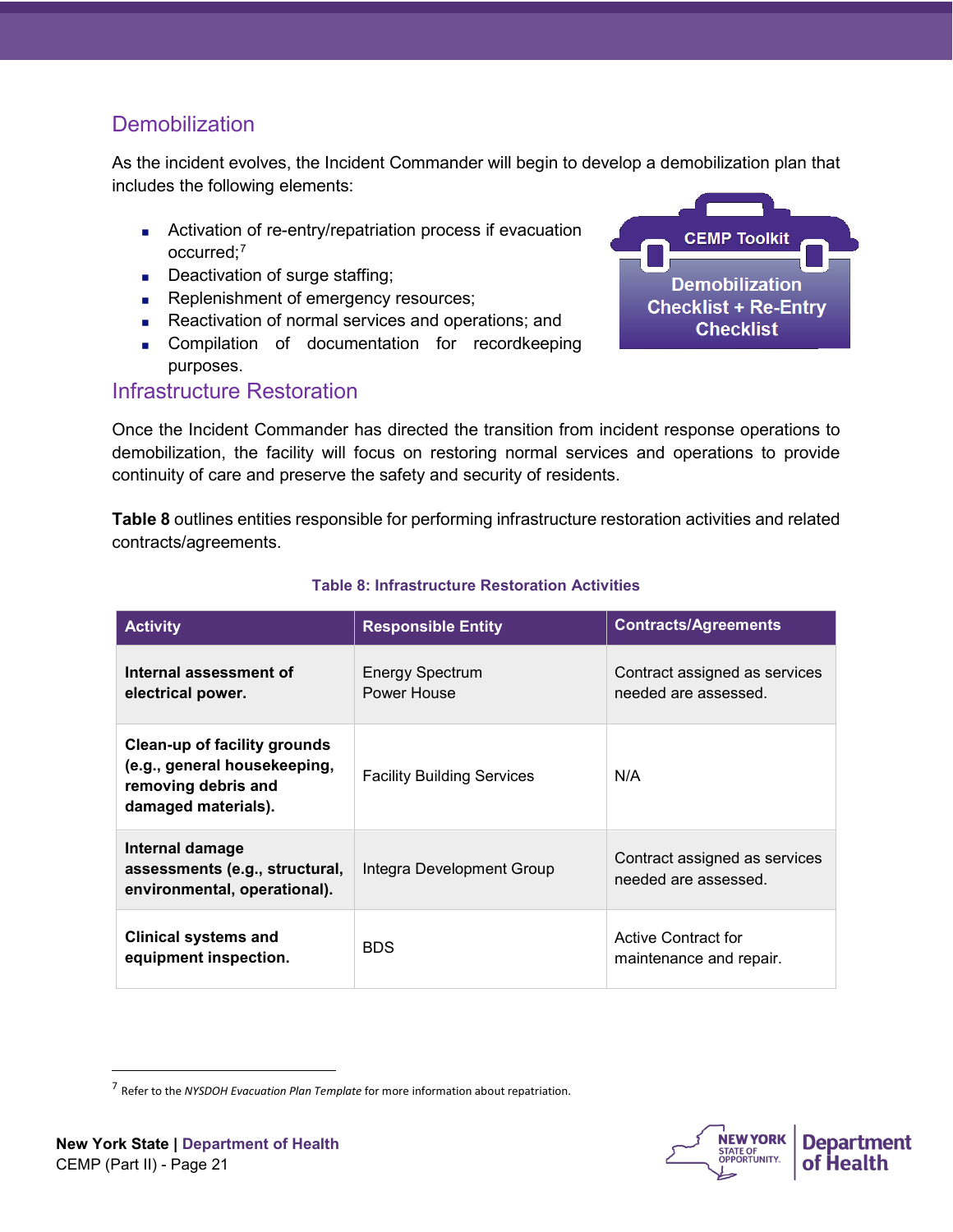| <b>Activity</b>                                                                                        | <b>Responsible Entity</b>    | <b>Contracts/Agreements</b>                          |
|--------------------------------------------------------------------------------------------------------|------------------------------|------------------------------------------------------|
| Strengthen infrastructure for<br>future disasters (if<br>repair/restoration activities<br>are needed). | Integra Development Group    | Contract assigned as services<br>needed are assessed |
| <b>Communication and</b><br>transparency of restoration<br>efforts to staff and residents.             | Corporate Compliance Officer | N/A                                                  |
| <b>Recurring inspection of</b><br>restored structures.                                                 | Integra Development Group    | Contract assigned as services<br>needed are assessed |

#### Resumption of Full Services

Department Heads / Managers will conduct an internal assessment of the status of resident care services and advise the Incident Commander and/or facility leadership on the prioritization and timeline of recovery activities.

Special consideration will be given to services that may require extensive inspection due to safety concerns surrounding equipment/supplies and interruption of utilities support and resident care services that directly impact the resumption of services (e.g., food service, laundry).

Staff, residents, and relatives/responsible parties will be notified of any services or resident care services that are not available, and as possible, provided updates on timeframes for resumption. The Planning Section Chief will develop a phased plan for resumption of pre-incident staff scheduling to help transition the facility from surge staffing back to regular staffing levels.

#### Resource Inventory and Accountability

Full resumption of services involves a timely detailed inventory assessment and inspection of all equipment, devices, and supplies to determine the state of resources post-disaster and identify those that need repair or replacement.

All resources, especially resident care equipment, devices, and supplies, will be assessed for health and safety risks. Questions on resource damage or potential health and safety risks will be directed to the original manufacturer for additional guidance.

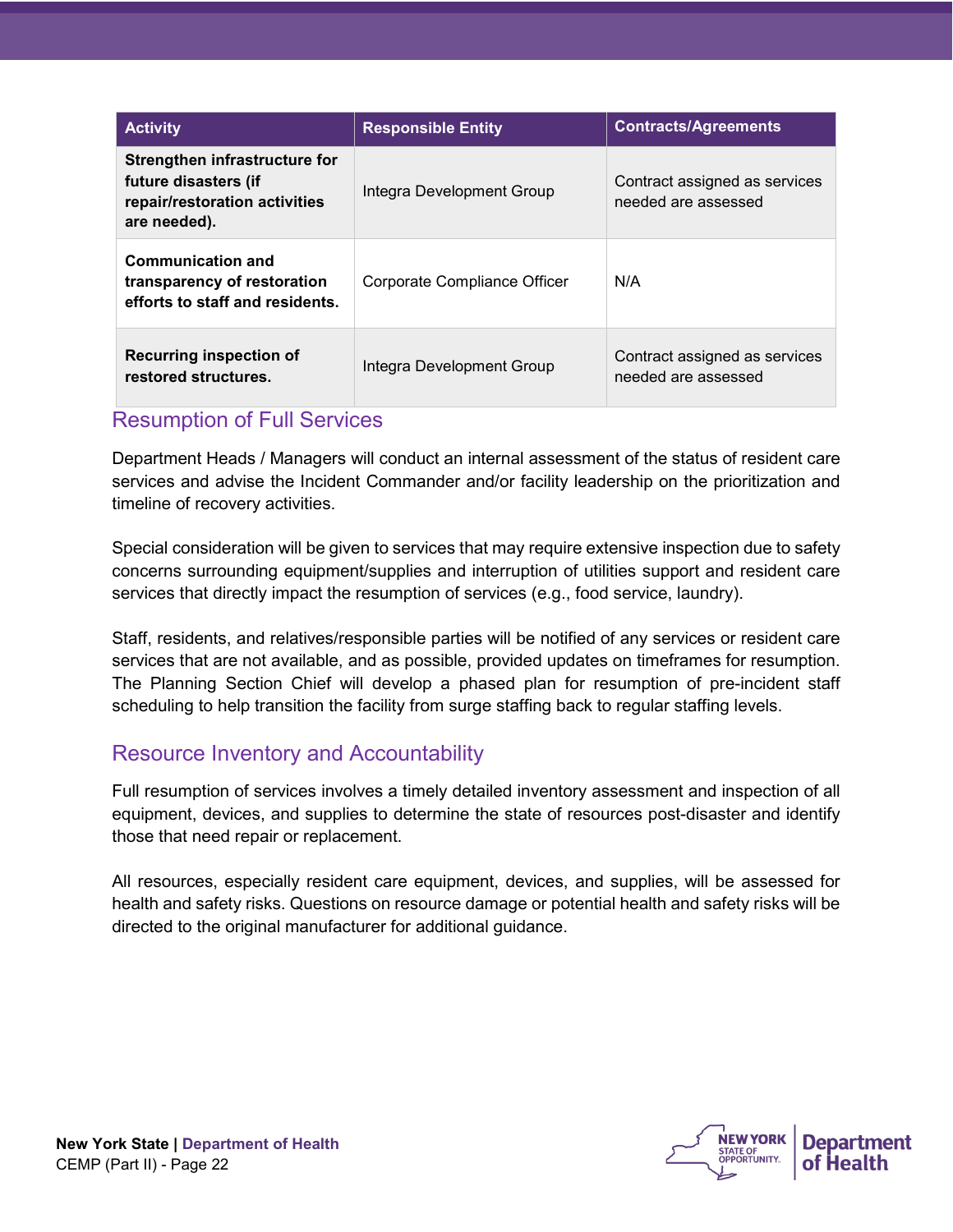## **Information Management**

## **Critical Facility Records**

Critical facility records that require protection and/or transfer during an incident include:

Human Resource, Medical Records, IT.

The facility's system for maintaining electronic records are via "Sigma Safe", off- site servers and cloud based systems and/or protections for paper-based systems (including but not limited to storage in durable containers in locations designated as least vulnerable).

If computer systems are interrupted or non-functional, the facility will utilize paper-based recordkeeping in accordance with internal facility procedures.

## <span id="page-22-0"></span>**Resident Tracking and Information-Sharing**

### <span id="page-22-1"></span>Tracking Evacuated Residents

The facility will use the New York State Evacuation of Facilities in Disasters System ("eFINDS")<sup>[8](#page-22-2)</sup> and the Resident Evacuation Critical Information and Tracking Form<sup>[9](#page-22-3)</sup> to track evacuated residents and ensure resident care is maintained.

#### **Resident Confidentiality**

The facility will ensure resident confidentiality throughout the evacuation process in accordance with the Health Insurance Portability and Accountability Act Privacy Rule (Privacy Rule), as well as with any other applicable privacy laws. Under the Privacy Rule, covered health care providers are permitted to disclose protected health information to public health authorities authorized by law to collect protected health information to control disease, injury, or disability, as well as to public or private entities authorized by law or charter to assist in disaster relief efforts. The Privacy Rule also permits disclosure of protected health information in other circumstances.



<span id="page-22-2"></span><sup>8</sup> eFINDS is a secure, confidential system intended to provide authorized users with real-time access to the location of residents evacuated during an emergency event. The system is to be used to log and track residents during an urgent or non-emergent evacuation. See Appendix K of the *NYSDOH Evacuation Plan Template* for further information and procedures on eFINDS.

<span id="page-22-3"></span> $9<sub>9</sub>$  The Resident Evacuation Critical Information and Tracking Form is a standardized form utilized to provide pertinent individual resident information to receiving facilities and provide redundant tracking during the evacuation process, including repatriation. See Appendix L of the *NYSDOH Evacuation Plan Template* for the complete form*.*

*<sup>10</sup> see HIPAA privacy rule information in CEMP toolkit, Annex K) or:* 

*https://www.hhs.gov/sites/default/files/ocr/privacy/hipaa/understanding/special/emergency/hipaa-privacy-emergency-situations.pdf*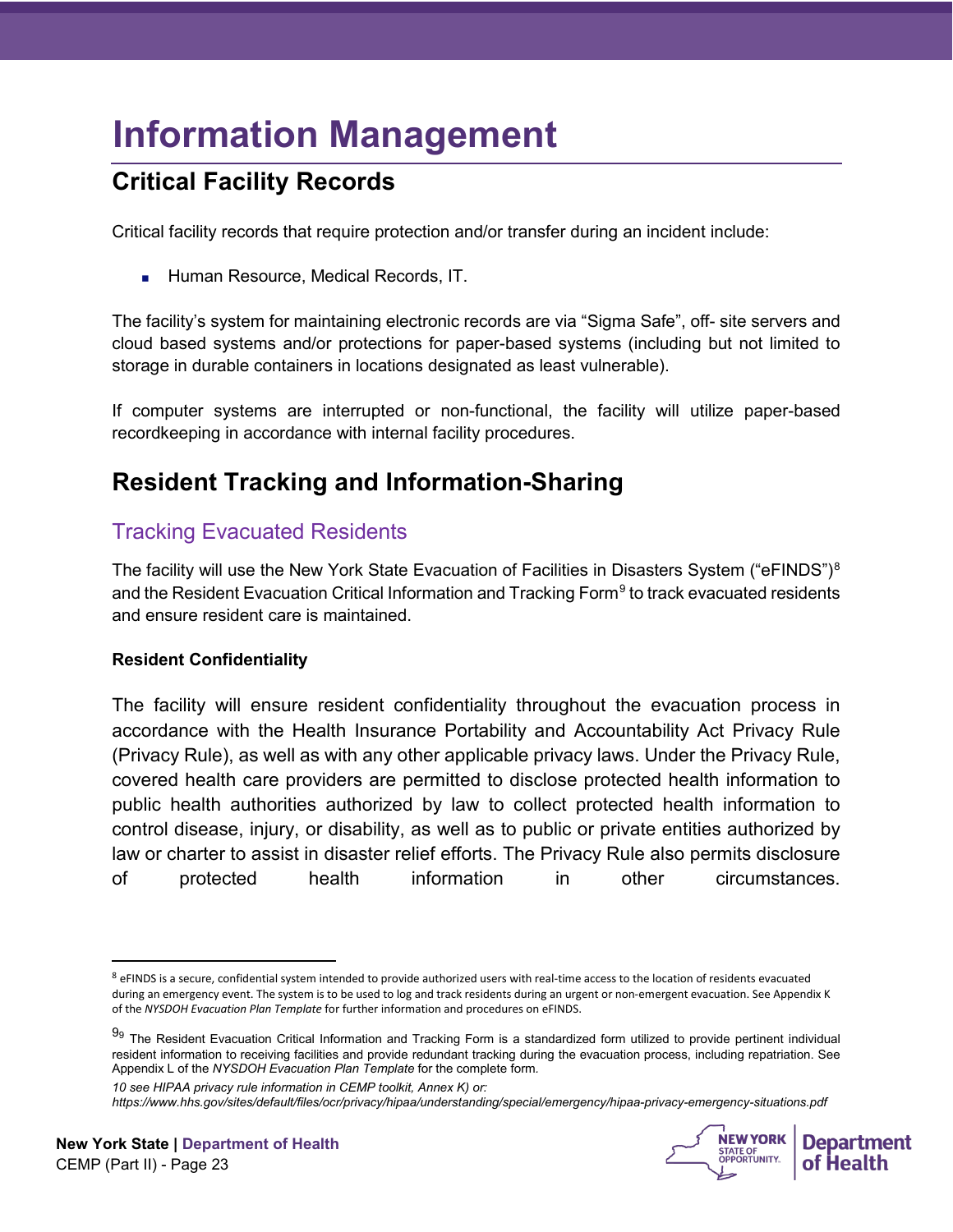Private counsel should be consulted where there are specific questions about resident confidentiality.

### <span id="page-23-0"></span>**Staff Tracking and Accountability**

#### <span id="page-23-1"></span>Tracking Facility Personnel

The facility will use the New York State Evacuation of Facilities in Disasters System ("eFINDS")<sup>[10](#page-23-4)</sup> and the Resident Evacuation Critical Information and Tracking Form<sup>[11](#page-23-5)</sup> to track staff.

#### <span id="page-23-2"></span>Staff Accountability

Staff accountability enhances site safety by allowing the facility to track staff locations and assignments during an emergency. Staff accountability procedures will be implemented as soon as the plan is activated.

The facility will utilize AMG Time Software and/or sign-in/out sheets to track the arrival and departure times of staff. During every operational period (e.g., shift change), Department Heads /Managers or designees will conduct an accountability check to ensure all on-site staff are accounted for.

If an individual becomes injured or incapacitated during response operations, Department Heads/Managers or designees will notify the Incident Commander to ensure the staff member's status change is reflected in AMG Time Software and/or sign-in/out sheets.

#### <span id="page-23-3"></span>Non-Facility Personnel

The Incident Commander—or Logistics Section Chief, if activated—will ensure that appropriate credentialing and verification processes are followed. Throughout the response, the Incident Commander—or Planning Section Chief, if activated—will track non-facility personnel providing surge support along with their respective duties and the number of hours worked.





<span id="page-23-4"></span><sup>&</sup>lt;sup>10</sup> eFINDS is a secure, confidential system intended to provide authorized users with real-time access to the location of residents evacuated during an emergency event. The system is to be used to log and track residents during an urgent or non-emergent evacuation. See Appendix K of the *NYSDOH Evacuation Plan Template* for further information and procedures on eFINDS.

<span id="page-23-5"></span><sup>&</sup>lt;sup>11</sup> The Resident Evacuation Critical Information and Tracking Form is a standardized form utilized to provide pertinent individual resident information to receiving facilities and provide redundant tracking during the evacuation process, including repatriation. See Appendix L of the *NYSDOH Evacuation Plan Template* for the complete form*.*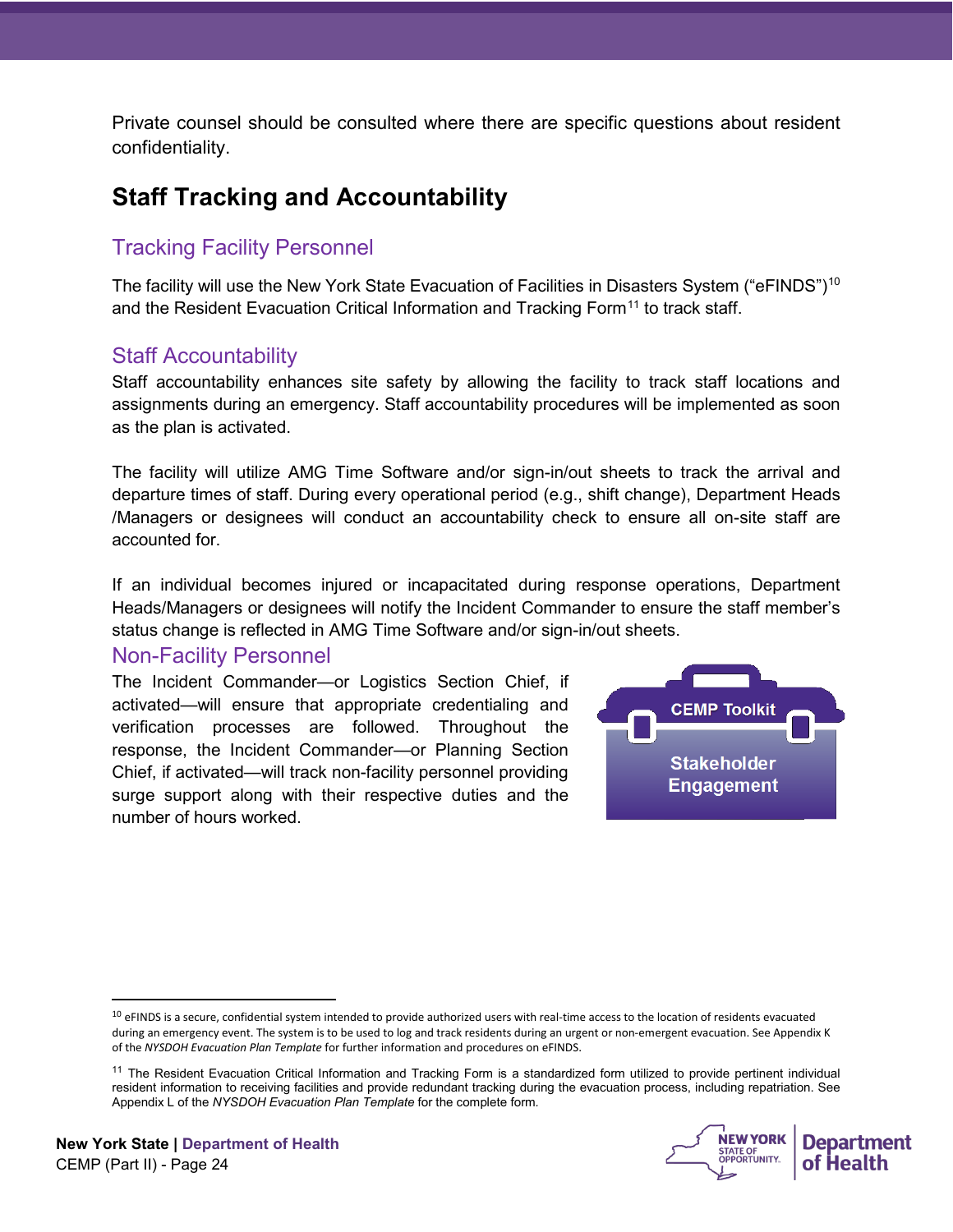## <span id="page-24-0"></span>**Communications**

## <span id="page-24-1"></span>**Facility Communications**

As part of CEMP development, the facility conducted a communications assessment to identify existing facility communications systems, tools, and resources that can be leveraged during an incident and to determine where additional resources or policies may be needed.



Primary (the best and intended option) and alternate (secondary back-up option) methods of communication are outlined in **[Table 9.](#page-24-3)**

<span id="page-24-3"></span>

| <b>Mechanism</b>                        | <b>Primary Method of</b><br><b>Communication</b> | <b>Alternate Method of</b><br><b>Communication</b> |  |  |
|-----------------------------------------|--------------------------------------------------|----------------------------------------------------|--|--|
| <b>Landline telephone</b>               |                                                  |                                                    |  |  |
| <b>Cell Phone</b>                       |                                                  |                                                    |  |  |
| <b>Over Head Paging System</b>          |                                                  |                                                    |  |  |
| Text Messages including "blast texting" |                                                  |                                                    |  |  |
| Email including "blast email"           |                                                  |                                                    |  |  |
| <b>News Media</b>                       |                                                  |                                                    |  |  |
| <b>Radio Broadcasts</b>                 |                                                  |                                                    |  |  |
| <b>Social Media</b>                     |                                                  |                                                    |  |  |
| <b>Runners</b>                          |                                                  |                                                    |  |  |
| <b>Weather Radio</b>                    |                                                  |                                                    |  |  |
| <b>OEM 2 WAY RADIO</b>                  |                                                  |                                                    |  |  |
| <b>Facility Website</b>                 |                                                  |                                                    |  |  |

#### **Table 9: Methods of Communication**

<span id="page-24-2"></span>Communications Review and Approval

The facility-specific approval process for the approval and dissemination of communications materials will be approved by the facility's Administrator (e.g., pre-scripted messages).

Upon plan activation, the Incident Commander may designate a staff member as the Public Information Officer to serve as the single point of contact for the development, refinement, and dissemination of internal and external communications.

Key Public Information Officer functions include:

 Develops and establishes mechanisms to rapidly receive and transmit information to local emergency management;

**New York State | Department of Health** CEMP (Part II) - Page 25

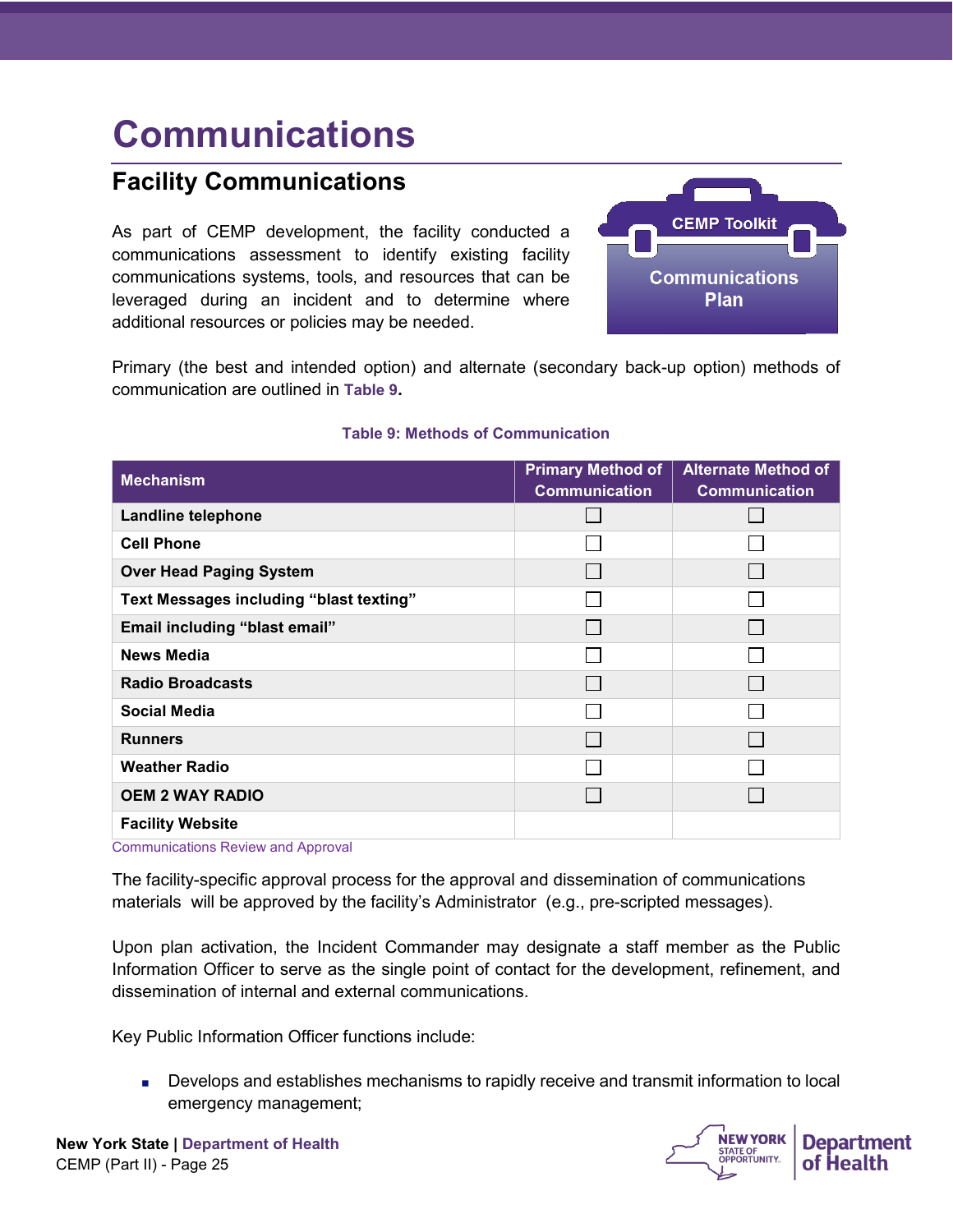### Recovery

#### **Recovery Services**

Recovery services focus on the needs of residents and staff and help to restore the facility's predisaster physical, mental, social, and economic conditions.

Recovery services may include coordination with government, profit, and private sector organizations to identify community resources and services (e.g., employee assistance programs, state and federal disaster assistance programs, if eligible). Devising facility and community based services and prestablished points of contact are provided in Table

| <b>Service</b>                                                                                                                            | Description of<br><b>Service</b>           | Point(s) of Contact                                                                           |
|-------------------------------------------------------------------------------------------------------------------------------------------|--------------------------------------------|-----------------------------------------------------------------------------------------------|
| <b>FEMA</b>                                                                                                                               | <b>Emergency Supply</b><br><b>Services</b> | FEMA.gov                                                                                      |
| <b>NYSDOH</b>                                                                                                                             | <b>Emergency Supply</b><br><b>Services</b> | Commerce.health.state.ny.gov<br>Health.ny.gov                                                 |
| NYCDHMH Office of<br>Emergency<br>Preparedness and<br>Response (OEPR)<br>NYC Department of<br><b>Health and Mental</b><br>Hygiene (DOHMH) | <b>Emergency Supply</b><br><b>Services</b> | www1.nyc.gov<br>https://www1.nyc.gov/site/doh/health/emergency<br>preparedness/whatwe-do.page |

|  |  |  | Table 7: Pre-Identified Recovery Services |
|--|--|--|-------------------------------------------|
|--|--|--|-------------------------------------------|

Ongoing recovery activities, limited staff resources, as well as the incident's physical and mental health impact on staff members may delay facility staff from returning to normal ob duties, responsibilities, and scheduling.

Resuming preincident staffscheduling will require a planned transition of staff resources, accounting for the following considerations:

- . Priority staffing of critical functions and services (e.g., resident care services, maintenance, dining services).
- **Personal staff needs (e.g., reserce private residence, care for relatives, attend memorial priority** services, mental/behavioral health services).
- Continued use or release of surge staffing, if activated during incident.



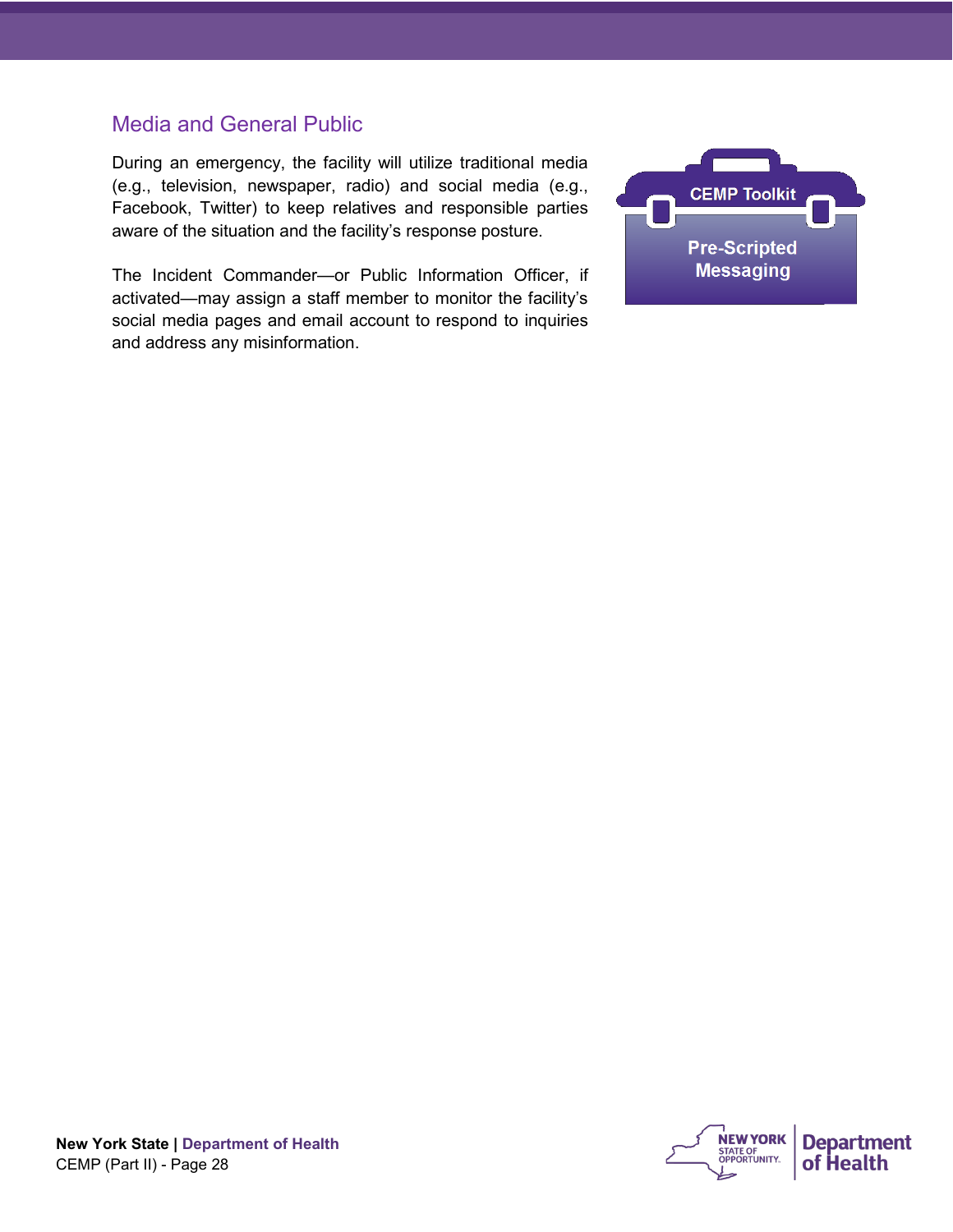## <span id="page-28-0"></span>**Administration, Finance, Logistics**

## <span id="page-28-1"></span>**Administration**

#### <span id="page-28-2"></span>**Preparedness**

As part of the facility's preparedness efforts, the facility conducts the following tasks:

- **IDENTIFY 19 IDENTIFY And develop roles, responsibilities, and delegations of authority for key decisions** and actions including the approval of the CEMP;
- **Ensure key processes are documented in the CEMP;**
- Coordinate annual CEMP review, including the *Annexes for all hazards*;
- **Ensure CEMP is in compliance with local, state, and federal regulations; and**
- Ensure staff competencies are maintained via training and testing.

## <span id="page-28-3"></span>**Finance**

#### <span id="page-28-4"></span>**Preparedness**

Designated staff members have ability to authorize purchases expenditures during an emergency situation.

#### <span id="page-28-5"></span>Incident Response

Financial functions during an incident include tracking of personnel time and related costs, initiating contracts, arranging for personnel-related payments and Workers' Compensation, tracking of response and recovery costs, and payment of invoices.

The Finance/Administration Section Chief or designee will account for all direct and indirect incident-related costs from the outset of the response, including:

- **Personnel (especially overtime and supplementary staffing)**
- Event-related resident care and clinical support activities
- **Incident-related resources**
- **Equipment repair and replacement**
- **Costs for event-related facility operations**
- **•** Vendor services
- **Personnel illness, injury, or property damage claims**
- **Loss of revenue-generating activities**
- Cleanup, repair, replacement, and/or rebuild expenses
- **Replenishment of Emergency Supplies**

**New York State | Department of Health** CEMP (Part II) - Page 29

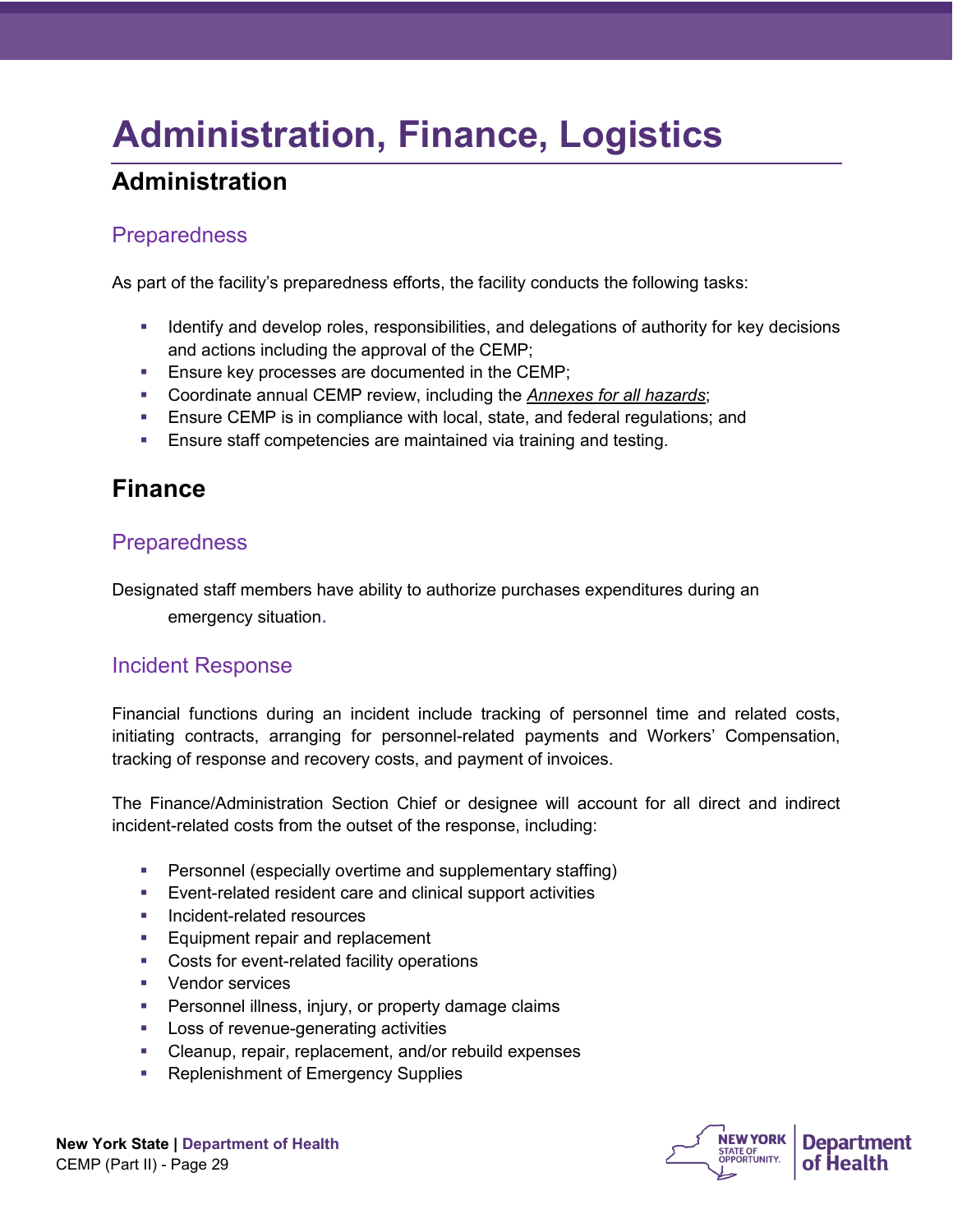## <span id="page-29-0"></span>**Logistics**

#### <span id="page-29-1"></span>**Preparedness**

Logistics functions prior to an incident include identifying and monitoring emergency resource levels, and executing mutual aid agreements, resource service contracts, and memorandums of understanding. These functions will be carried out pre-incident by the Administrator or their designee.

#### <span id="page-29-2"></span>Incident Response

To assess the facility's logistical needs during an incident, the Logistics Section Chief or designee will complete the following:

- **Regularly monitor supply levels and anticipate resource needs during an incident;**
- **IDENTIFY Multiple providers of services and resources to have alternate options in case of** resource or service shortages; and
- Coordinate with the Finance Section Chief to ensure all resource and service costs are being tracked.
- **Restock supplies to pre-incident preparedness levels,**
- **Coordinate distribution of supplies to service areas.**
- **Staffing needs**

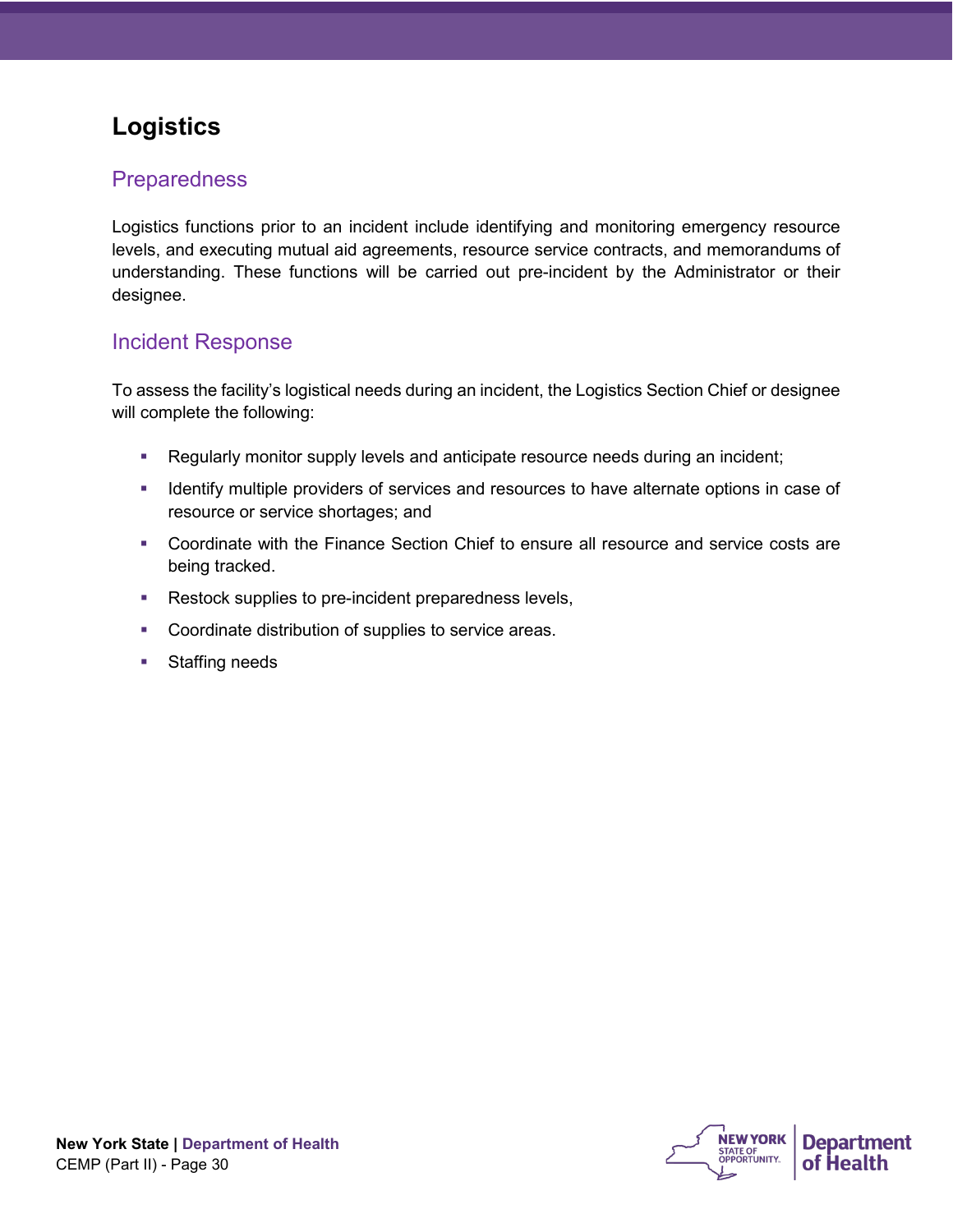## <span id="page-30-0"></span>**Plan Development and Maintenance**

To ensure plans, policies, and procedures reflect facility-specific needs and capabilities, the facility will conduct the following activities:

| <b>Activity</b>                                                                                                                                    | <b>Led By</b>                                                             | <b>Frequency</b>                                                                                                                                   |
|----------------------------------------------------------------------------------------------------------------------------------------------------|---------------------------------------------------------------------------|----------------------------------------------------------------------------------------------------------------------------------------------------|
| Review and update the facility's risk<br>assessment.                                                                                               | Administrator or<br>designee                                              | Annually                                                                                                                                           |
| <b>Review and update contact information</b><br>for response partners, vendors, and<br>receiving facilities.                                       | Comptroller                                                               | Annually or as response<br>partners, vendors, and host<br>facilities provide updated<br>information.                                               |
| <b>Review and update contact information</b><br>for staff members and residents'<br>emergency contacts.                                            | <b>Staffing Coordinator</b>                                               | Annually or as staff members<br>provide updated information.                                                                                       |
| <b>Review and update contact information</b><br>for residents' point(s) of contact (i.e.,<br>relatives/responsible parties).                       | <b>Social Services</b>                                                    | At admission/readmission, at<br>each Care Plan Meeting, and<br>as residents, relatives, and<br>responsible parties provide<br>updated information. |
| Post clear and visible facility maps<br>outlining emergency resources at all<br>nurses' stations, staff areas, hallways,<br>and at the front desk. | <b>Director of Operations</b>                                             | Annually                                                                                                                                           |
| <b>Maintain electronic versions of the CEMP</b><br>in folders/drives that are accessible by<br>others.                                             | Member of Emergency<br>Management Team w/<br>ΙT                           | Annually                                                                                                                                           |
| <b>Revise CEMP to address any identified</b><br>gaps.                                                                                              | Administrator or<br>designee                                              | Upon completion of an<br>exercise or real-world<br>incident.                                                                                       |
| Inventory emergency supplies (e.g.,<br>potable water, food, resident care<br>supplies, communication devices,<br>batteries, flashlights,           | Member of Emergency<br>Management Team w/<br><b>Food Service Director</b> | Quarterly                                                                                                                                          |

#### **Table 10: Plans, Policies, and Procedures**

## <span id="page-30-1"></span>**Authorities and References**

This plan may be informed by the following authorities and references:

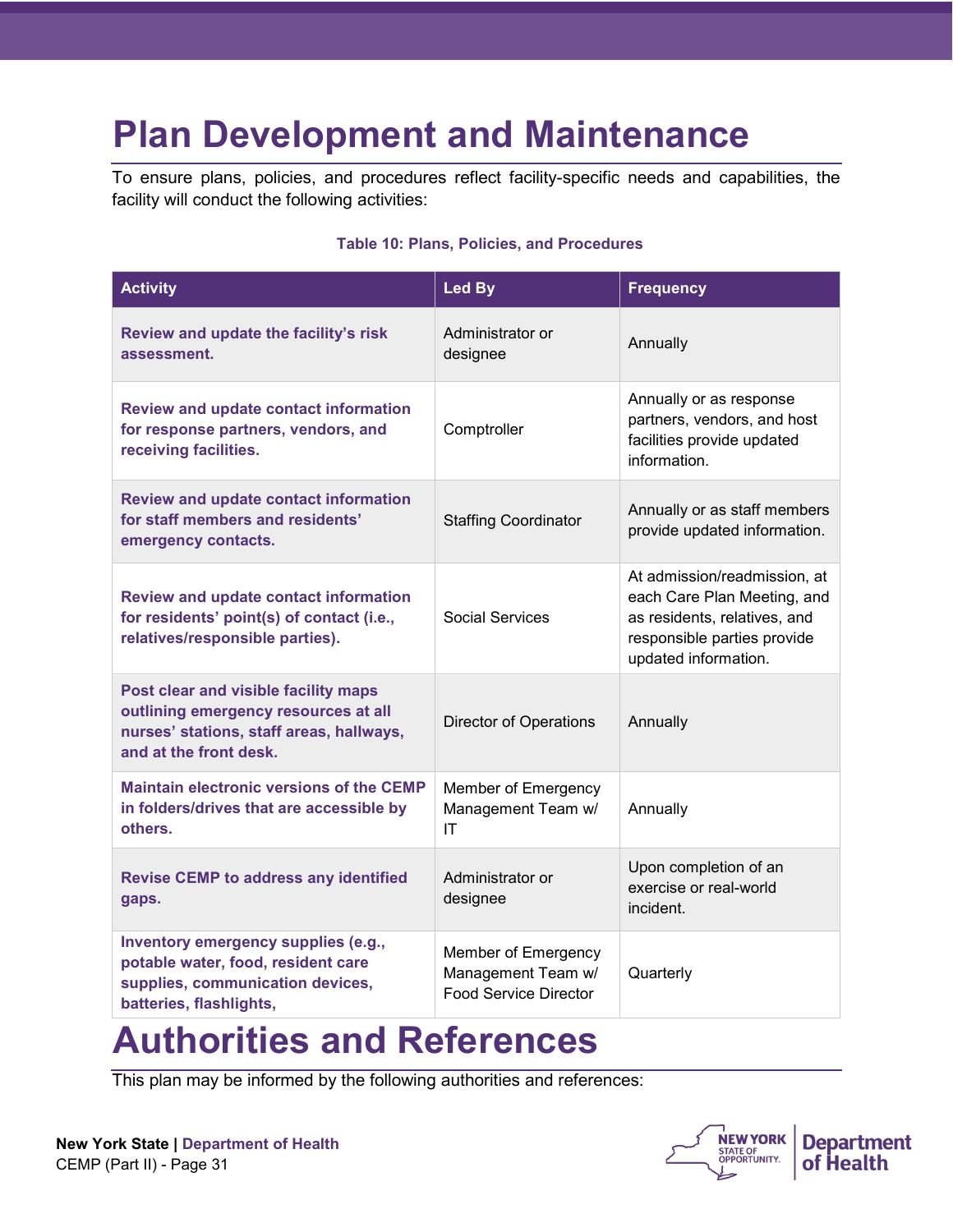- Robert T. Stafford Disaster Relief and Emergency Assistance Act (Public Law 93-288, as amended, 42 U.S.C. 5121-5207)
- Title 44 of the Code of Federal Regulations, Emergency Management and Assistance
- Homeland Security Act (Public Law 107-296, as amended, 6 U.S.C. §§ 101 et seq.)
- **Homeland Security Presidential Directive 5, 2003**
- Post-Katrina Emergency Management Reform Act of 2006, 2006
- National Response Framework, January 2016
- **National Disaster Recovery Framework, Second Edition, 2016**
- **National Incident Management System, 2017**
- **Presidential Policy Directive 8: National Preparedness, 2011**
- CFR Title 42, Chapter IV, Subchapter G, Part 483, Subpart B, Section 483.73, 2016
- **Pandemic and All-Hazards Preparedness Act (PAHPA) of 2006**
- **March 2018 DRAFT Nursing Home Emergency Operations Plan Evacuation**
- **NYSDOH Healthcare Facility Evacuation Center Manual**
- **Nursing Home Incident Command System (NHICS) Guidebook, 2017**
- Health Insurance Portability and Accountability Act (HIPAA) of 1996, Privacy Rule
- NYSDOH Healthcare Facility Evacuation Center Metropolitan Area Regional Office Region Facility Guidance Document for the 2017 Coastal Storm Season
- NFPA 99 Health Care Facilities Code, 2012 edition and Tentative Interim Amendments 12-2, 12-3, 12-5, and 12-6
- NFPA 101 Life Safety Code, 2012 edition and Tentative Interim Amendments 12-1, 12- 2, 12-3, and 12-4
- **NFPA 110 Standard for Emergency and Standby Power Systems, 2010 edition and** Tentative Interim Amendments to Chapter 7
- **10 NYCRR Parts 400 and 415**
- NYS Exec. Law, Article 2-B
- Public Health Service Act (codified at 42 USC  $\S$ § 243, 247d, 247d-6b, 300hh-10(c)(3)(b), 311, 319)
- Cybersecurity Information Sharing Act of 2015 (Pub. L. No. 114-113, codified at 6 U.S.C. §§ 1501 et seq.)
- Chapter 114 of the Laws of New York 2020.

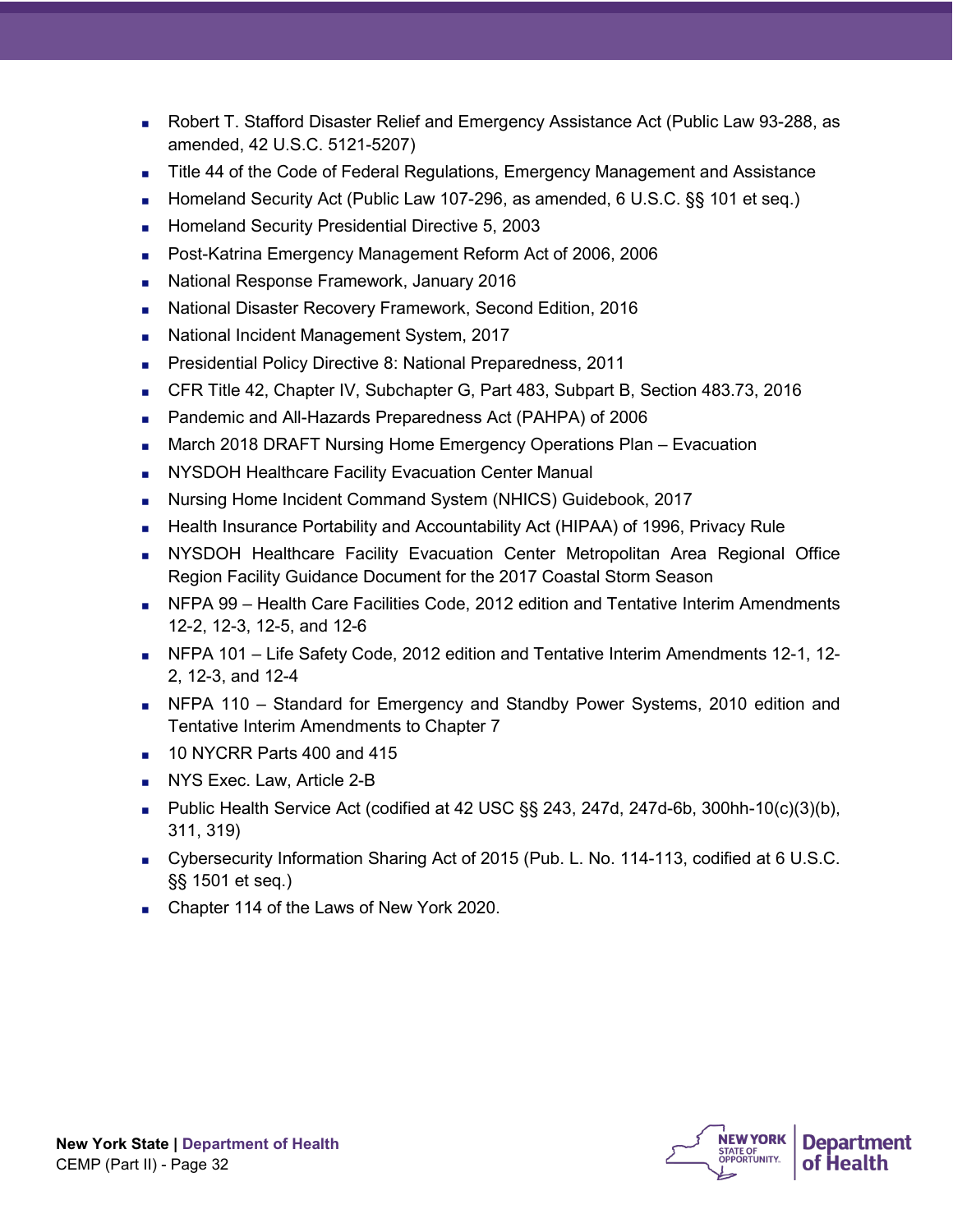## <span id="page-32-0"></span>**Annexes**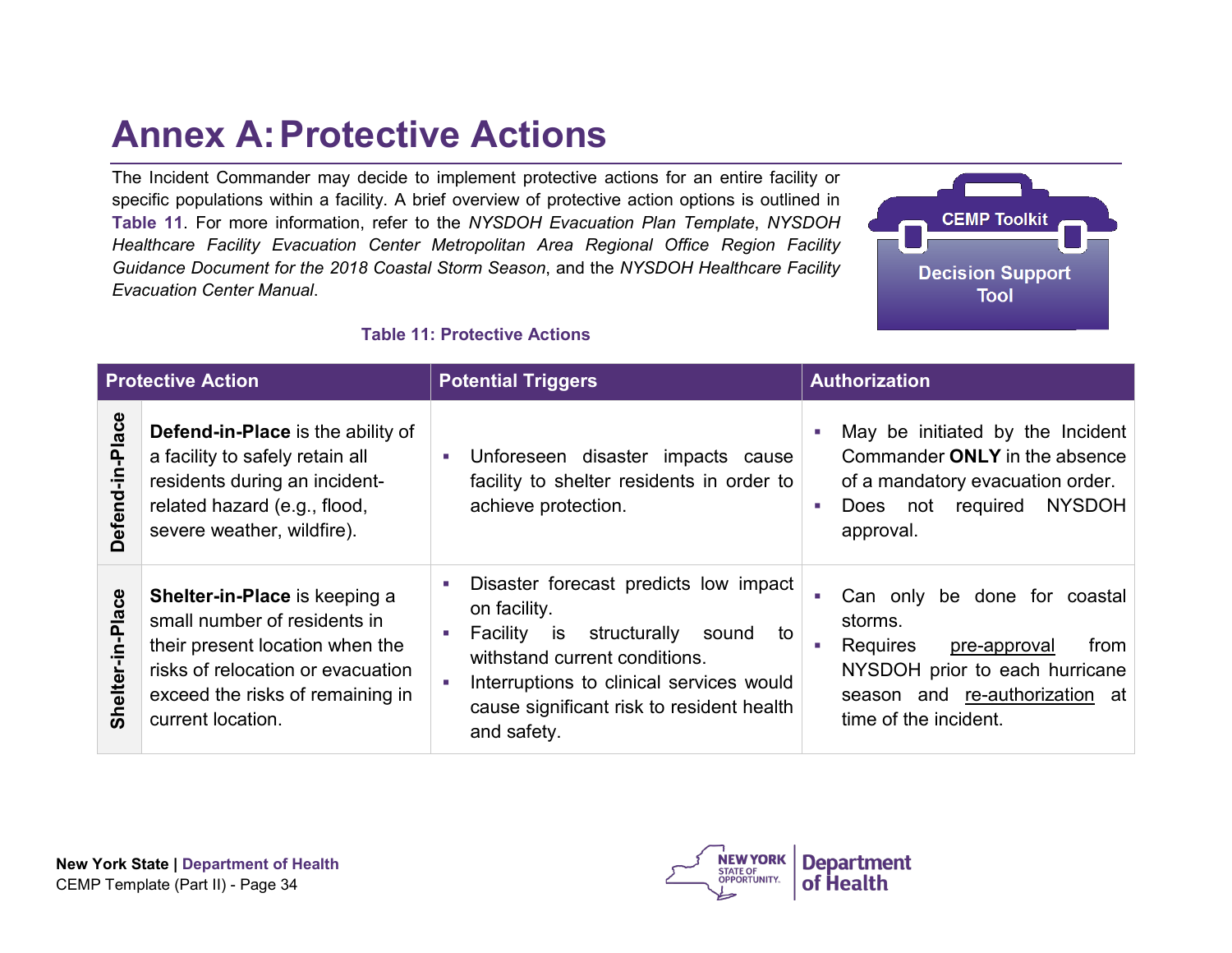| <b>Protective Action</b> |                                                                                                                                                                                                                                                         | <b>Potential Triggers</b>                                                                                                                                                                                                                                                                                                                                                                                                     | <b>Authorization</b>                                                                                                                                  |
|--------------------------|---------------------------------------------------------------------------------------------------------------------------------------------------------------------------------------------------------------------------------------------------------|-------------------------------------------------------------------------------------------------------------------------------------------------------------------------------------------------------------------------------------------------------------------------------------------------------------------------------------------------------------------------------------------------------------------------------|-------------------------------------------------------------------------------------------------------------------------------------------------------|
| Relocation<br>Internal   | <b>Internal Relocation is the</b><br>movement of residents away<br>from threat within a facility.                                                                                                                                                       | Need to consolidate staffing resources.<br>Consolidation of mass care operations<br>$\mathcal{L}_{\mathcal{A}}$<br>(e.g., clinical services, dining).<br>Minor flooding.<br>T.<br>Structural damage.<br>o.<br>Internal emergency (e.g., fire).<br>×,<br>Temperature presents life safety issue.                                                                                                                               | Determined by facility based on<br>×.<br>safety factors.<br>If this protective action is selected,<br>the NYSDOH Regional Office must<br>be notified. |
| Evacuation               | <b>Evacuation</b> is the movement of<br>residents to an external location<br>(e.g., a receiving facility) due to<br>actual or anticipated unsafe<br>conditions.                                                                                         | Mandatory or advised order from<br>authorities.<br>Predicted hazard impact threatens<br>$\mathcal{L}_{\mathcal{A}}$<br>facility capacity to provide safe and<br>secure shelter conditions.<br>Structural damage.<br>$\mathcal{L}_{\mathcal{A}}$<br>Emergency<br>standby<br>and<br>power<br>$\mathcal{L}_{\mathcal{A}}$<br>systems failure resulting in<br>facility<br>inability<br>to<br>maintain<br>suitable<br>temperature. | Refer to the NYSDOH Evacuation<br>Plan Template.                                                                                                      |
| Lockdown                 | Lockdown is a temporary<br>sheltering technique used to limit<br>exposure of building occupants<br>to an imminent hazard or threat.<br>When "locking down," building<br>occupants will shelter inside a<br>room and prevent access from<br>the outside. | Presence of an active threat (e.g.,<br>active shooter, bomb threat, suspicious<br>package).<br>Direction from law enforcement.<br>$\mathcal{L}_{\mathcal{A}}$                                                                                                                                                                                                                                                                 | Determined by facility based on<br>the notification of an active threat<br>on or near the facility premises.                                          |

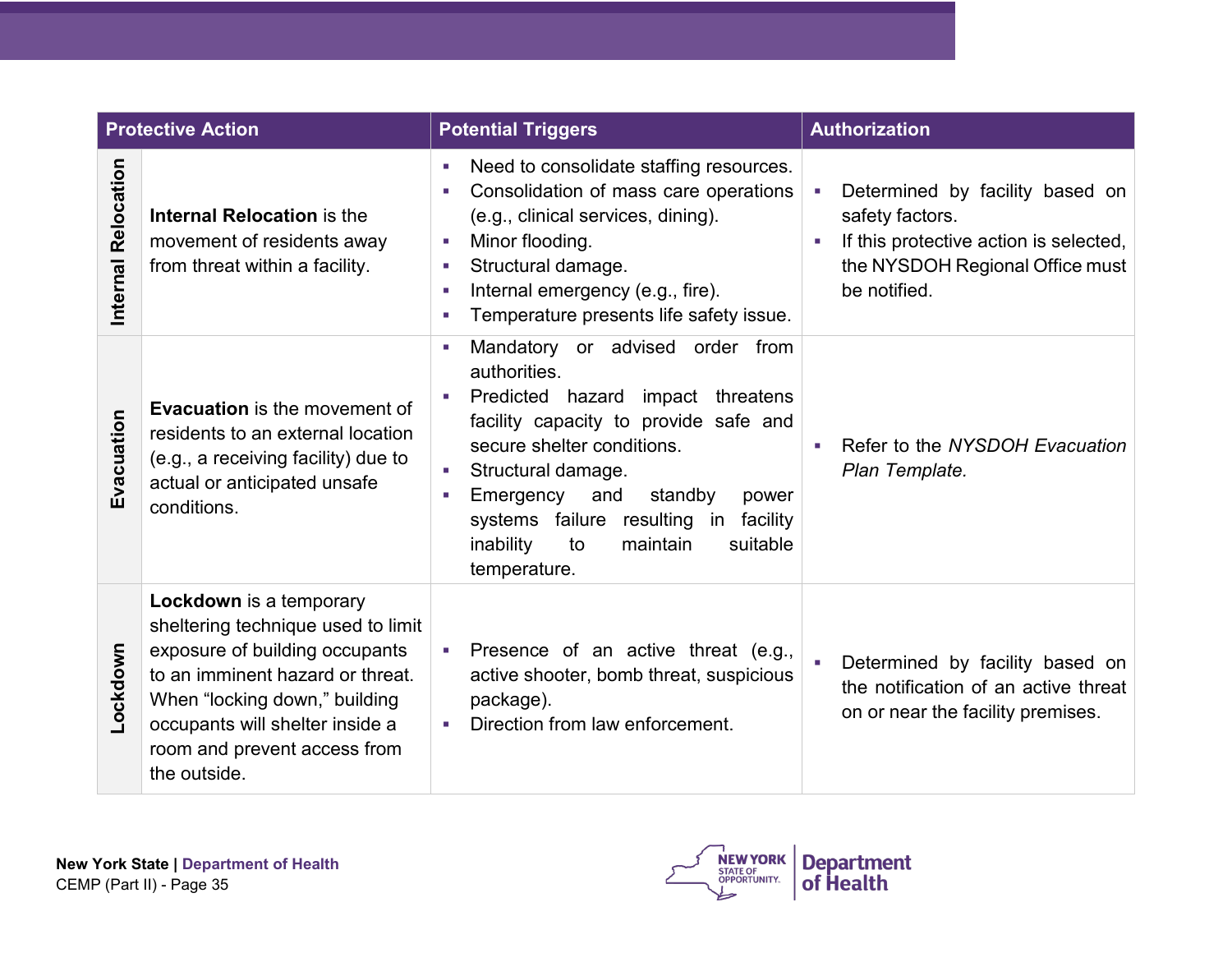**New York State | Department of Health** CEMP (Part II) - Page 36

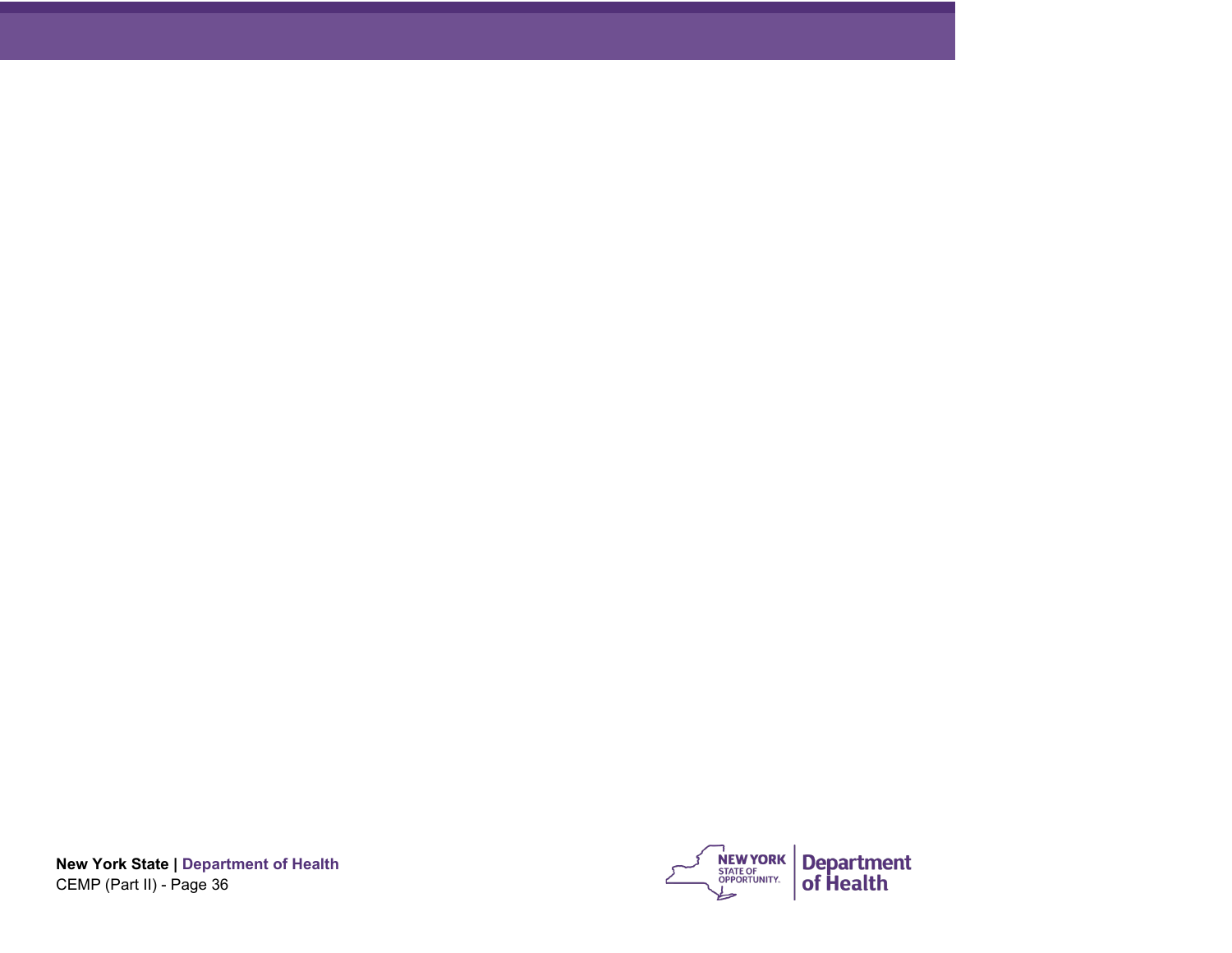## <span id="page-36-0"></span>**Annex B: Resource Management**

## <span id="page-36-1"></span>**1. Preparedness**

Additionally, the facility maintains an inventory of emergency resources and corresponding suppliers/vendors, for supplies that would be needed under all hazards, including:

- **Generators**
- **Fuel for generators and vehicles**
- Food and water for a minimum of 72 hours for staff and residents
- **-** Disposable dining supplies and food preparation equipment and supplies
- Medical and over-the-counter pharmaceutical supplies
- Personal protective equipment (PPE), as determined by the specific needs for each hazard
- **Emergency lighting, cooling, heating, and communications equipment**
- Resident movement equipment (e.g., stair chairs, bed sleds, lifts)
- **Durable medical equipment (e.g., walkers, wheelchairs, oxygen, beds)**
- **Linens, gowns, privacy plans**
- **Housekeeping supplies, disinfectants, detergents**
- Resident specific supplies (e.g., identification, medical risk information, medical records, physician orders, Medication Administration Records, Treatment Administration Records, Contact Information Sheet, last 72 hours of labs, x-rays, nurses' notes, psychiatric notes, doctor's progress notes, Activities of Daily Living (ADL) notes, most recent History and Physical (H&P), clothing, footwear, and hygiene supplies)
- **Administrative supplies**

The facility's resource inventory will be updated annually to ensure that adequate resource levels are maintained, and supplier/vendor contact information is current.

### <span id="page-36-2"></span>**2. Resource Distribution and Replenishment**

During an incident, the Incident Commander—or Logistics Section Chief, if activated—will release emergency resources to support operations. The Incident Commander—or Operations Section Chief, if activated—will ensure the provision of subsistence needs.

The Incident Commander—or Planning Section Chief, if activated—will track the status of resources used during the incident. When defined resource replenishment thresholds are met, the Planning Section Chief will coordinate with appropriate staff to replenish resources, including:

- **Procurement from alternate or nontraditional vendors**
- **Procurement from communities outside the affected region**
- **Resource substitution**
- Resource sharing arrangements with mutual aid partners



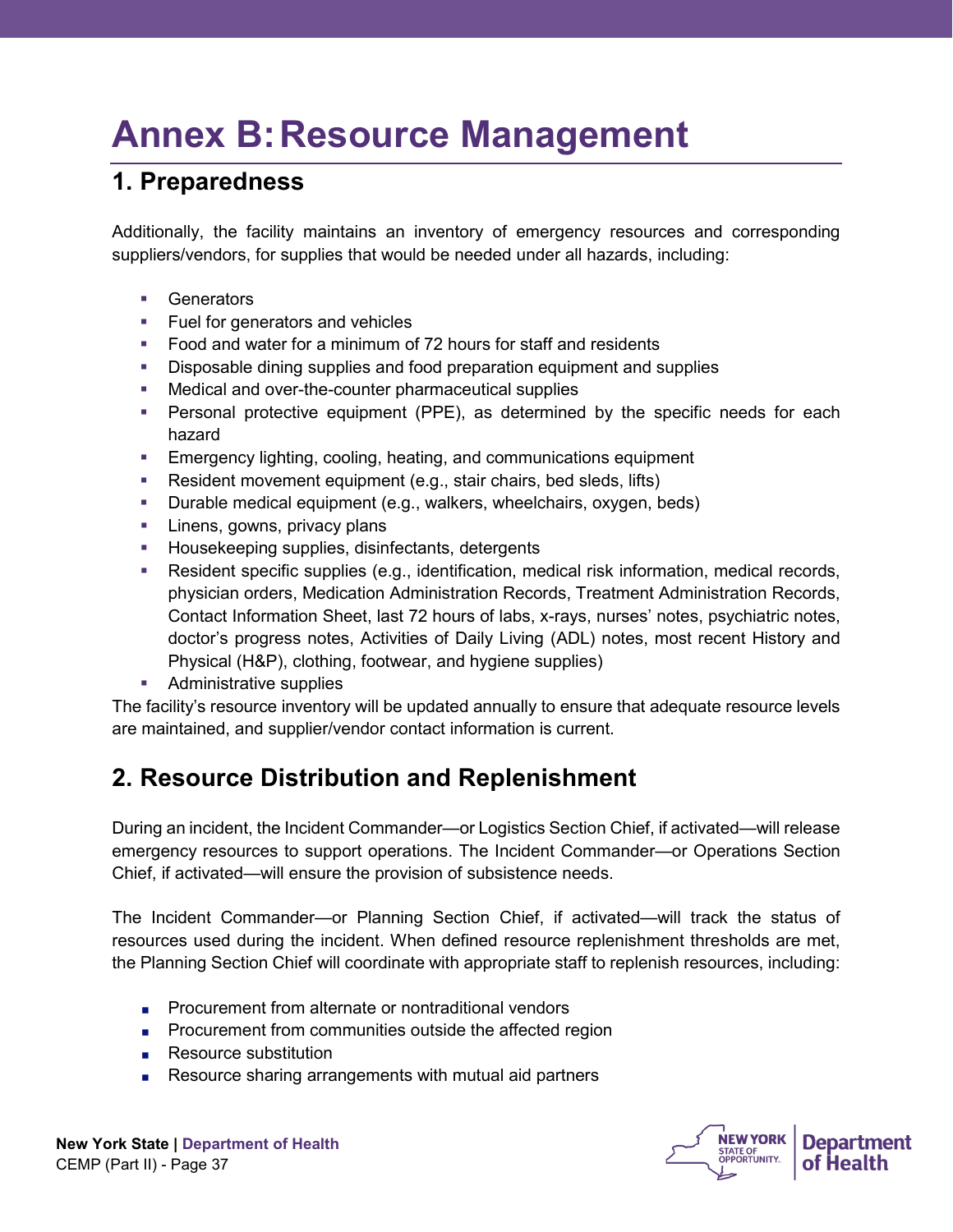Request for external stockpile support from healthcare associations, local emergency management.

## <span id="page-37-0"></span>**3. Resource Sharing**

In the event of a large-scale or regional emergency, the facility may need to share resources with mutual aid partners or healthcare facilities in the community, contiguous geographic area, or across a larger region of the state and contiguous states as indicated.

### <span id="page-37-1"></span>**4. Emergency Staffing**

#### 4.1. Off-Duty Personnel

If off-duty personnel are needed to support incident operations, the facility will conduct the following activities in accordance with facility-specific employee agreements:

#### **Table 12: Off-Duty Personnel Mobilization Checklist**

| <b>Off-Duty Personnel Mobilization Checklist</b>                                                                                                                                                                                                                                                                                   |
|------------------------------------------------------------------------------------------------------------------------------------------------------------------------------------------------------------------------------------------------------------------------------------------------------------------------------------|
| The senior most on-site facility official will confirm that mobilization of off-duty<br>personnel is permissible (e.g., overtime pay).                                                                                                                                                                                             |
| Once approved, Department Heads / Managers will be notified of the need to mobilize<br>off-duty personnel.                                                                                                                                                                                                                         |
| Off-duty personnel will be notified of the request and provided with instructions<br>including:<br>Time and location to report<br>п<br>Assigned duties<br>×<br>Safety information<br>п<br>Resources to support self-sufficiency (e.g., water, flashlight, medications,)<br>п                                                       |
| Once mobilized, off-duty staff will report for duty as directed.                                                                                                                                                                                                                                                                   |
| If staff are not needed immediately, staff will be requested to remain available by<br>phone or preferred means of communication.                                                                                                                                                                                                  |
| To mobilize additional off-duty staff, the facility may need to provide additional staff<br>support services (e.g., childcare, respite care, pet care). These services help to<br>incentivize staff to remain on site during the incident, but also need to be carefully<br>managed (e.g., reduce liability, manage expectations). |

#### 4.2. Other Job Functions

In accordance with employment contracts, collective bargaining agreements, etc., an employee may be called upon to aid with work outside of job-prescribed duties, work in departments or carry

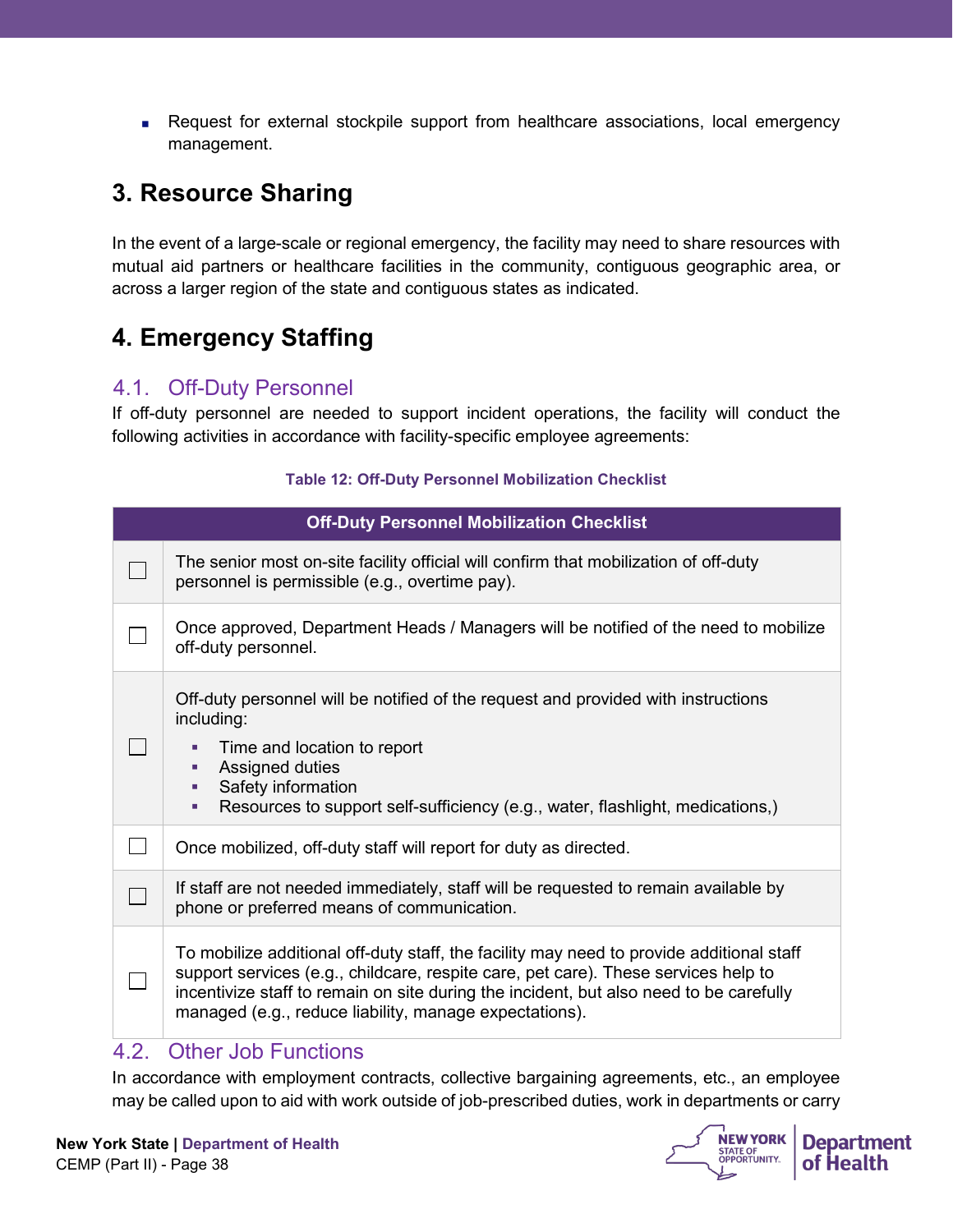out functions other than those normally assigned, and/or work hours in excess of (or different from) their normal schedule. Unless temporarily permitted by an Executive Order issued by the Governor under section 29-a of Executive Law, employees may not be asked to function out-ofscope of certified or licensed job responsibilities.

The Incident Management Team will request periodic updates on staffing levels (available and assigned). In addition to deploying clinical staff as needed for resident care activities, non-medical assignments from the labor pool may include:

- Security augmentation
- **Runners / messengers**
- Switchboard support
- **Clerical or ancillary support**
- **Transportation**
- Resident information, monitoring, and one-on-ones, as needed
- **Preparing and/or serving meals, snacks, and hydration for residents, staff, visitors, and** volunteers
- **Cleaning and disinfecting areas, as needed**
- **Laundry services**
- **Food Services**
- **Recreational or entertainment activities**
- Providing information, escorts, assistance, or other services to relatives and visitors
- Other tasks or assignments as needed within their skill set, training, and licensure/certification.
- **Emotional Support Services**

In accordance with employment contracts, collective bargaining agreements, etc., and at the determination of the Incident Commander, all or some staff members may be changed to 12-hour emergency shifts to maximize staffing. These shifts may be scheduled as around regular work hours, in six or 12-hour shifts, or as needed to meet facility emergency objectives.

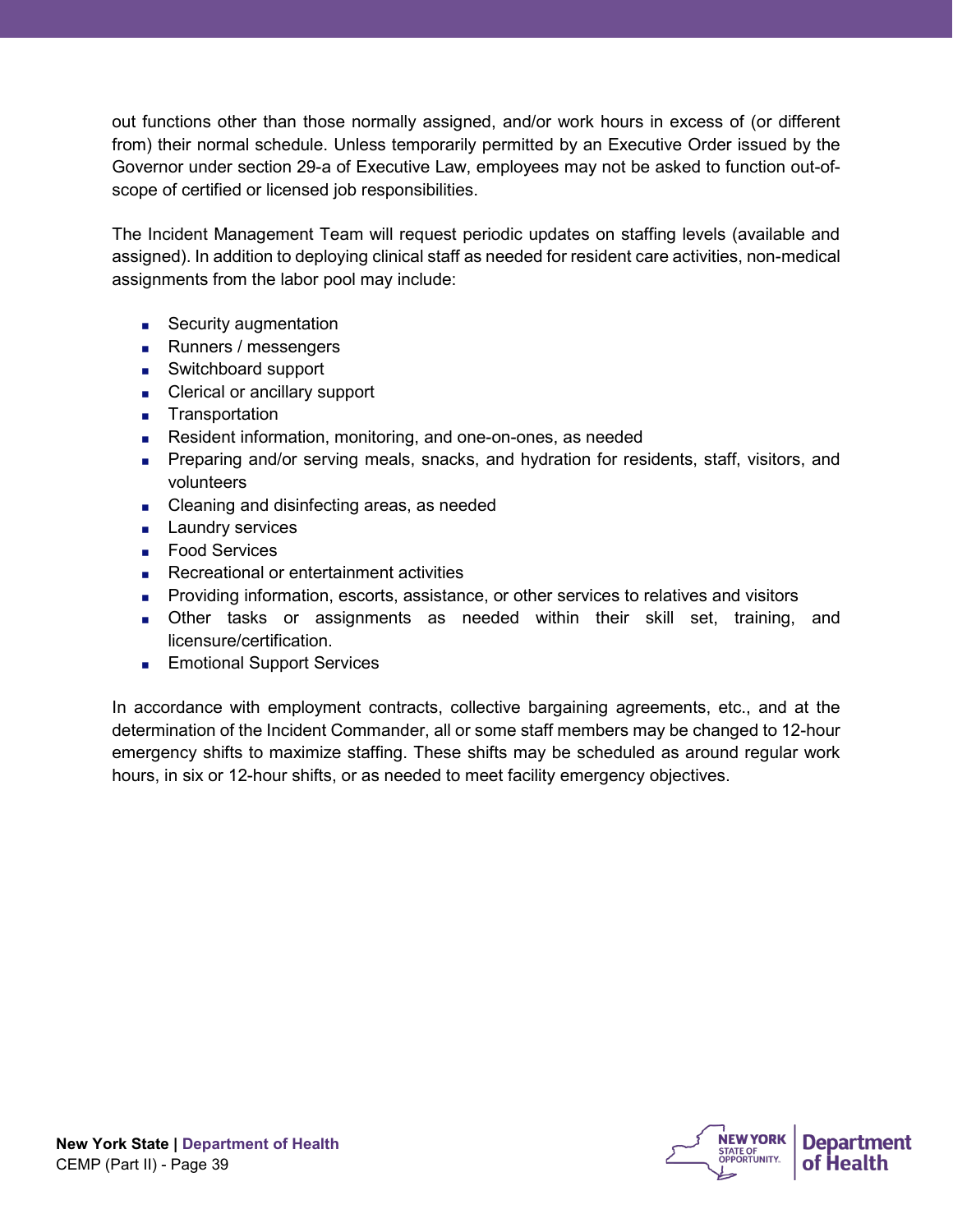#### 4.3. Surge Staffing

If surge staffing is required—for example, staff has become overwhelmed—it may be necessary to implement surge staffing (e.g., staffing agencies).

The facility may coordinate with pre-established credentialed volunteers included in the facility roster or credentialed volunteers associated with programs such as Community Emergency Response Team (CERT), Medical Reserve Corps (MRC), and ServNY.

The facility will utilize emergency staffing as needed and as identified and allowed under executive orders issued during a given hazard/emergency.

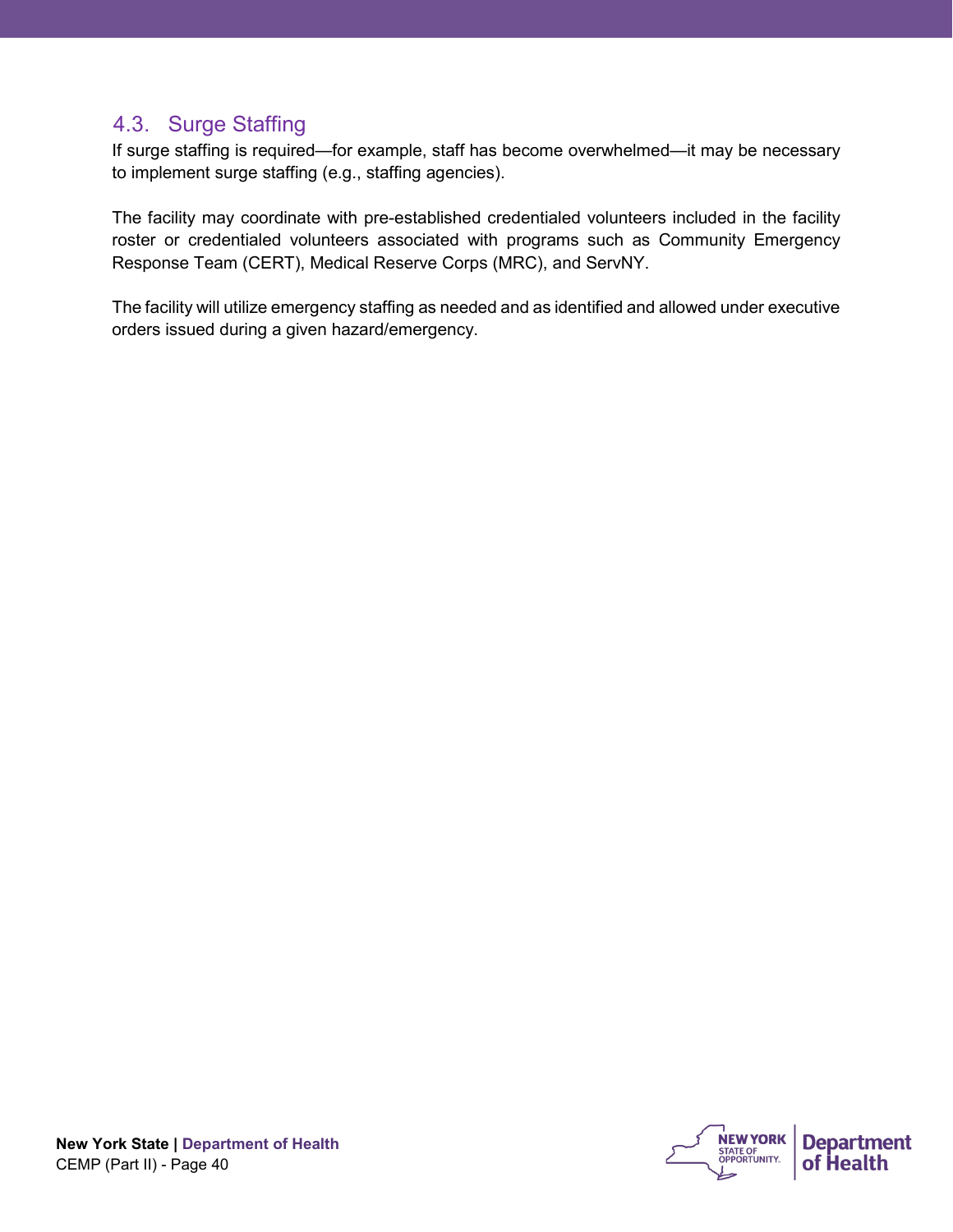## <span id="page-40-0"></span>**Annex C:Emergency Power Systems**

## <span id="page-40-1"></span>**1. Capabilities**

In the event of an electrical power disruption causing partial or complete loss of the facility's primary power source, the facility is responsible for providing alternate sources of energy for staff and residents via generator.

In accordance with the facility's plans, policies, and procedures,  $12$  the facility will ensure provision of the following subsistence needs through the activation, operation, and maintenance of permanently attached onsite generators:

- Maintain temperatures to protect resident health and safety and for the safe and sanitary storage of provisions;
- **Emergency lighting;**
- Fire detection and extinguishing, and alarm systems; and
- Sewage and waste disposal.

### <span id="page-40-2"></span>**2. Resilience and Vulnerabilities**

Onsite generators and associated equipment and supplies are located, installed, inspected, tested, and maintained in accordance with the National Fire Protection Association's (NFPA) codes and standards.

In extreme circumstances, incident-related damages may limit generator and fuel source accessibility, operability, or render them completely inoperable. In these instances, an urgent or planned evacuation will be considered if a replacement generator cannot be obtained in a timely manner.

<span id="page-40-3"></span> $12$  CMS requires healthcare facilities to accommodate any additional electrical loads the facility determines to be necessary to meet all subsistence needs required by emergency preparedness plans, policies, and procedures. It is up to each facility to make emergency power system decisions based on its risk assessment and emergency plan.



l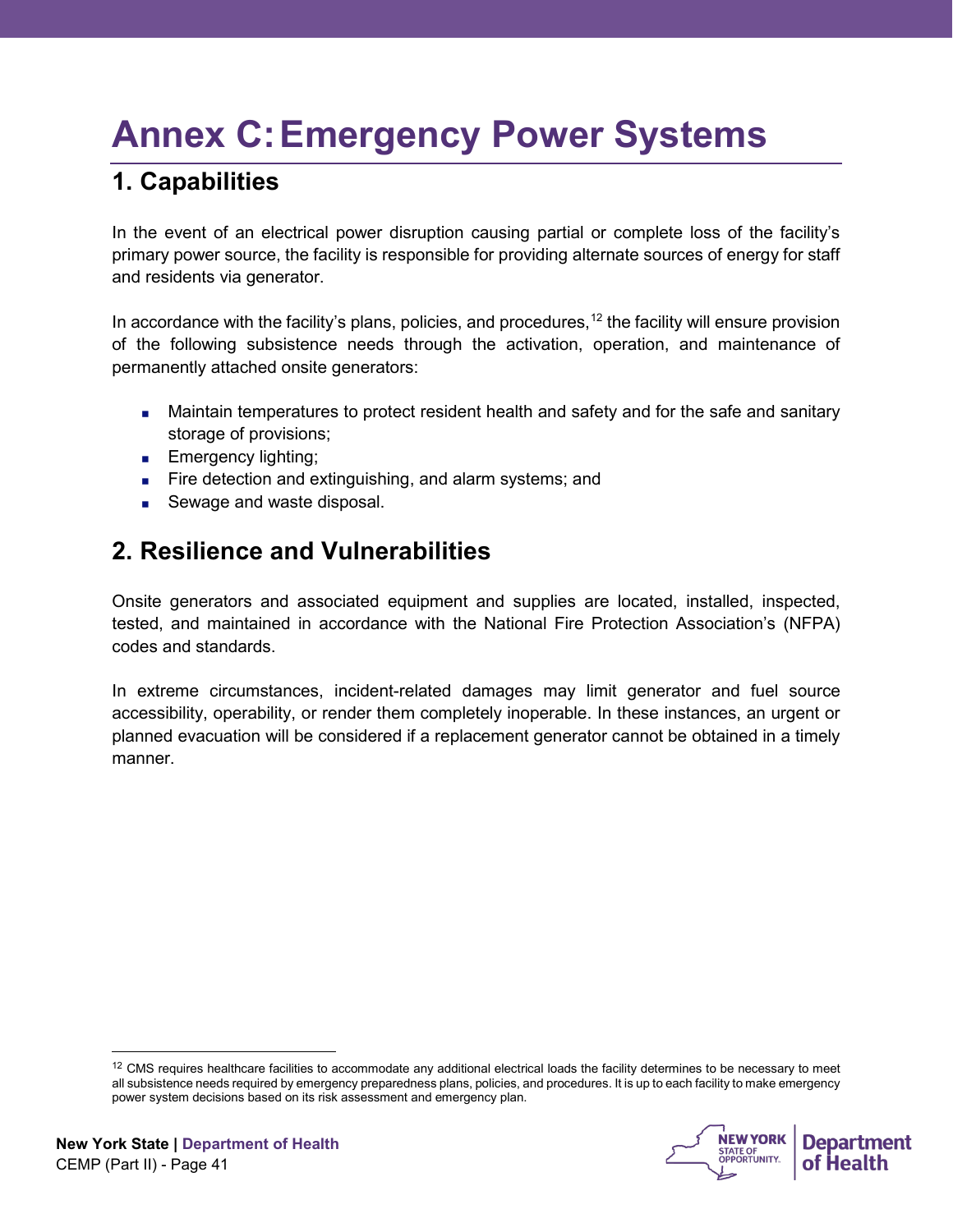## <span id="page-41-0"></span>**Annex D:Training and Exercises**

## <span id="page-41-1"></span>**1. Training**

To empower facility personnel and external stakeholders (e.g., emergency personnel) to implement plans, policies, and procedures during an incident, the facility will conduct the following training activities:

#### **Table 13: Training**

| <b>Activity</b>                                                                                                                                                                                        | Led By                                                                      | <b>Frequency</b>                                   |
|--------------------------------------------------------------------------------------------------------------------------------------------------------------------------------------------------------|-----------------------------------------------------------------------------|----------------------------------------------------|
| <b>Conduct comprehensive orientation</b><br>to familiarize new staff members<br>with the CEMP, including PEP<br>specific plans, the facility layout, and<br>emergency resources.                       | <b>Human Resources</b>                                                      | Upon hiring                                        |
| Incorporate into annual educational<br>update training schedule to ensure<br>that all staff are trained on the use of<br>the CEMP, including PEP specific<br>plans, and core preparedness<br>concepts. | Director of Nursing along<br>with LTECMP Coordinator                        | Annually and as needed                             |
| <b>Maintain records of staff completion</b><br>of training.                                                                                                                                            | <b>Individual Department</b><br>Heads and the Director of<br><b>Nursing</b> | On-going                                           |
| <b>Ensure that residents are aware</b><br>appropriately of the CEMP, including<br>PEP specific plans, including what to<br>expect of the facility before, during,<br>and after an incident.            | Administrator/Designee                                                      | Annually<br>Repeat briefly at time of<br>incident. |
| <b>Identify specific training</b><br>requirements for individuals serving<br>in Incident Management Team<br>positions.                                                                                 | <b>Emergency Management</b><br>Coordinator                                  | As needed                                          |
|                                                                                                                                                                                                        |                                                                             |                                                    |

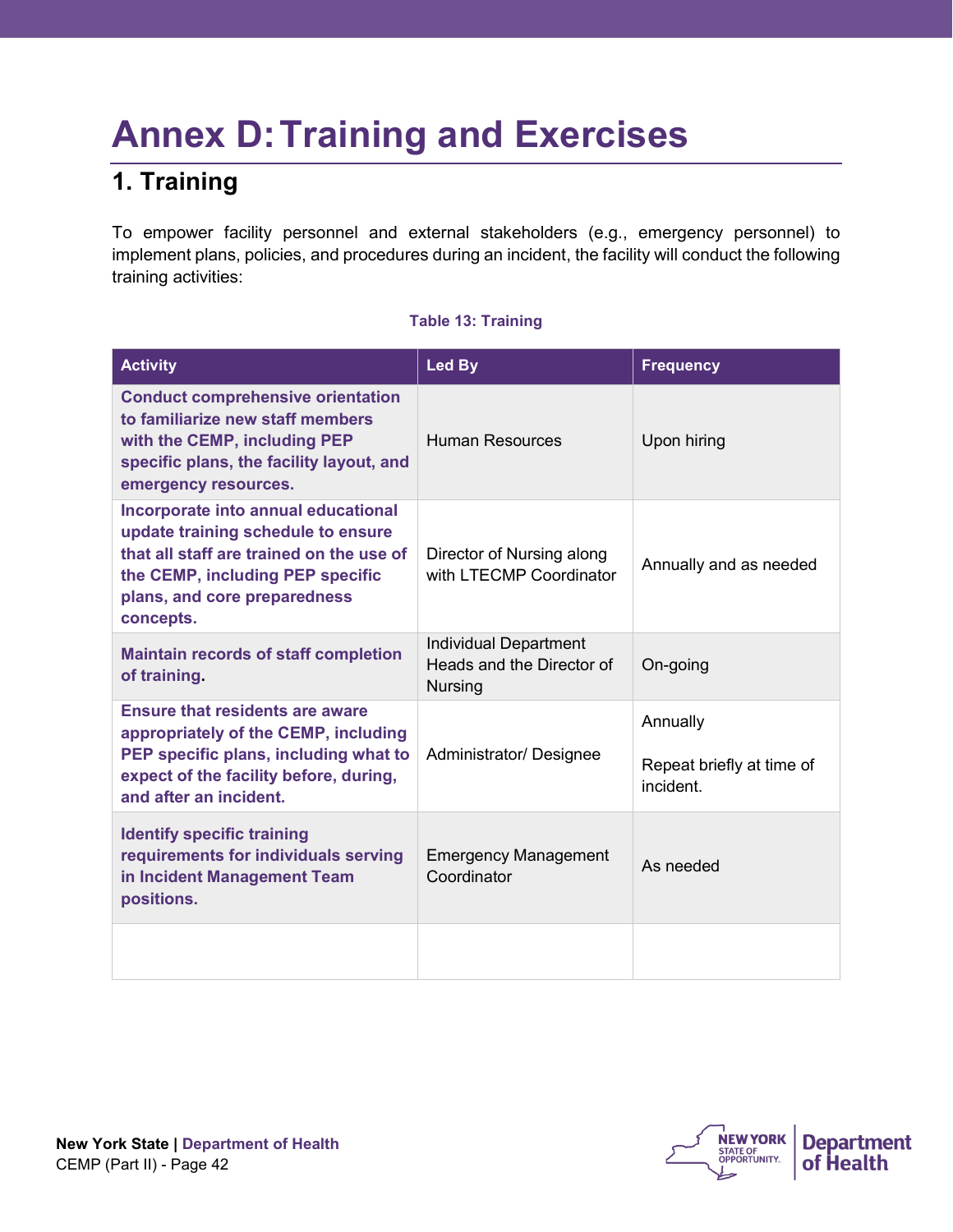### <span id="page-42-0"></span>**2. Exercises**

To validate plans, policies, procedures, and trainings, the facility will conduct the following exercise activities:

#### **Table 14: Exercises**

| <b>Activity</b>                                                                                  | Led By                                                | <b>Frequency</b> |
|--------------------------------------------------------------------------------------------------|-------------------------------------------------------|------------------|
| <b>Conduct one operations-based</b><br>exercise (e.g., full-scale or<br>functional exercise). 13 | Long Term Care<br><b>Emergency Management</b><br>Team | Annually         |
| <b>Conduct one discussion-based</b><br>exercise (e.g., tabletop exercise).                       | Long Term Care<br><b>Emergency Management</b><br>Team | Annually         |

### <span id="page-42-1"></span>**3. Documentation**

#### <span id="page-42-2"></span>3.1. Participation Records

In alignment with industry best practices for emergency preparedness, the facility will maintain documentation and evidence of course completion through sign-in sheets, feedback forms, and/or printed or digital certificates of completion.

#### <span id="page-42-3"></span>3.2. After Action Reports

The facility will develop After Action Reports to document lessons learned from tabletop and full-scale exercises and real-world emergencies and to demonstrate that the facility has incorporated any necessary improvements or corrective actions.



After Action Reports will document what was supposed to

happen; what occurred; what went well; what the facility can do differently or improve upon; and corrective action/improvement plan and associated timelines.



<span id="page-42-4"></span><sup>&</sup>lt;sup>13</sup> If a facility activates its CEMP due to a disaster, the facility is exempt from the operational exercise for the year ending November 15. A facility is only exempt if the event is fully documented, a post-incident after action review is conducted and documented, and the response strengths, areas for improvement, and corrective actions are documented and maintained for three (3) years. However, the secondary requirement for a tabletop exercise still applies.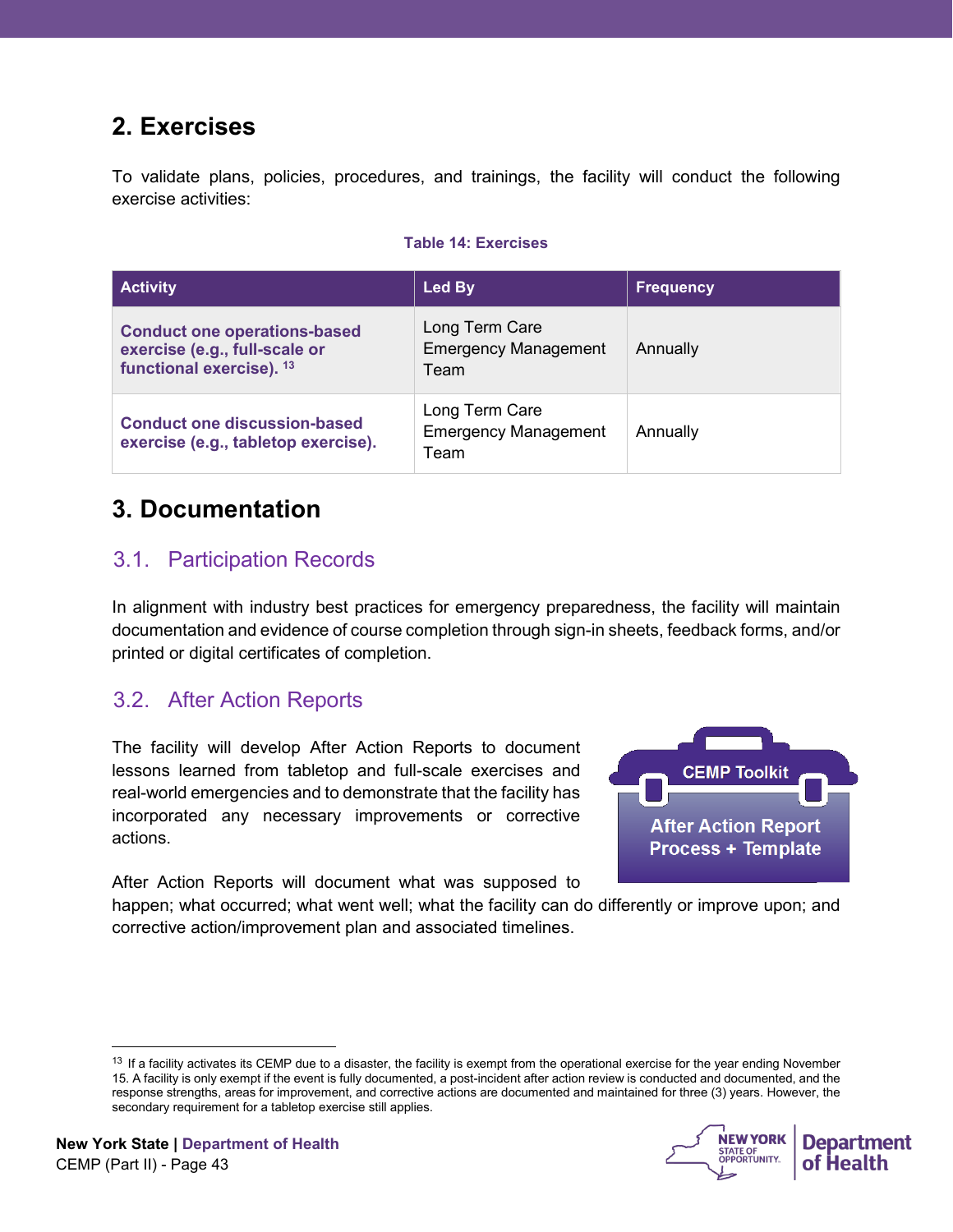## <span id="page-43-0"></span>**Annex E: Infectious Disease/Pandemic Emergency**

The circumstances of infectious disease emergencies, including ones that rise to the level of a pandemic, vary due to multiple factors, including type of biological agent, scale of exposure, mode of transmission and intentionality. Infectious disease emergencies can include outbreaks, epidemics and pandemics. The facility must plan effective strategies for responding to all types of infectious diseases, including those that rise to the higher level of pandemic.

The following Infectious Disease/Pandemic Emergency Checklist outlines the hazard-specific preparedness, response, and recovery activities the facility should plan for that are unique to an incident involving infectious disease as well as those incidents that rise to the occasion of a pandemic emergency. The facility should indicate for each checklist item, how they plan to address that task.

The Local Health Department (LHD) of each New York State county, maintains prevention agenda priorities compiled from community health assessments. The checklist items noted in this Annex include the identified LHD priorities and focus areas. Nursing homes should use this information in conjunction with an internal risk assessment to create their plan and to set priorities, policies and procedures.

This checklist also includes all elements required for inclusion in the facility's Pandemic Emergency Plan (PEP), as specified within the new subsection 12 of Section 2803, Chapter 114 of the Laws of 2020, for infectious disease events that rise to the level of a pandemic.

To assure an effective, comprehensive and compliant plan, the facility should refer to information in Annex K of the CEMP Toolkit, to fully understand elements in the checklist including the detailed requirements for the PEP.

A summary of the key components of the PEP requirements for pandemic situations is as follows:

o development of a Communication Plan,

o development of protection plans against infection for staff, residents, and families, including the maintenance of a 2-month (60 day) supply of infection control personal protective equipment and supplies (including consideration of space for storage), and

o A plan for preserving a resident's place in and/or being readmitted to a residential health care facility or alternate care site if such resident is hospitalized, in accordance with all applicable laws and regulations.

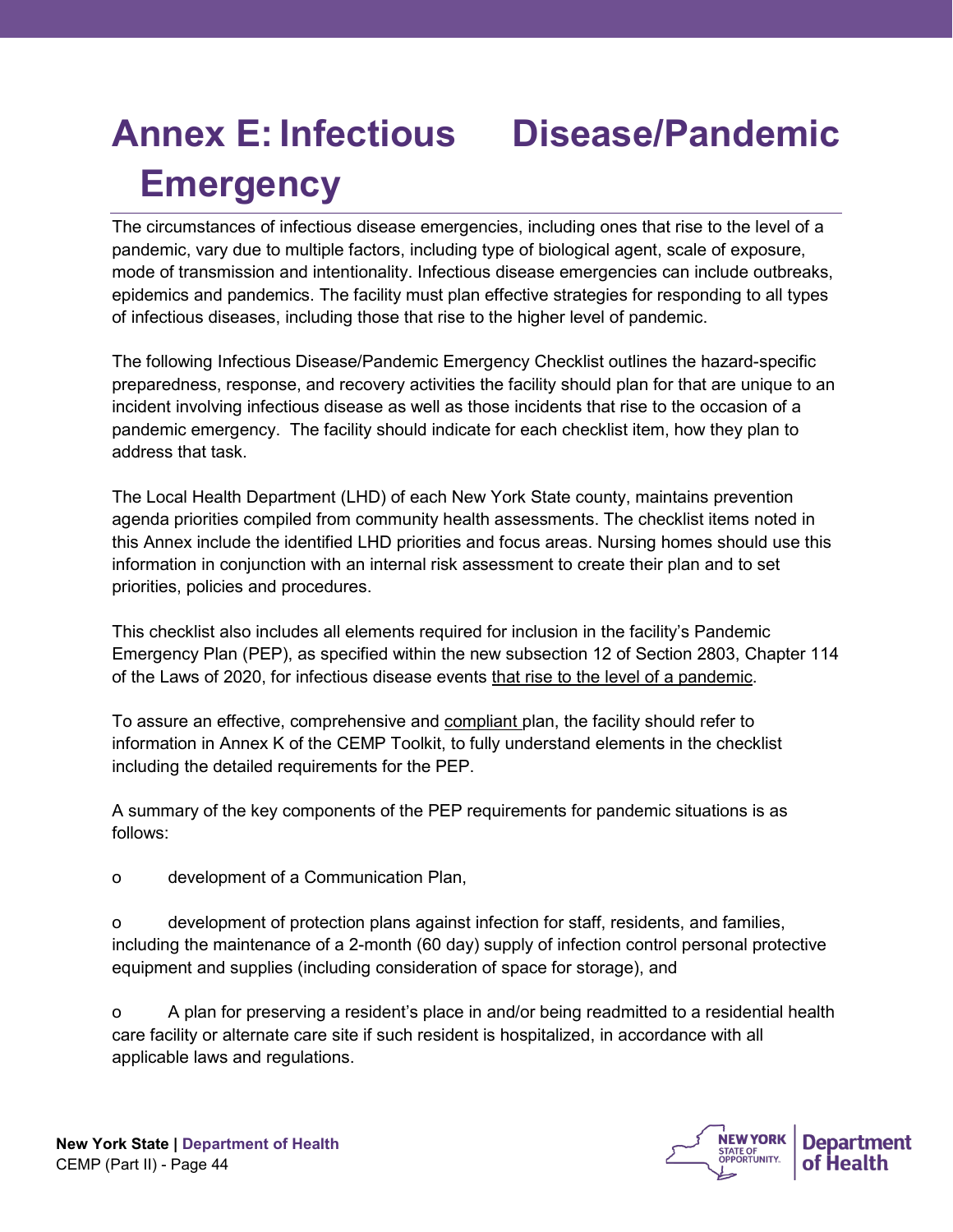Finally, any appendices and documents, such as regulations, executive orders, guidance, lists, contracts, etc. that the facility creates that pertain to the tasks in this Annex, and/or refers to in this Annex, should be attached to the corresponding Annex K of the CEMP Toolkit rather than attached here, so that this Annex remains a succinct plan of action.

| <b>Infectious Disease/Pandemic Emergency Checklist</b> |                                                                                                                                                                                                                                                                                                                                                                                                                                                                                                                                                                                                                                                                                                                                                                                                                                                                                     |
|--------------------------------------------------------|-------------------------------------------------------------------------------------------------------------------------------------------------------------------------------------------------------------------------------------------------------------------------------------------------------------------------------------------------------------------------------------------------------------------------------------------------------------------------------------------------------------------------------------------------------------------------------------------------------------------------------------------------------------------------------------------------------------------------------------------------------------------------------------------------------------------------------------------------------------------------------------|
|                                                        | Preparedness Tasks for all Infectious Disease Events                                                                                                                                                                                                                                                                                                                                                                                                                                                                                                                                                                                                                                                                                                                                                                                                                                |
| Required                                               | Provide staff education on infectious diseases (e.g., reporting requirements (see Annex K)<br>of the CEMP toolkit), exposure risks, symptoms, prevention, and infection control, correct<br>use of personal protective equipment, regulations, including 10 NYCRR 415.3(i)(3)(iii),<br>415.19, and 415.26(i); 42 CFR 483.15(e) and 42 CFR § 483.80), and Federal and State<br>guidance/requirements . If either the volume or severity of an infectious disease<br>significantly threatens or impacts the day to day operations, activate the facility's EOP and<br>appoint a Facility Incident Commander (IC). Notify NYSDOH MARO Regional Office (212-<br>417-6197) during regular business hours (8:00 am to 5:00pm); on nights, weekends, or<br>holidays contact the NYSDOH Duty Officer at 866-881-2809 to report an unusual<br>occurrence and activation of Incident Command. |
| Required                                               | Develop/Review/Revise and Enforce existing infection prevention, control, and reporting<br>policies. The facility's infection prevention (IP) records, reports and monitors the presence<br>of infections and/or the occurrence of new disease in the facility (disease surveillance) to<br>assist in quickly recognizing, responding and prevent potential outbreaks along with<br>reviewing, revising and enforcing and reporting existing IP as needed.                                                                                                                                                                                                                                                                                                                                                                                                                          |
| Recommended                                            | Conduct routine/ongoing, infectious disease surveillance that is adequate to identify<br>background rates of infectious diseases and detect significant increases above those<br>rates. This will allow for immediate identification when rates increase above these usual<br>baseline levels. The facility maintains residents are actively monitored for signs and<br>symptoms of possible illness (e.g., fever, cough, shortness of breath, sore throat, diarrhea<br>etc) along with testing as needed per governmental guidance/mandates. Staff is actively<br>monitored via daily temperature checks, monitoring symptoms questionnaire along with<br>testing as needed per governmental guidance/mandates.                                                                                                                                                                    |
| Recommended                                            | Develop/Review/Revise plan for staff testing/laboratory services. ECC continues to have<br>prearranged agreements with laboratory services to accommodate testing needs for<br>residents and staff to ensure safe collection, transport and processing of specimens as<br>needed. The agreements will be reviewed by administration at least annually and as<br>needed and are subject to change and /or replaced as deemed necessary. Contacts for<br>lab services will be maintained by administration in the communication section of the<br>CEMP.                                                                                                                                                                                                                                                                                                                               |
| Required                                               | Review and assure that there is, adequate facility staff access to communicable disease<br>reporting tools and other outbreak specific reporting requirements on the Health<br>Commerce System (e.g., Nosocomial Outbreak Reporting Application (NORA), HERDS<br>surveys. ECC is a participant in the Health Emergency Response Data System (HERDS).                                                                                                                                                                                                                                                                                                                                                                                                                                                                                                                                |

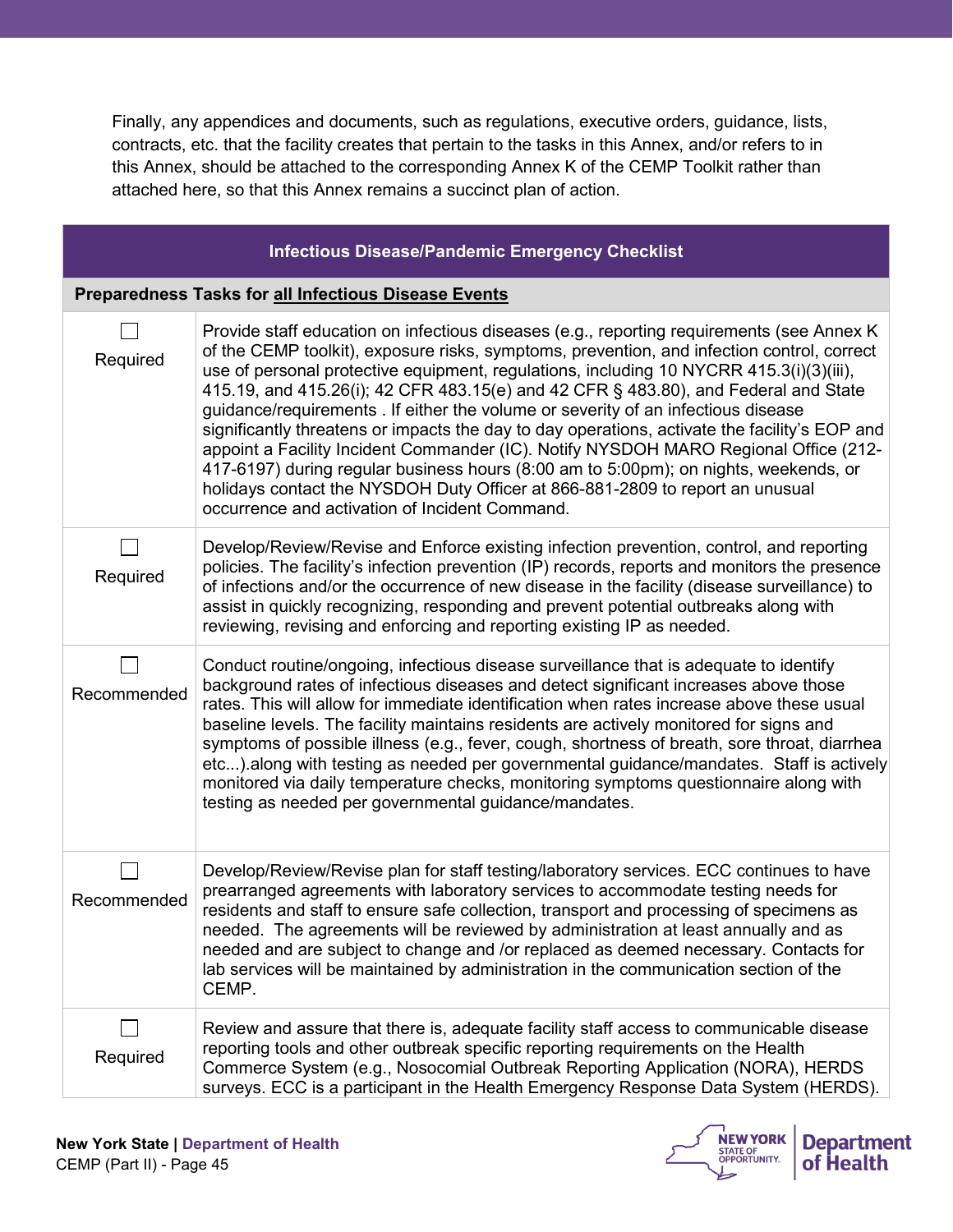|             | The HCS coordinator(s) will ensure adequate personnel have access to the HERDS<br>system as during an emergency said staff will be able to log into the HERDS system and<br>report situation status and/or required surveys as needed, along with all available<br>resources available to the facility via said network.                                                                                                                                                                                                                                                                                                                                                                                                                                                                                                                                                                                                                            |
|-------------|-----------------------------------------------------------------------------------------------------------------------------------------------------------------------------------------------------------------------------------------------------------------------------------------------------------------------------------------------------------------------------------------------------------------------------------------------------------------------------------------------------------------------------------------------------------------------------------------------------------------------------------------------------------------------------------------------------------------------------------------------------------------------------------------------------------------------------------------------------------------------------------------------------------------------------------------------------|
| Required    | Develop/Review/Revise internal policies and procedures, to stock up on medications,<br>environmental cleaning agents, and personal protective equipment as necessary. (Include<br>facility's medical director, Director of Nursing, Infection Control Practitioner, safety officer,<br>human resource director, local and state public health authorities, and others as<br>appropriate in the process). ECC will continue to ensure adequate supplies for<br>medications, environmental cleaning agents and PPE will be maintained and maintain<br>communication with local EOC as needed to ensure adequate supplies are available.<br>MUOs will continue to be available via the LTCEMP/CEMP providing contact information<br>to ensure the continuous supply of all operational needs for the facility. Said MUOs will be<br>reviewed at a minimum annually and updated as needed, with secondary sources<br>identified and verified as needed. |
| Recommended | Develop/Review/Revise administrative controls (e.g., visitor policies, employee absentee<br>plans, staff wellness/symptoms monitoring, human resource issues for employee leave).<br>Said policies and procedures will be provided in section/annex K.                                                                                                                                                                                                                                                                                                                                                                                                                                                                                                                                                                                                                                                                                              |
| Required    | Develop/Review/Revise environmental controls (e.g., areas for contaminated waste). The<br>facility will follow all the rules and regulations as per the Dept. of Environmental<br>Conservation (DEC) and NYSDOH for handling of contaminated waste. Onsite storage<br>areas for said waste (including but not limited to, areas/bins) will be clearly labeled with<br>accordance of all regulations. All staff involved with handling contaminated waste will be<br>trained in procedures of donning and doffing proper PPE's with reverse demonstration of<br>same. ECC's Director of Operations will ensure all Policies and Procedures are followed,<br>along with staff training.                                                                                                                                                                                                                                                               |
| Required    | Develop/Review/Revise vendor supply plan for re-supply of food, water, medications, $\Box$<br>33(MSSOLHMother supplies, and sanitizing agents. ECC will ensure that all supplies<br>will be re-stock to set PAR levels as per COOP plan.                                                                                                                                                                                                                                                                                                                                                                                                                                                                                                                                                                                                                                                                                                            |
| Required    | Develop/Review/Revise facility plan to ensure that residents are isolated/cohorted and or<br>transferred based on their infection status in accordance with applicable NYSDOH and<br>Centers for Disease Control and Prevention (CDC) guidance.                                                                                                                                                                                                                                                                                                                                                                                                                                                                                                                                                                                                                                                                                                     |
| Recommended | Develop plans for cohorting, including using of a part of a unit, dedicated floor, or wing in<br>the facility or a group of rooms at the end of the unit, and discontinuing any sharing of a<br>bathroom with residents outside the cohort.                                                                                                                                                                                                                                                                                                                                                                                                                                                                                                                                                                                                                                                                                                         |
| Recommended | Develop/Review/Revise a plan to ensure social distancing measures can be put into place<br>where indicated. To ensure social distancing ECC complies with the guidance/regulations<br>limiting group activities and communal dining for residents and staff and other social<br>events. Social distancing in maintained with staff members with space (minimum 6 feet<br>distance) with physical indicators in place in all areas of the facility including, but not<br>limited to elevators with appropriate signage in place to indicate same.                                                                                                                                                                                                                                                                                                                                                                                                    |

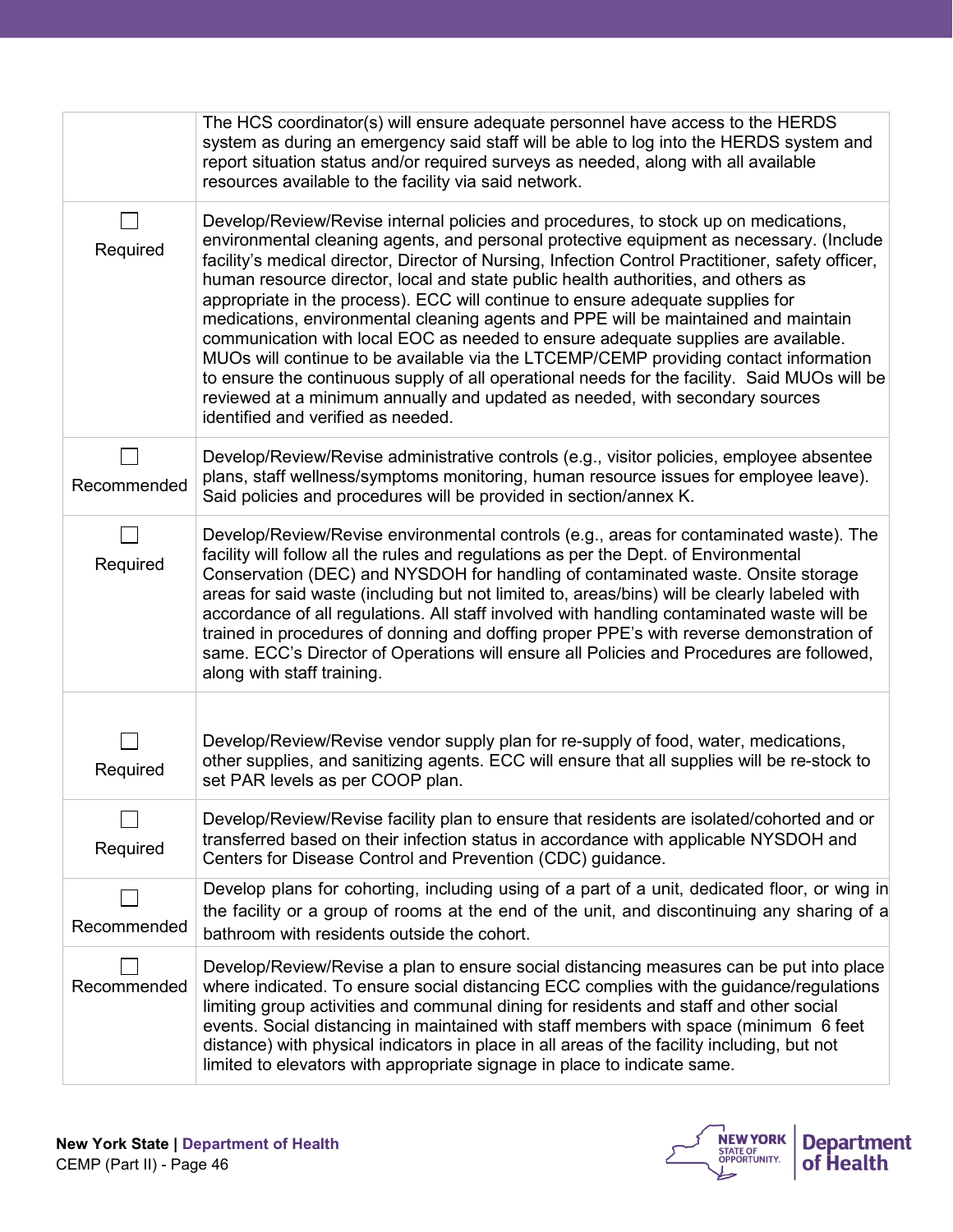| Recommended | Develop/Review/Revise a plan to recover/return to normal operations when, and as<br>specified by, State and CDC guidance at the time of each specific infectious disease or<br>pandemic event e.g., regarding how, when, which activities /procedures /restrictions may<br>be eliminated, restored and the timing of when those changes may be executed. ECC<br>maintains to return to normal operations as specified by NYSDOH, and NYS's Governor's<br>Executive Orders, along with rules/regulations via CMS and guidance by CDC as planed<br>out by Facility's COOP Plan.                                                                                                                                                  |
|-------------|--------------------------------------------------------------------------------------------------------------------------------------------------------------------------------------------------------------------------------------------------------------------------------------------------------------------------------------------------------------------------------------------------------------------------------------------------------------------------------------------------------------------------------------------------------------------------------------------------------------------------------------------------------------------------------------------------------------------------------|
|             | <b>Additional Preparedness Planning Tasks for Pandemic Events</b>                                                                                                                                                                                                                                                                                                                                                                                                                                                                                                                                                                                                                                                              |
| Required    | In accordance with PEP requirements, Develop/Review/Revise a Pandemic<br>Communication Plan that includes all required elements of the PEP. The PEP will include<br>communication to update family/representatives of residents of status, visitation<br>allowance, along with availability of videoconferencing and/or voice visits with family<br>and/or representatives. Recreation Services will be primarily responsible for setting up this<br>service for residents, free of charge and is provided for all residents of the facility.<br>Additionally residents who have and are able to utilize their personal technological devices<br>have access to connect to the facility's Wi-Fi network, again free of charge. |
| Required    | In accordance with PEP requirements, Development/Review/Revise plans for protection<br>of staff, residents and families against infection that includes all required elements of the<br>PEP. ECC's PEP and emergency plan includes in the event of a pandemic, the facility will<br>cease visitation, cease all unnecessary social/group activities including but not limited to<br>communal dining. Identify all at "high" risk. Evaluate inventory to ensure PARs are met for<br>each category of inventory as per rules and regulations. All residents and staff will be<br>screen for s/s including, but not limited to temperature checks. As all residents/staff will be<br>tested as said tests are available.          |
|             | <b>Response Tasks for all Infectious Disease Events:</b>                                                                                                                                                                                                                                                                                                                                                                                                                                                                                                                                                                                                                                                                       |
| Recommended | The facility will implement the following procedures to obtain and maintain current<br>guidance, signage, advisories from the NYSDOH and the U.S. Centers for Disease<br>Control and Prevention (CDC) on disease-specific response actions, e.g., including<br>management of residents and staff suspected or confirmed to have disease:<br>ECC will continue to follow the rules and regulations as set forth by NYC and NYS DOH<br>and with accordance to CDC guidelines.                                                                                                                                                                                                                                                    |
| Required    | The facility will assure it meets all reporting requirements for suspected or confirmed<br>communicable diseases as mandated under the New York State Sanitary Code (10<br>NYCRR 2.10 Part 2), as well as by 10 NYCRR 415.19. (see Annex K of the CEMP toolkit<br>for reporting requirements). ECC will continue to follow the rules and regulations as set<br>forth by NYC and NYS DOH and with accordance to CDC guidelines.                                                                                                                                                                                                                                                                                                 |
| Required    | The facility will assure it meets all reporting requirements of the Health Commerce<br>System, e.g. HERDS survey reporting The HCS coordinator(s) will ensure adequate<br>personnel have access to the HERDS system as during an emergency said staff will be<br>able to log into the HERDS system and report situation status and/or required surveys as<br>needed, along with all available resources available to the facility via said network.                                                                                                                                                                                                                                                                            |
|             | The Infection Control Practitioner will clearly post signs for cough etiquette, hand washing,                                                                                                                                                                                                                                                                                                                                                                                                                                                                                                                                                                                                                                  |

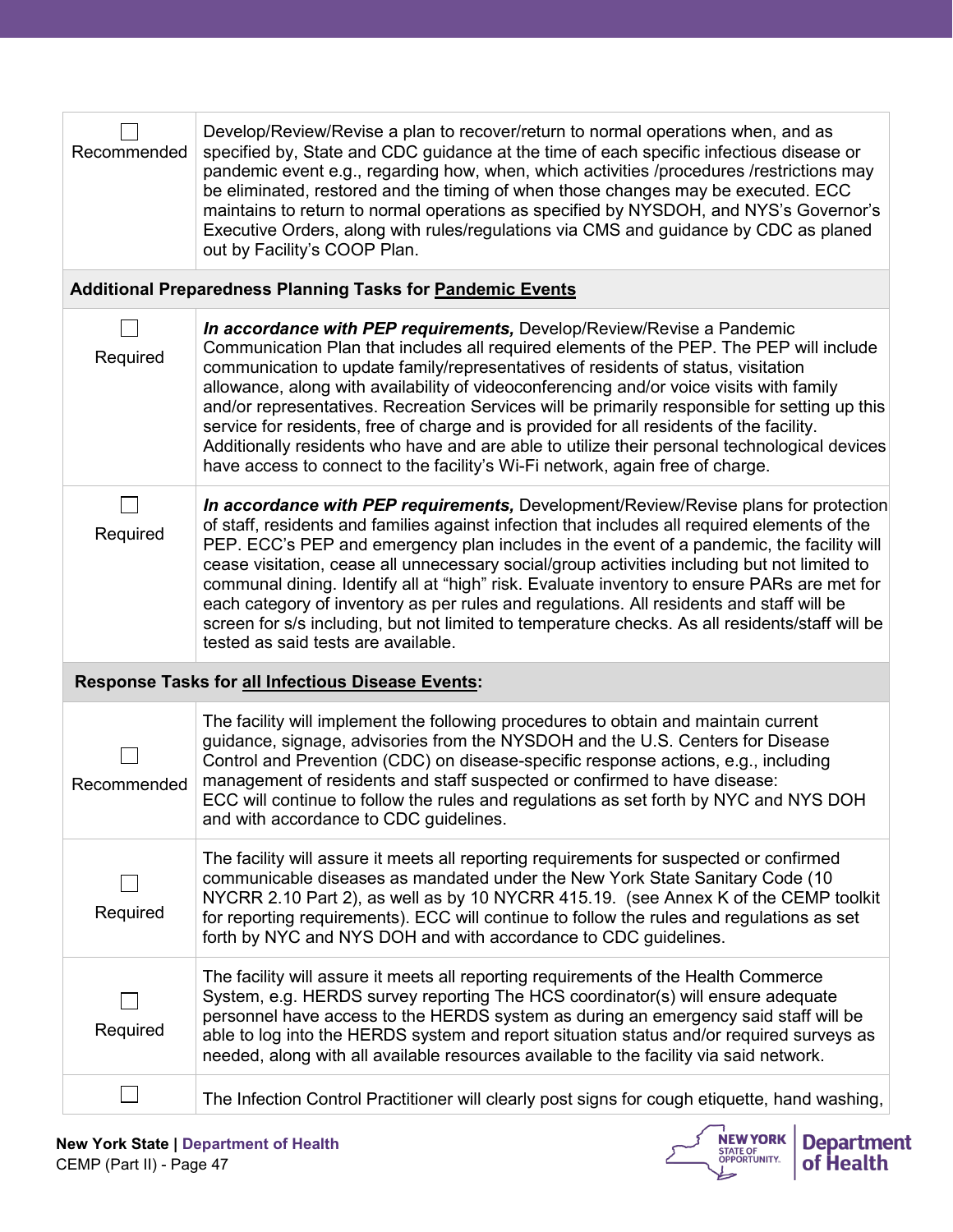| Recommended | and other hygiene measures in high visibility areas. Consider providing hand sanitizer and<br>face/nose masks, if practical.                                                                                                                                                                                                                                                                                                                                                                                                                                                                                                                                                                                                   |
|-------------|--------------------------------------------------------------------------------------------------------------------------------------------------------------------------------------------------------------------------------------------------------------------------------------------------------------------------------------------------------------------------------------------------------------------------------------------------------------------------------------------------------------------------------------------------------------------------------------------------------------------------------------------------------------------------------------------------------------------------------|
| Recommended | The facility will implement the following procedures to limit exposure between infected and<br>non-infected persons and consider segregation of ill persons, in accordance with any<br>applicable NYSDOH and CDC guidance, as well as with facility infection control and<br>prevention program policies list facility-specific procedures                                                                                                                                                                                                                                                                                                                                                                                     |
| Recommended | The facility will implement the following procedures to ensure that as much as is possible,<br>separate staffing is provided to care for each infection status cohort, including surge<br>staffing strategies:<br>list facility-specific staffing procedures                                                                                                                                                                                                                                                                                                                                                                                                                                                                   |
| Recommended | The facility will conduct cleaning/decontamination in response to the infectious disease in<br>accordance with any applicable NYSDOH, EPA and CDC guidance, as well as with facility<br>policy for cleaning and disinfecting of isolation rooms.                                                                                                                                                                                                                                                                                                                                                                                                                                                                               |
| Required    | The facility will implement the following procedures to provide residents, relatives, and<br>friends with education about the disease and the facility's response strategy at a level<br>appropriate to their interests and need for information. ECC maintain communication and<br>education via facility website and correspondence to all family / representative as needed.                                                                                                                                                                                                                                                                                                                                                |
| Recommended | The facility will contact all staff and vendors of the facility's policies and procedures related<br>to minimizing exposure risks to residents. ECC will continue to communicate with vendors<br>and staff via email, phone blasts, signage, and phone calls regarding current guidance set<br>forth by NYSDOH, NYCHMH and CDC.                                                                                                                                                                                                                                                                                                                                                                                                |
| Required    | Subject to any superseding New York State Executive Orders and/or NYSDOH guidance<br>that may otherwise temporarily prohibit visitors, the facility will advise visitors to limit visits<br>to reduce exposure risk to residents and staff.<br>If necessary, and in accordance with applicable New York State Executive Orders and/or<br>NYSDOH guidance, the facility will implement the following procedures to close the facility<br>to new admissions, limit visitors when there are confirmed cases in the community and/or<br>to screen all permitted visitors for signs of infection. ECC will continue to follow the rules<br>and regulations as set forth by NYC and NYS DOH and with accordance to CDC<br>guidelines |
|             |                                                                                                                                                                                                                                                                                                                                                                                                                                                                                                                                                                                                                                                                                                                                |
|             |                                                                                                                                                                                                                                                                                                                                                                                                                                                                                                                                                                                                                                                                                                                                |
|             | <b>Additional Response Tasks for Pandemic Events:</b>                                                                                                                                                                                                                                                                                                                                                                                                                                                                                                                                                                                                                                                                          |
| Recommended | Ensure staff are using PPE properly (appropriate fit, don/doff, appropriate choice of PPE<br>per procedures) list facility-specific procedures for testing this use                                                                                                                                                                                                                                                                                                                                                                                                                                                                                                                                                            |
| Required    | In accordance with PEP requirements, the facility will follow the following procedures to<br>post a copy of the facility's PEP, in a form acceptable to the commissioner, on the facility's<br>public website, and make available immediately upon request: list facility planned                                                                                                                                                                                                                                                                                                                                                                                                                                              |

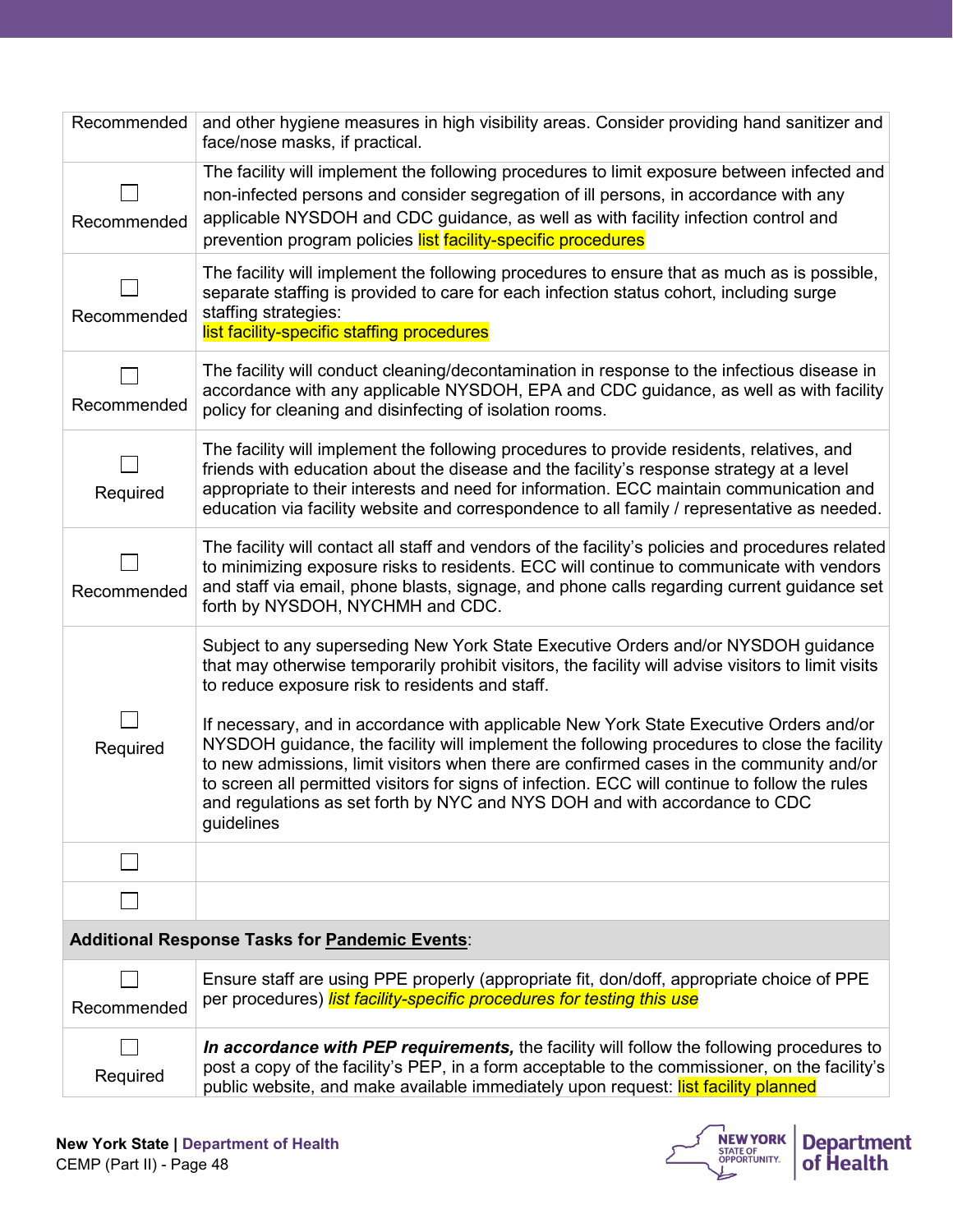| In accordance with PEP requirements, the facility will utilize the following methods to<br>update authorized family members and guardians of infected residents (i.e., those infected<br>Required<br>with a pandemic-related infection) at least once per day and upon a change in a resident's<br>condition: describe the communications plan/methods that will be used<br>In accordance with PEP requirements, the facility will implement the following<br>procedures/methods to ensure that all residents and authorized families and guardians are<br>Required<br>updated at least once a week on the number of pandemic-related infections and deaths at<br>the facility, including residents with a pandemic-related infection who pass away for<br>reasons other than such infection: Describe the communications plan/methods that will be<br>used<br>In accordance with PEP requirements, the facility will implement the following<br>mechanisms to provide all residents with no cost daily access to remote videoconference<br>Required<br>or equivalent communication methods with family members and guardians: <b>Describe the</b><br>communications plan/methods that will be used<br>In accordance with PEP requirements, the facility will implement the following<br>process/procedures to assure hospitalized residents will be admitted or readmitted to such<br>Required<br>residential health care facility or alternate care site after treatment, in accordance with all<br>applicable laws and regulations, including but not limited to 10 NYCRR 415.3(i)(3)(iii),<br>415.19, and 415.26(i); and 42 CFR 483.15(e): [describe facility's planned process]<br>In accordance with PEP requirements, the facility will implement the following process<br>to preserve a resident's place in a residential health care facility if such resident is<br>Required<br>hospitalized, in accordance with all applicable laws and regulations including but not<br>limited to 18 NYCRR 505.9(d)(6) and 42 CFR 483.15(e): [describe facility's planned<br>process]<br>In accordance with PEP requirements, the facility will implement the following planned<br>procedures to maintain or contract to have at least a two-month (60-day) supply of<br>Required<br>personal protective equipment (including consideration of space for storage) or any<br>superseding requirements under New York State Executive Orders and/or NYSDOH<br>regulations governing PPE supply requirements executed during a specific disease<br>outbreak or pandemic. As a minimum, all types of PPE found to be necessary in the<br>COVID pandemic should be included in the 60-day stockpile.<br>This includes, but is not limited to:<br>N95 respirators<br>Face shield<br>Eye protection<br>Gowns/isolation gowns<br>Gloves<br><b>Masks</b><br>pandemic)<br>[describe facility's planned procedures, contractors/contracts, storage locations] | procedures, timeline to post, etc. |
|-------------------------------------------------------------------------------------------------------------------------------------------------------------------------------------------------------------------------------------------------------------------------------------------------------------------------------------------------------------------------------------------------------------------------------------------------------------------------------------------------------------------------------------------------------------------------------------------------------------------------------------------------------------------------------------------------------------------------------------------------------------------------------------------------------------------------------------------------------------------------------------------------------------------------------------------------------------------------------------------------------------------------------------------------------------------------------------------------------------------------------------------------------------------------------------------------------------------------------------------------------------------------------------------------------------------------------------------------------------------------------------------------------------------------------------------------------------------------------------------------------------------------------------------------------------------------------------------------------------------------------------------------------------------------------------------------------------------------------------------------------------------------------------------------------------------------------------------------------------------------------------------------------------------------------------------------------------------------------------------------------------------------------------------------------------------------------------------------------------------------------------------------------------------------------------------------------------------------------------------------------------------------------------------------------------------------------------------------------------------------------------------------------------------------------------------------------------------------------------------------------------------------------------------------------------------------------------------------------------------------------------------------------------------------------------------------------------------------------------------------------------------------------------------------------------------------------------------------------------------------------------------------------------------------------------------------|------------------------------------|
| Sanitizer and disinfectants (meeting EPA Guidance current at the time of the                                                                                                                                                                                                                                                                                                                                                                                                                                                                                                                                                                                                                                                                                                                                                                                                                                                                                                                                                                                                                                                                                                                                                                                                                                                                                                                                                                                                                                                                                                                                                                                                                                                                                                                                                                                                                                                                                                                                                                                                                                                                                                                                                                                                                                                                                                                                                                                                                                                                                                                                                                                                                                                                                                                                                                                                                                                                    |                                    |
|                                                                                                                                                                                                                                                                                                                                                                                                                                                                                                                                                                                                                                                                                                                                                                                                                                                                                                                                                                                                                                                                                                                                                                                                                                                                                                                                                                                                                                                                                                                                                                                                                                                                                                                                                                                                                                                                                                                                                                                                                                                                                                                                                                                                                                                                                                                                                                                                                                                                                                                                                                                                                                                                                                                                                                                                                                                                                                                                                 |                                    |
|                                                                                                                                                                                                                                                                                                                                                                                                                                                                                                                                                                                                                                                                                                                                                                                                                                                                                                                                                                                                                                                                                                                                                                                                                                                                                                                                                                                                                                                                                                                                                                                                                                                                                                                                                                                                                                                                                                                                                                                                                                                                                                                                                                                                                                                                                                                                                                                                                                                                                                                                                                                                                                                                                                                                                                                                                                                                                                                                                 |                                    |
|                                                                                                                                                                                                                                                                                                                                                                                                                                                                                                                                                                                                                                                                                                                                                                                                                                                                                                                                                                                                                                                                                                                                                                                                                                                                                                                                                                                                                                                                                                                                                                                                                                                                                                                                                                                                                                                                                                                                                                                                                                                                                                                                                                                                                                                                                                                                                                                                                                                                                                                                                                                                                                                                                                                                                                                                                                                                                                                                                 |                                    |
|                                                                                                                                                                                                                                                                                                                                                                                                                                                                                                                                                                                                                                                                                                                                                                                                                                                                                                                                                                                                                                                                                                                                                                                                                                                                                                                                                                                                                                                                                                                                                                                                                                                                                                                                                                                                                                                                                                                                                                                                                                                                                                                                                                                                                                                                                                                                                                                                                                                                                                                                                                                                                                                                                                                                                                                                                                                                                                                                                 |                                    |
|                                                                                                                                                                                                                                                                                                                                                                                                                                                                                                                                                                                                                                                                                                                                                                                                                                                                                                                                                                                                                                                                                                                                                                                                                                                                                                                                                                                                                                                                                                                                                                                                                                                                                                                                                                                                                                                                                                                                                                                                                                                                                                                                                                                                                                                                                                                                                                                                                                                                                                                                                                                                                                                                                                                                                                                                                                                                                                                                                 |                                    |
|                                                                                                                                                                                                                                                                                                                                                                                                                                                                                                                                                                                                                                                                                                                                                                                                                                                                                                                                                                                                                                                                                                                                                                                                                                                                                                                                                                                                                                                                                                                                                                                                                                                                                                                                                                                                                                                                                                                                                                                                                                                                                                                                                                                                                                                                                                                                                                                                                                                                                                                                                                                                                                                                                                                                                                                                                                                                                                                                                 |                                    |